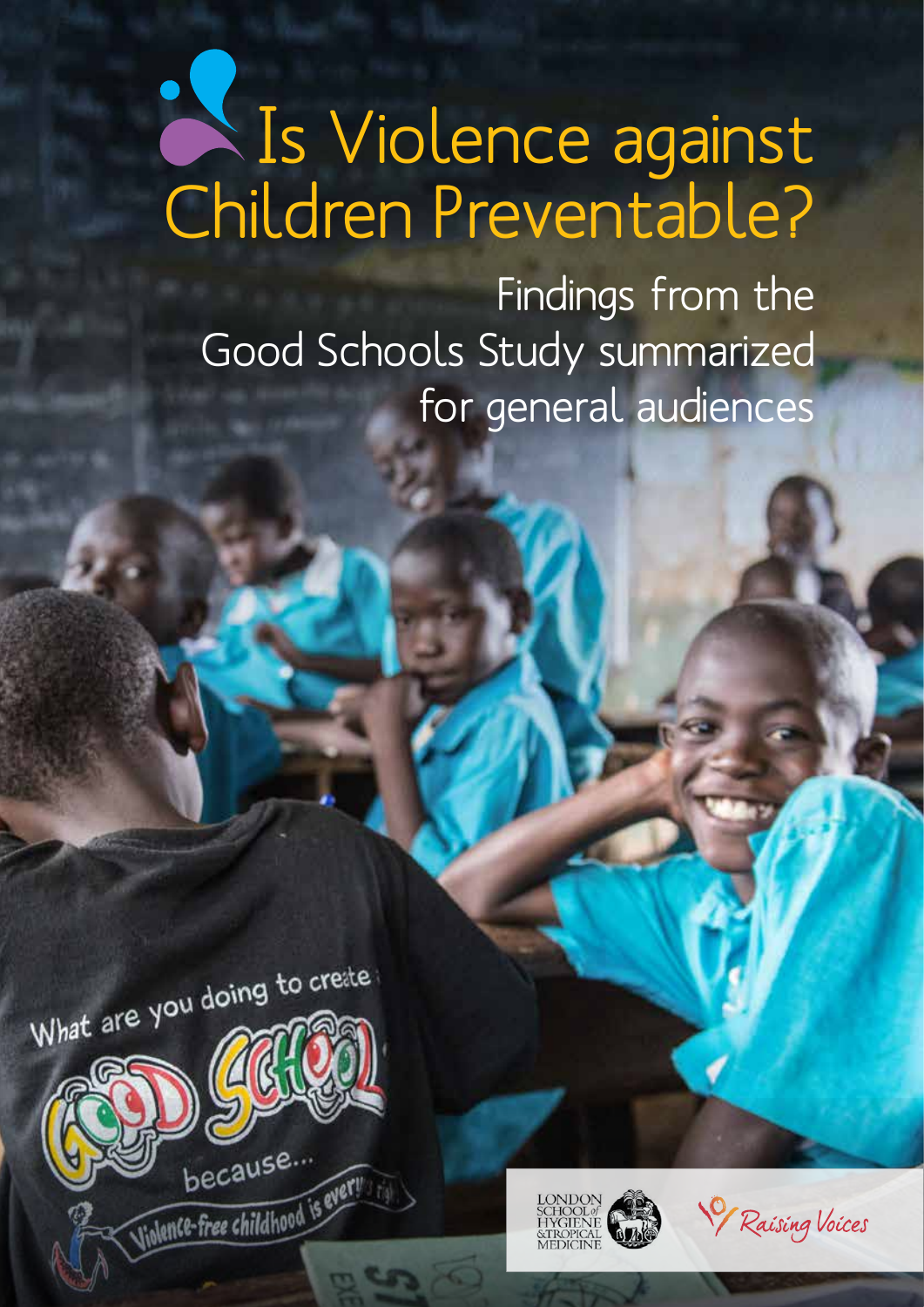Suggested citation: Raising Voices & LSHTM. 2017.

Is Violence Against Children Preventable? Findings from the Good Schools Study summarized for general audiences. Kampala, Uganda: Raising Voices.

#### Available online at http://raisingvoices.org/resources/

This report was written by Devin Faris (Raising Voices), Sophie Namy (Raising Voices), Louise Knight (LSHTM), Karen Devries (LSHTM) and Dipak Naker (Raising Voices). Design by Samson Mwaka. All photos by Henry Vanderspek. Special thanks to Janet Nakuti, Mastula Nakiboneka, Aggrey Mukuwa, Hassan Muluusi, Yvonne Laruni, Barbrah Nanyunja, Winnie Amono, Gladys Rachiu, Clinton Okecha and Lori Michau, as well as the many other colleagues at Raising Voices and LSHTM, who contributed to this work. Our sincere gratitude to all the teachers and students who participated in the research as well as the district officials who continue to passionately lead the process of change in their schools.

This publication was made possible by the generous support of The Oak Foundation, Hewlett Foundation, Sigrid Rausing Trust, An Anonymous Donor, and Hivos.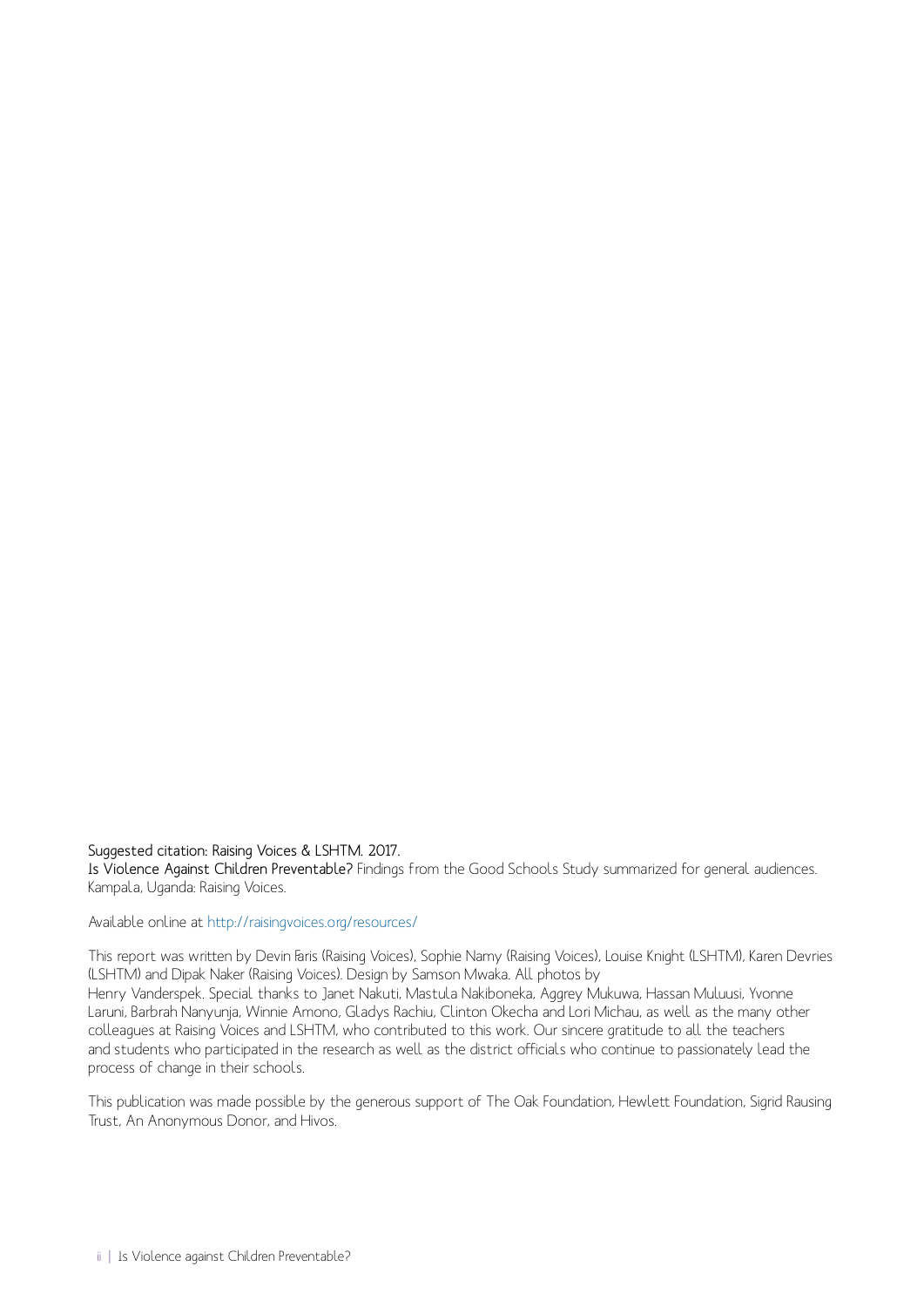

# Table of Contents

| Introduction                                              | $\mathcal{L}$ |
|-----------------------------------------------------------|---------------|
| Background                                                | 2             |
| What is the Good School Toolkit                           | 4             |
| The Good School Study                                     | 7             |
| Overview of Report                                        | 10            |
| Teachers-to-Students Relationship                         | 11            |
| Peer-to-Peer Relationship                                 | 25            |
| Students & Teachers Relationship with the School          | 30            |
| Parents & Community Members Relationships with the School | 36            |
| Conclusion                                                | 42            |
| Sources and References                                    | 43            |



Is Violence against Children Preventable? | 1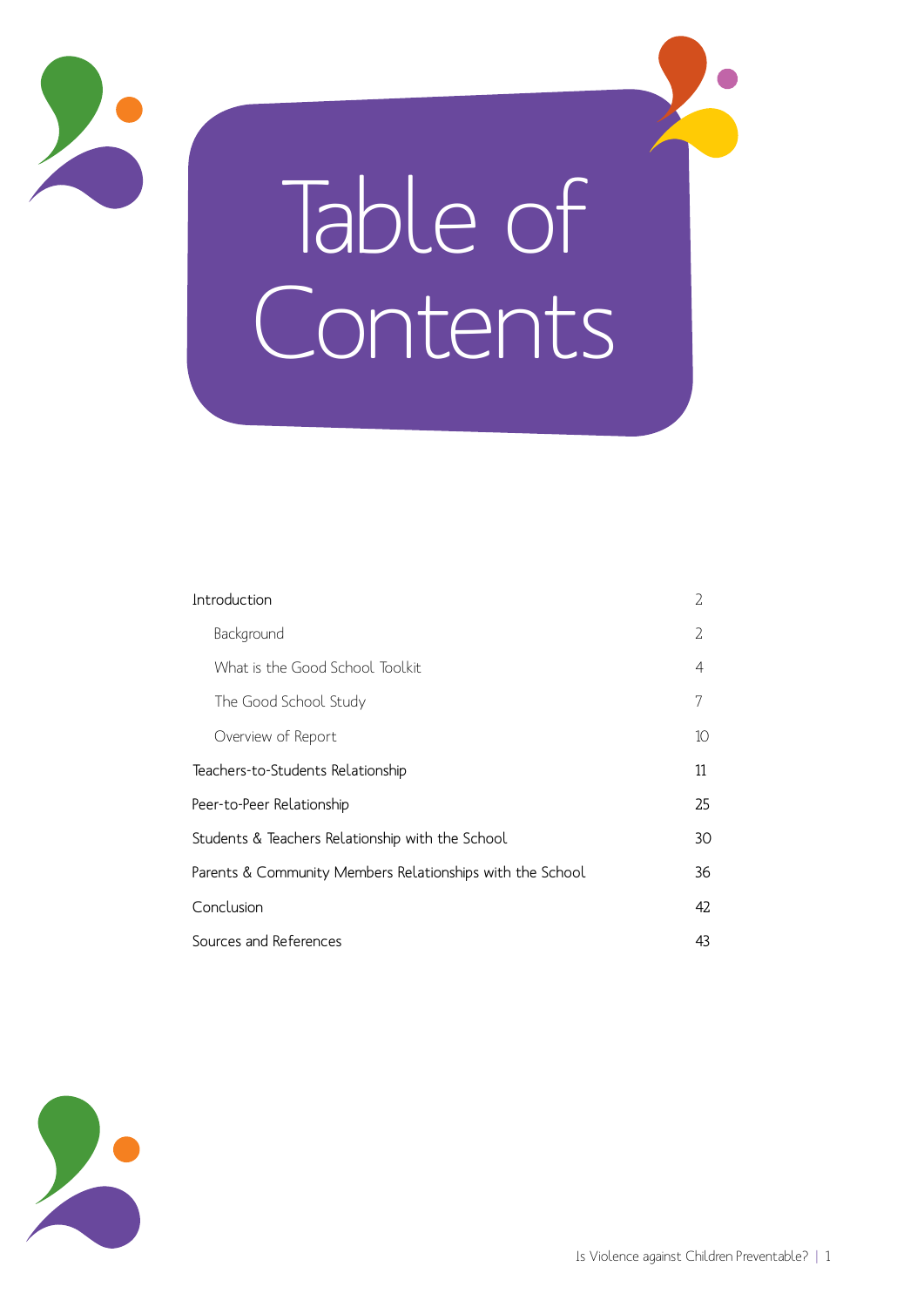# Introduction

# Background

Violence against children (VAC) carries lasting negative impacts on physical and mental health, leading to increased risk of low educational attainment (UNICEF 2006). While current, nationally representative data on rates of VAC in Uganda is yet to be published, our research in Luwero district shows that VACparticularly in schools—is widespread and affects the majority of children. Across East African schools, VAC is a common way of disciplining and intimidating children, with half of children in Kenya and Tanzania reporting cases of school violence (UNICEF 2011, 2012).

Corporal punishment has been prohibited by the Ministry of Education and Sports (MoES) in Uganda since

1997, and since 2016, has become illegal. However, our research in study schools shows that over 90% of children primarily aged 11-14 years still report physical violence from school staff in their lifetimes, 88% report being caned, and 8% report

 $\,$  We define VAC as "the intentional use of physical, sexual,  $\,$ or psychological force or power, threatened or actual, against a child that either results in or has high likelihood of resulting in injury, death, psychological harm, maldevelopment or deprivation." (Pinheiro, 2006)

severe violence such as being burned, choked, cut or severely beaten (Devries et al. 2013b). Marginalized children, such as those with disabilities, may be at even greater risk of school violence (Devries et al. 2014).

Despite the high levels of reported VAC, rigorously evaluated interventions to prevent VAC in schools in low and middle-income settings have been severely lacking. The Good School Toolkit, developed by Raising Voices (www.raisingvoices.org), is one such intervention.

This report summarizes findings from the Good Schools Study (GSS), a cluster randomized controlled trial (RCT) assessing an intervention (The Good School Toolkit) aimed at reducing violence against children in schools in a central district in Uganda. Most of the results presented here have been published in peer reviewed journals, and are available at www.raisingvoices.org/good-school/.

The Good School Toolkit was developed and implemented by Raising Voices, a Ugandan non-governmental organization (NGO) working to prevent violence against women and children. The RCT was led by the London School of Hygiene and Tropical Medicine (LSHTM) and the University College London — Institute of Education in collaboration with Makerere University and Raising Voices (Devries et al. 2015a). The study compares two groups: schools that received the Good School programming (intervention schools or Good Schools) and those where the Toolkit was not implemented (control schools).

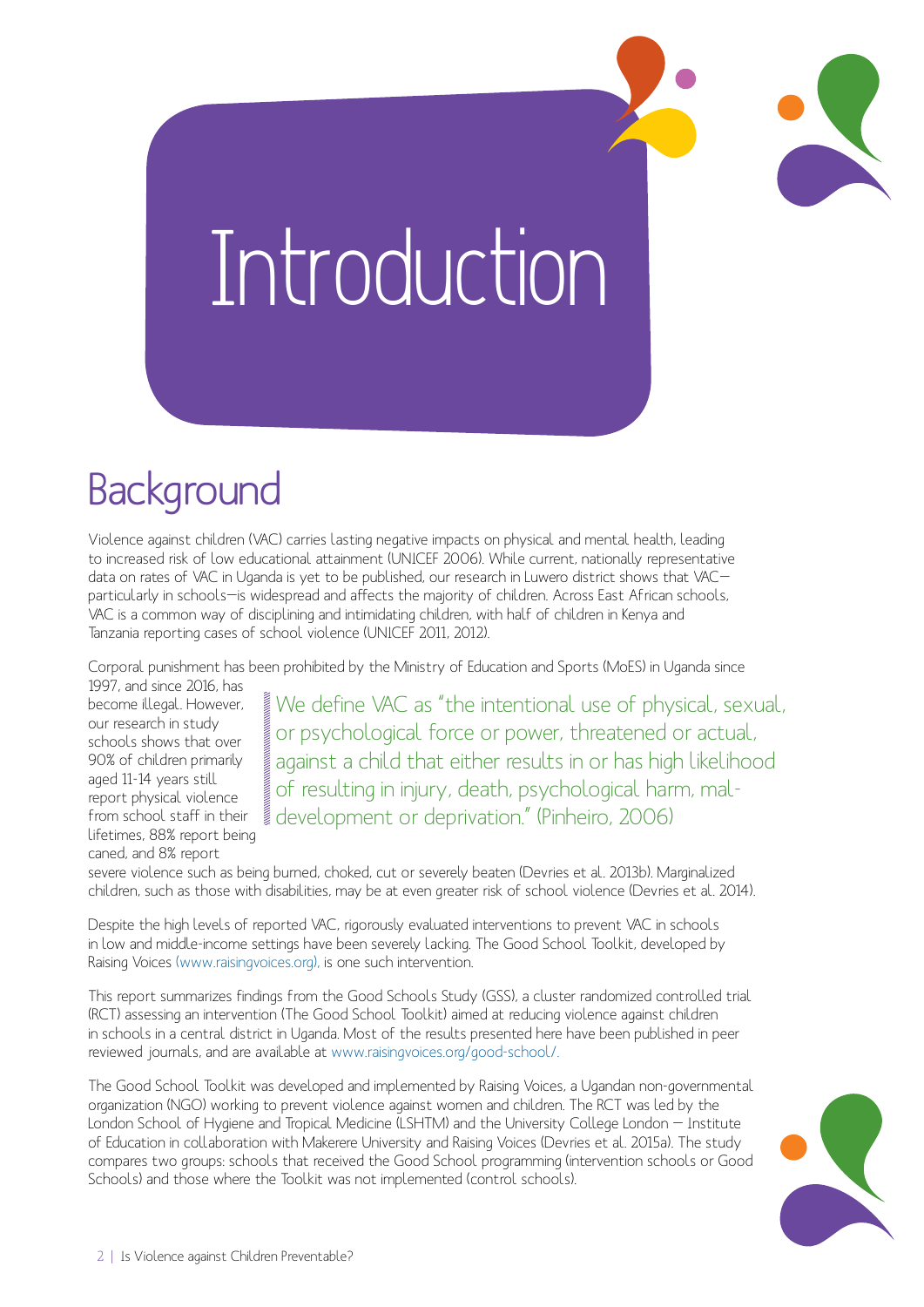

Following 18 months of Good School intervention, findings from this study show that violence against children in intervention schools was significantly reduced (Devries et al. 2015a):

- Students in Good Schools were 42% less likely to experience physical violence from a school staff member.
- In intervention schools, 50% fewer teachers (compared to control) report using physical violence against students.
- The Toolkit promoted students' identification with their school, as well as their sense of safety and belonging at school.

The intervention was effective at preventing violence against diverse groups of children, including boys, girls and those with a disability. The findings of this RCT demonstrate that reduction of violence against children is not only possible, but can be achieved in a relatively short period of time (18 months) and with limited resources. The intervention is led by teachers and students at the school and does not require any additional investment of resources except an initial in-depth introduction, periodic oversight and access to peer support.



Photo credit: Henry Vanderspek.

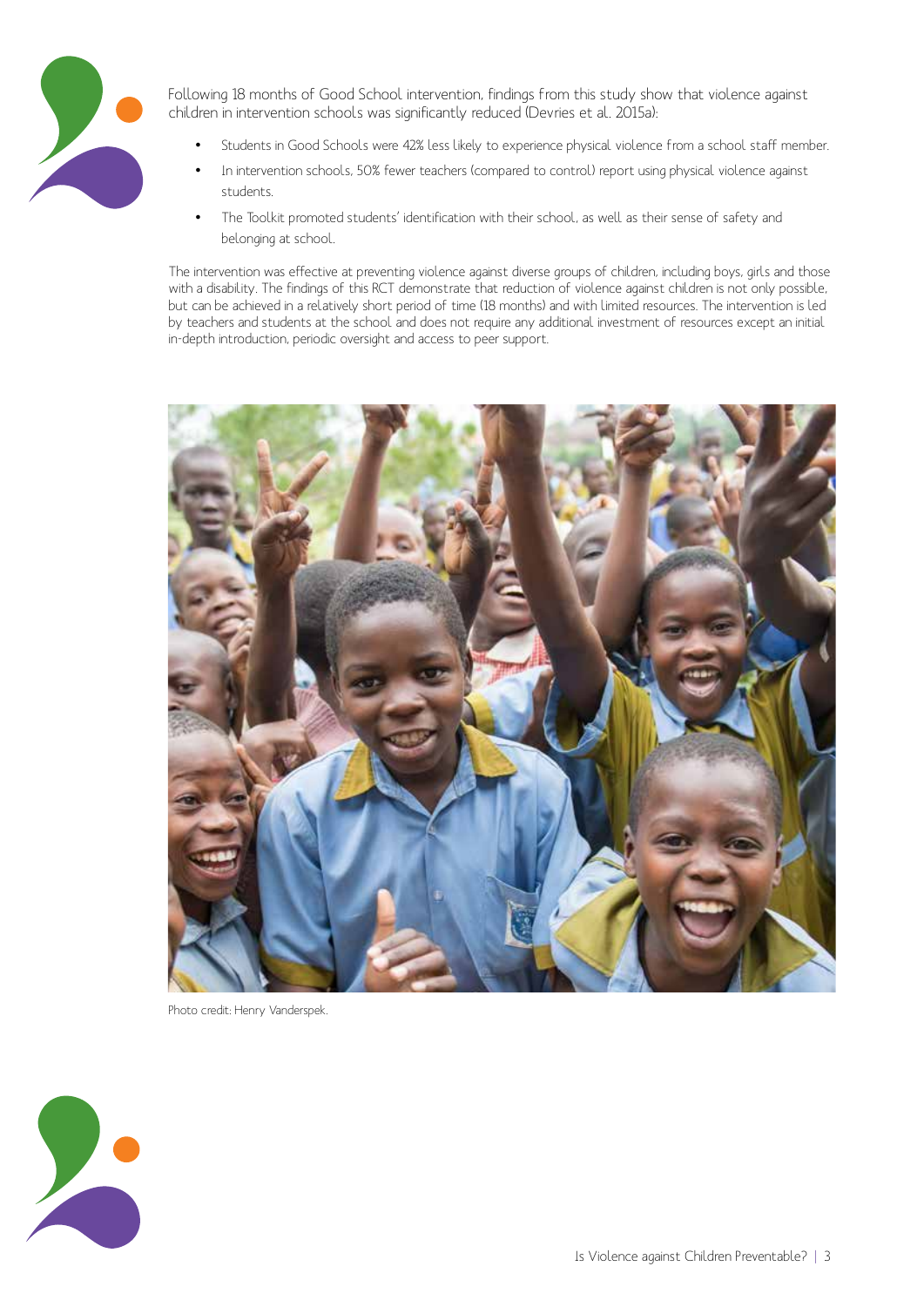# What is the Good School Toolkit?



The goal of the Toolkit is to prevent VAC at schools by influencing the operational culture of the school itself (see page 7 for more details). It is a six-step process containing about 60 activities coordinated at the school level by two teacher 'protagonists', two student representatives and two school-affiliated community members, with additional activities engaging parents and the community as a whole. The intervention is designed to help schools

navigate a process of change that takes on average 18 months. The six steps are designed to build upon one another based on the transtheoretical model of behavior change, which helps understand the process an individual goes through when contemplating, preparing for, and acting on and maintaining changes in their behavior (Prochaska & Velicer 1997). Each school is encouraged to involve a wide range of stakeholders in each stage of this process. For more detais see www.raisingvoices.org/good-school/

### Step One: Your Team & Network

Schools identify key protagonists at school and create their Good School Committee to build school-wide support for the process (pre-contemplation)

### step two Preparing for Change

Baseline measurements gather information on each schools' starting point, and school leaders cultivate interest among parents, the community and local education officials (contemplation)

## step three Good Teachers & Teaching

A school-wide reflection on teacher-student relationships provides a renewed sense of teacher roles, increased professional support, and new approaches for positive student engagement (preparing for action)

### Step Four: Positive Discipline

Schools reflect on how violence manifests and establish a new school culture by exploring positive disciplinary methods to create students who believe in themselves (action)

## step five Good Learning Environment

Schools reflect on what a good learning environment looks like and work with all stakeholders to foster a psychological sense of safety and inclusion (maintenance of action)

## Step Six: Good Administration & the Future

The work of the preceding steps is celebrated and consolidated through reflection and transfer of leadership to the school administration (consolidation of gains)

The Toolkit is currently being rolled out at scale in over 750 schools across Uganda, with an additional 5,000 schools being exposed to Toolkit materials. It is available to the public at www.raisingvoices.org, along with additional materials, tools, and videos of the Toolkit in action.



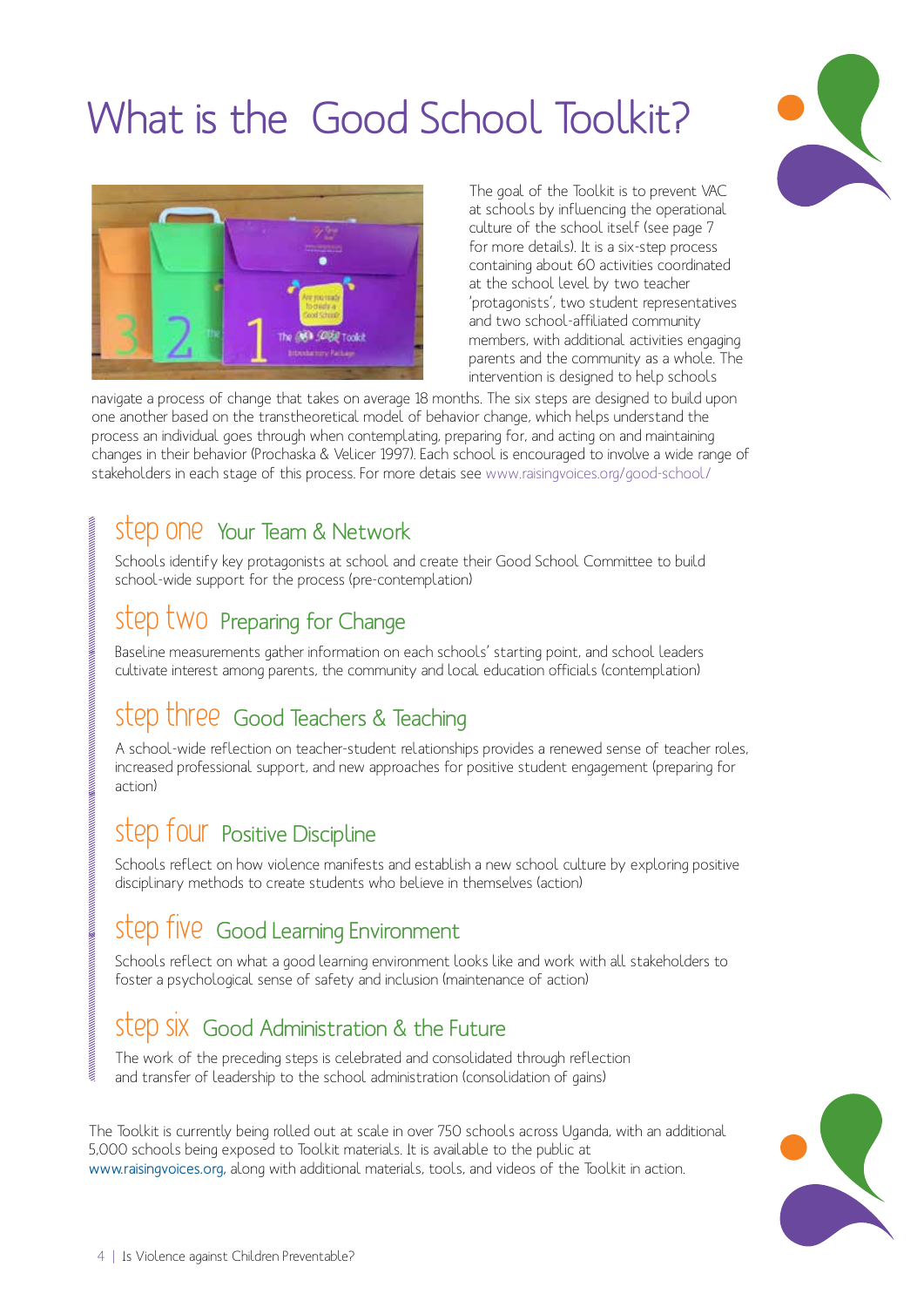

## How the Toolkit Works

When we developed the Toolkit, our hypothesis was that the ultimate product ought to achieve the following four outcomes:

#### Elevate status of students in the eyes of their teachers.

The Toolkit would present opportunities, activities and processes through which teachers would come to see their students' aspirations, acknowledge their humanity and recognize the important role they play in helping students realize their full potential.

#### Improve students' and teachers' sense of belonging and connectedness to their school.

The Toolkit would present opportunities for students and teachers to participate, address peer-topeer relationships and, through practical everyday activities, create opportunities for them to play a meaningful role in how their school is governed.

#### Encourage a sense of ownership of the process.

The Toolkit would put students and teachers in leadership and decision-making roles, to create a sense of responsibility towards other members of school and foster improved feelings of competency.

#### Engage the parents and the community of the school for support.

The Toolkit would provide structural ideas for engaging parents and local officials, involve them in the unfolding process and create an opportunity to contribute their ideas or simply articulate their endorsement.

The Good School Toolkit uses practical ideas and tools to help educators and students work The Good School Toolkit uses practical ideas and tools to help educators and students work<br>together to create more fulfilling schools. It presents ideas and suggestions for activities that foster regenter to create more rathering senoots. It presents ideas and saggestions for detivities that is conducive to learning. The Toolkit seeks to influence the operational culture of the school through four main entry-points:

- (1) Teachers to students relationship
- (2) Peer-to-peer relationship
- (3) Students and teachers relationship to the school
- (4) Parents and community members relationship to the school

The Toolkit also includes learning materials that explain complex ideas in popular format and peer learning processes that lead to exploration of new ideas. It also proposes experiments (such as Student's Court and Behavior Contracts) that enable students to gain direct experience with core concepts such as justice, responsibility and consequences for behavior.

**TEACHER-STUDENT RELATIONSHIPS:** activities aimed at helping teachers who can provide leadership in **PEER-TO-PEER RELATIONSHIPS: aim** helping students and teachers to develop their voice, learn about how they can participate more meaningfully at their school, how they can influence thoughts and behavior of their peers and how they can act as role models at their school. **STUDENT & TEACHER RELATIONSHIPS TO THE SCHOOL:** a series of activities and ideas aimed at inspiring all stakeholders to examine their relationship with their school. What opportunities exist to contribute and participate? What policies exist to protect all the stakeholders at their school? How are the most vulnerable members of the school protected and how does the school provide opportunities for leadership? **PARENT & COMMUNITY RELATIONSHIPS TO THE SCHOOL:** a series of school-led activities that engages parents and the ctivities that engages parents and the<br>rounding community in a dialogue about the learning experience, and leverages involvement, support and endorsement of local school governance officials such as District Education Officers. **Operational Culture of School**

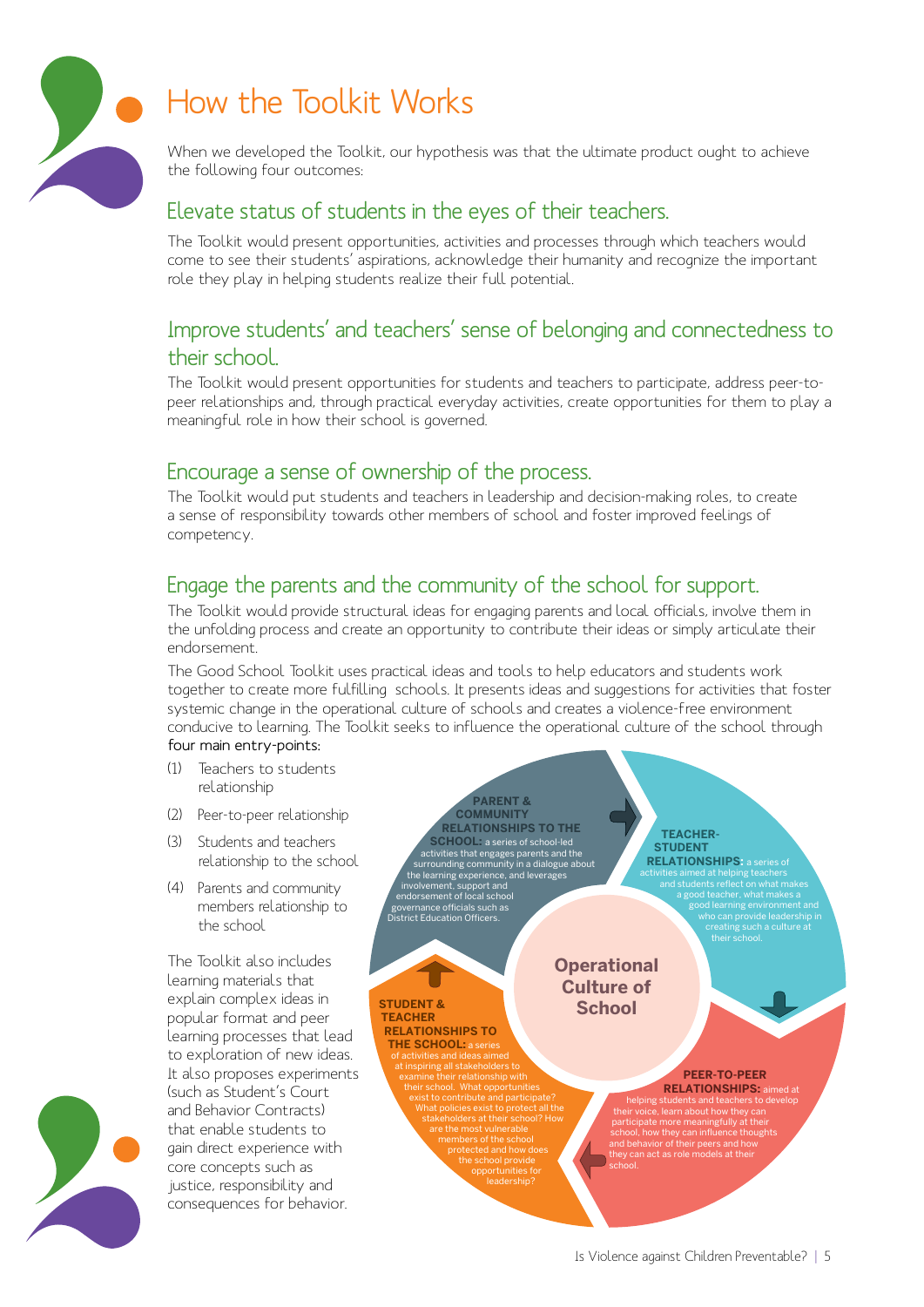## Operational Culture of the School

The Good School Toolkit builds on the idea that the operational culture of the school  $-$  the way in which stakeholders experience, behave and feel at their school (Cohen 2006) — impacts the level of violence children are experiencing in their learning environments. A school's operational culture is a delicate ecosystem influenced by teachers, parents, community members, students and other children, all of whom are directly influenced by each other's respective histories and the socio-economic environment in which the school is situated. The operational culture is shaped by the beliefs, shared values, behaviors, norms and experiences of all actors involved. The interpretation of the operational culture is further influenced by subjective characteristics through which each child navigates their learning environment, such as age, sex, cognitive capacity, health, nutritional status or history of violence at home. Recognition of the interplay, and leveraging the aggregate effect of all of these, and other such components, on the reality of the school, is the key driver behind the change promoted by the Good School Toolkit. In this sense, each implementation of the Toolkit is a unique experience with a common underlying process.

## Theoretical Foundations

## Ecological Framework

The design of the Good School Toolkit is based upon a holistic analysis that considers the flow of influence towards the learner based on all levels of influence — individual, interpersonal, community and society. The Toolkit thus begins from a student's experience of school and works outwards from a child-centric point of view on what a high quality school experience would look like, and aims to engage each of these levels in order to affect change across all spheres.



## Transtheoretical Model of Change

A key strength of the Good School Toolkit is its recognition that each school will be ready and able to implement the Toolkit at its own pace. The six steps discussed above are thus sequenced according to the Transtheoretical Model of Change (Prochaska & Velicer 1997)—used as a framework for individual level change (pre-contemplation, contemplation, preparation for action, and maintenance and consolidation of action)—which is scaled to the school and community levels in the Toolkit.



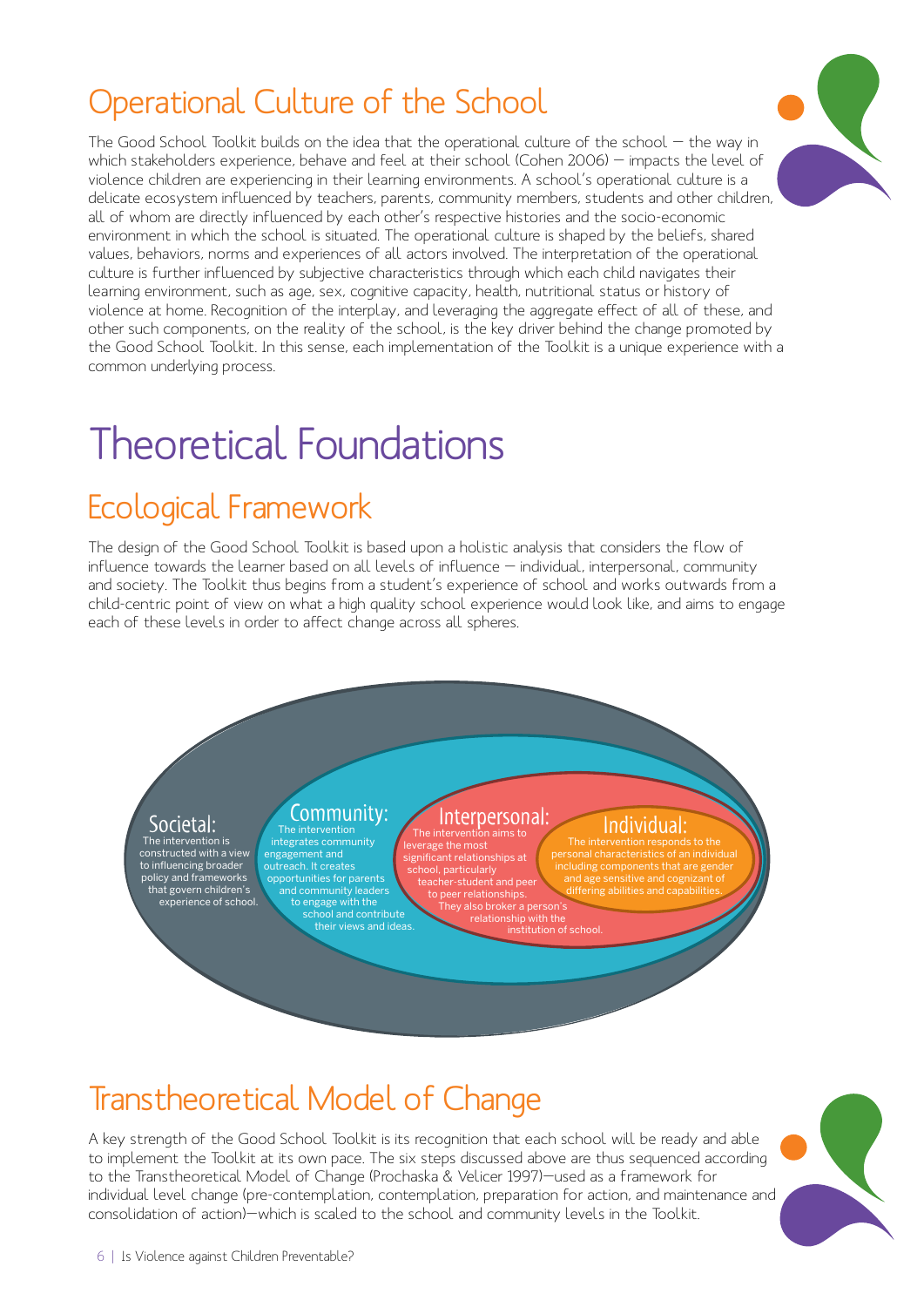# • The Good Schools Study

## Methods

The Good Schools Study utilized a two arm cluster randomized controlled trial (RCT) with randomization carried out at the school level. The study was conducted in primary schools in Luwero District in central Uganda. As a large, central district comprised of urban trading centers and rural sub-districts, Luwero is broadly representative of a typical Ugandan district.

- A total of 42 primary schools were randomly selected from Luwero to be a part of the study; 21 of these schools were randomly allocated to get the intervention (Good Schools).
- All students in Primary 5, 6, and 7 and all staff members who spoke either English or Luganda and could provide informed consent were deemed eligible to participate.
- Parents were informed of the study and were given the option to opt-out their child, while headmasters, staff and students all provided individual consent.
- The intervention was implemented from September 2012 to April 2014, with control schools waitlisted to receive the Toolkit following the study.

Data were collected via two waves of cross-sectional surveys, the first at baseline before the Good School program started (n=3,706 students, 577 staff) and again at follow-up after 18 months of programming (n=3,820 students, 591 staff and 828 parents). Student characteristics were evenly distributed across each study arm at baseline, indicating high comparability between arms.

#### Table 1: Sample Characteristics at Baseline

| <b>Students</b>                                                               | <b>Staff</b>                 |
|-------------------------------------------------------------------------------|------------------------------|
| • Aged 13 $(11 - 14)$                                                         | $\cdot$ Average age 35       |
| · 52% female, 48% male                                                        | · 59% female, 41% male       |
| • 7% reported some disability                                                 | • 63% reported being married |
| • 54% had experienced physical violence<br>from school staff in the past week |                              |

#### Source: Devries et al. 2015a

Additional qualitative data was collected at follow-up through interviews with 71 students, 33 teachers, eight head teachers and 21 parents, with two additional focus groups conducted with teachers from two rural and two urban schools, respectively. From 8 of the 21 schools that received the Good School intervention, 55 students and 25 teachers were sampled for qualitative interviews and 16 students and 8 teachers interviewed from 8 control schools. Themes discussed included participants' views of the school, the relationship between students and teachers, experiences of learning and teaching, students' relationship with peers, discipline, rewards and praise, students' treatment and experiences of corporal punishment both in and out of school, and feedback on the Good School Toolkit itself.

Additional process evaluation and economic analysis was conducted to better understand what aspects of the Toolkit are most important in achieving impact, as well as associated costs.<sup>1</sup>

![](_page_8_Picture_13.jpeg)

1 These pieces are currently under review for publication. They will be made available at: www.raisingvoices.org/good-school/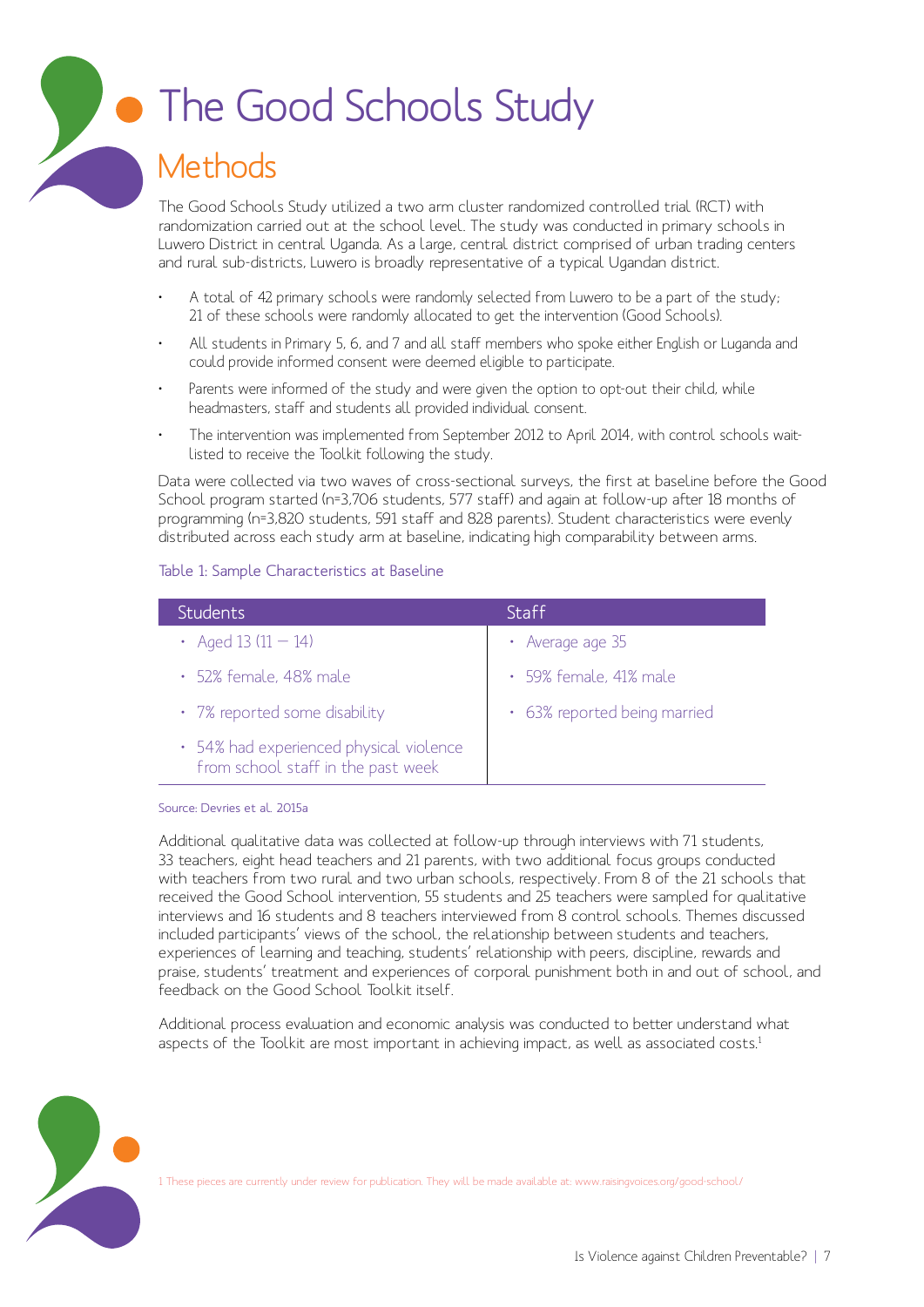#### 8 | Is Violence against Children Preventable?

## Baseline Levels of Violence

At baseline, reports of physical and emotional violence from school staff and peers were incredibly high, reflecting the pervasive nature of VAC in Uganda (Devries et al. 2013a; Wandera et al. 2017). For instance, the experience of physical violence from teachers is near universal—93% of boys and 94% of girls—underscoring the urgency to address school violence against children. Sexual violence – which includes both forced/coerced sex and unwanted touching/sexualized comments – may have been underreported because of the potential stigma associated with these experiences. Secondary analysis of GSS data suggests that innovations such as the sealed-envelope method (SEM) could potentially mitigate underreporting of sexual abuse among youth (Barr et al. 2017).

Percentage of girl and boy students (age 11-14) who report experiencing violence from school staff in their lifetime

![](_page_9_Figure_4.jpeg)

2% 4%

Percentage of students who report experiencing violence

30% 28% 32%

BO  $\gtrsim$  GIRLS

37% 32%

Physical Emotional Sexual

![](_page_9_Figure_6.jpeg)

Source: Wandera et al. 2017

![](_page_9_Picture_7.jpeg)

![](_page_9_Picture_8.jpeg)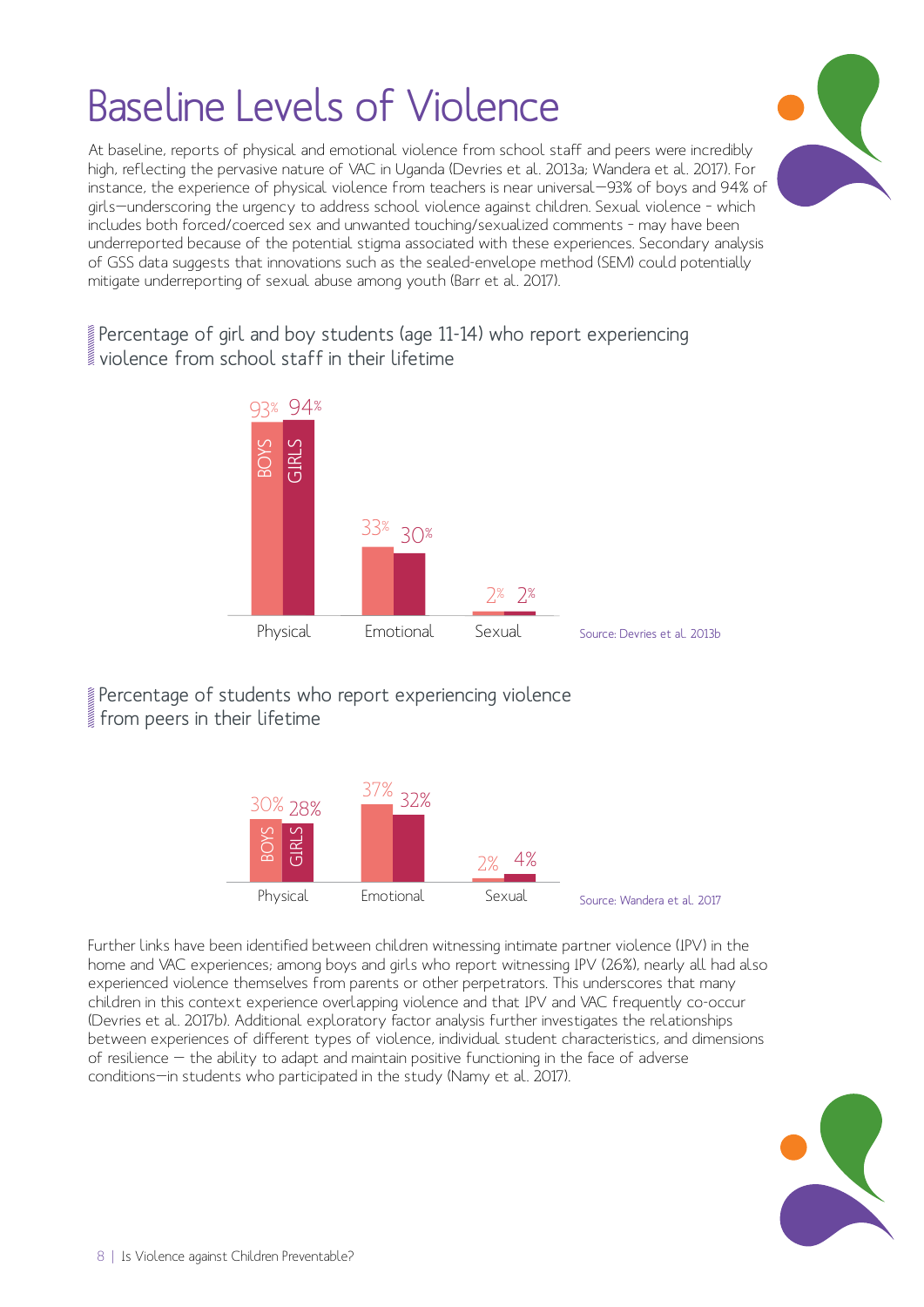![](_page_10_Picture_0.jpeg)

## Referral System

Potential risks related to the intervention itself were minimal, but we anticipated that during survey data collection we would identify children in need of support from child protective services. Children were informed during the consent process that their details might be passed on to child protection officers if they were thought to be in imminent danger. Referrals were based on predefined criteria agreed with service providers, related to the severity and timing of violence reported. All children were offered counseling regardless of what they disclosed. Any adverse effects of the intervention itself were monitored during regular visits to schools by the dedicated study monitoring officer.

Based on extensive discussions with local partners, it was decided that for child safety reasons, cases of violence should not be reported to senior teachers or headmasters within the same school but instead be referred directly to local service providers. The strategy outlined what constituted a case in need of referral, with consideration of local norms, the prevalence of different forms of severe violence, the capacity of receiving agencies, and Ugandan law. The baseline referral protocol also outlined to which agency cases would be referred, feasible timeframes for following up referrals considering the structure of the local child protection system, and key personnel and agencies in different sub-counties where the study was taking place (Child et al. 2014).

In addition, all children interviewed in the GSS baseline and endline survey were offered counseling and referred if needed. During baseline a trained study counselor was provided. Although this would not normally be available in the study setting, it was deemed the most appropriate means of providing psychosocial support for children who disclosed violence (see Child et al. 2014 and Devries et al. 2015b for a full report on the development and use of referral protocols). At endline a local child protection agency was supported to provide counseling and referral services.

## Exposure to the Toolkit

At the time of follow-up, 81% of students in the intervention schools had completed the previous grade in the same school that they were currently in, and 89% of staff had worked in their current school for at least one year, suggesting high levels of exposure to at least some intervention activities within Good Schools. There was one incident of contamination (control schools being exposed to intervention materials and activities) wherein an intervention school invited three neighboring control schools to an event about the Toolkit. These control schools did not engage in further activities, nor did they receive support from Raising Voices during the study.

## Strengths & Limitations

There are several components of this study that both strengthen the results and increase confidence that the impacts observed can be attributable to the Good School Toolkit:

- The randomized controlled design increases confidence that any observed program effects are attributable to the Toolkit (rather than school-level factors or external events).
- A high level of comparability between control and intervention schools was measured at baseline (with regards to students' previous experience of violence, average age, prevalence of disabilities and number of meals eaten per day on average).
- Low levels of contamination (spread of Good School Toolkit materials into control schools).
- Very high response rates among schools, with 100% agreeing to participate and no schools dropping out of the study.
	- Very high response rates among students, with 93% interviewed at endline. Students were

![](_page_10_Picture_14.jpeg)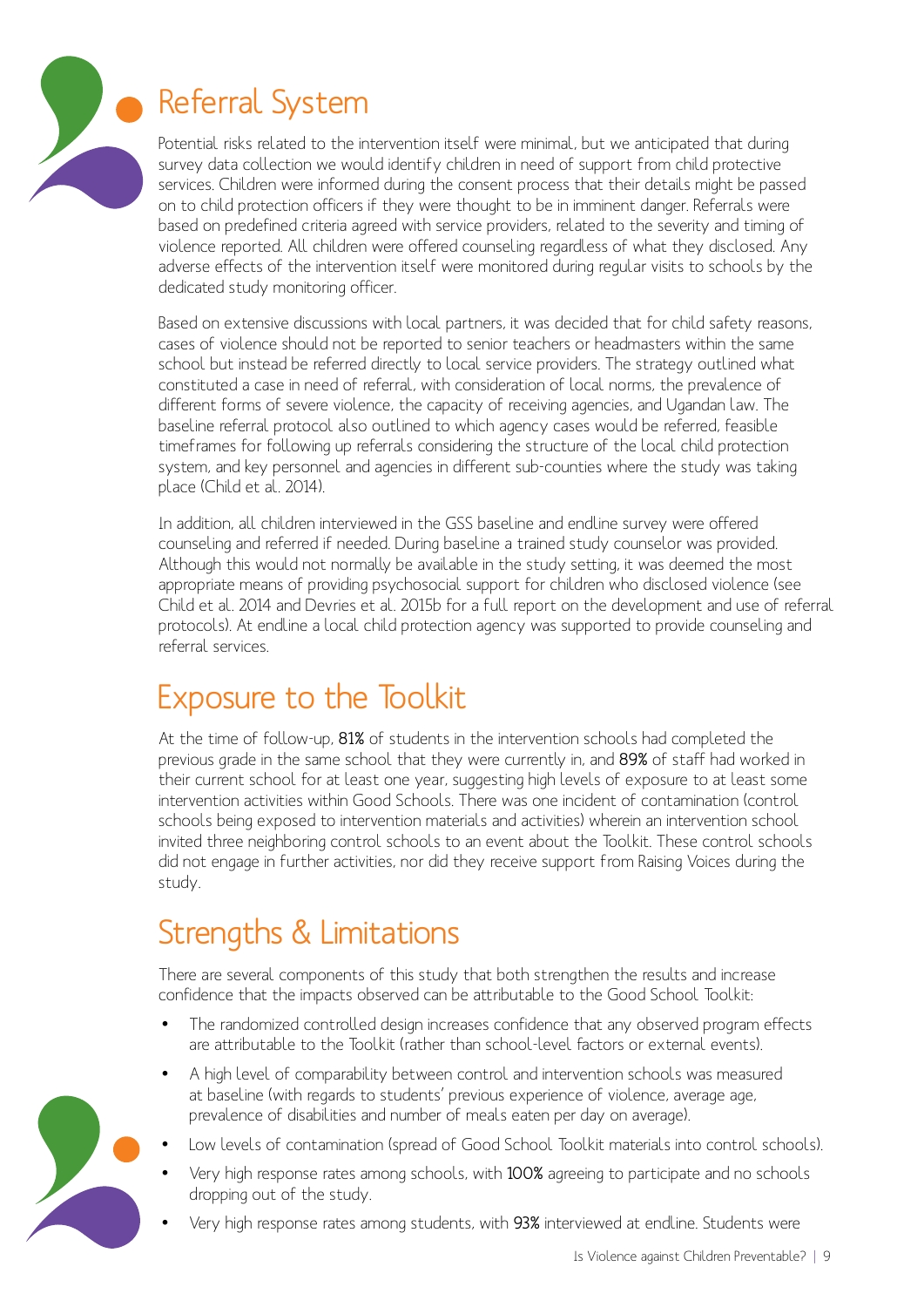asked to self-report experience of *specific* acts of violence, which is the best way to ask about violence exposure.

Some limitations to the study should also be noted. For questions surrounding sexual violence, stigma attached to the experience and perpetration of this form of violence may have led to underreporting. Similarly, not all students may have felt able to disclose other experiences of violence that happened to them, so our figures should be interpreted as conservative estimates.

![](_page_11_Picture_2.jpeg)

## Overview of Report

The findings of this study are organised and discussed based on the following entry points through which our model hypothesized that the operational culture of schools could be influenced:

#### 1. Teacher-Student Relationships

The first section of the report will look at the overall reduction in staff violence against students and will discuss how the Toolkit is effective for different groups of students (boys, girls, and students with disabilities). This section will also explore new relationship dynamics between students and their teachers that emerged in Good Schools, as well as shifts in attitudes surrounding violence as a form of discipline.

#### 2. Peer-to-Peer Relationships

The second section will highlight how the Good School Toolkit was also effective at decreasing peer-to-peer violence in schools. We will examine reported improvements in peer interactions, as well as how the Toolkit activities were successful at fostering a participatory environment where students could work together to improve each other's behaviors and overall educational experience.

#### 3. Student & Teacher Relationships to the School

The third section will summarize findings on relationships of teachers and students to their schools. This includes a look at enhanced participation in school processes that affect the lives of students and teachers, the increased connectedness — or sense of wellbeing and belonging at school — that students from Good Schools experienced, and the secondary outcomes on student learning and mental health. This section will also look at how the attitudes of students and teachers regarding physical punishment in schools changed throughout the course of the intervention.

#### 4. Parent & Community Relationships to the School

The final section will briefly explore how the Good School Toolkit was able to influence the way that parents and the community view the school, as well as how they view VAC itself. We then examine how the Good School Toolkit impacts community attitudes related to VAC. Finally, we explore how the Good School Toolkit may be seen to influence parent perceptions of their children's schools.

Except where specified, all data presented are from the endline survey, after the Good School Toolkit was implemented. Only findings that attained statistical significance are presented in this report (unless otherwise noted).

![](_page_11_Picture_14.jpeg)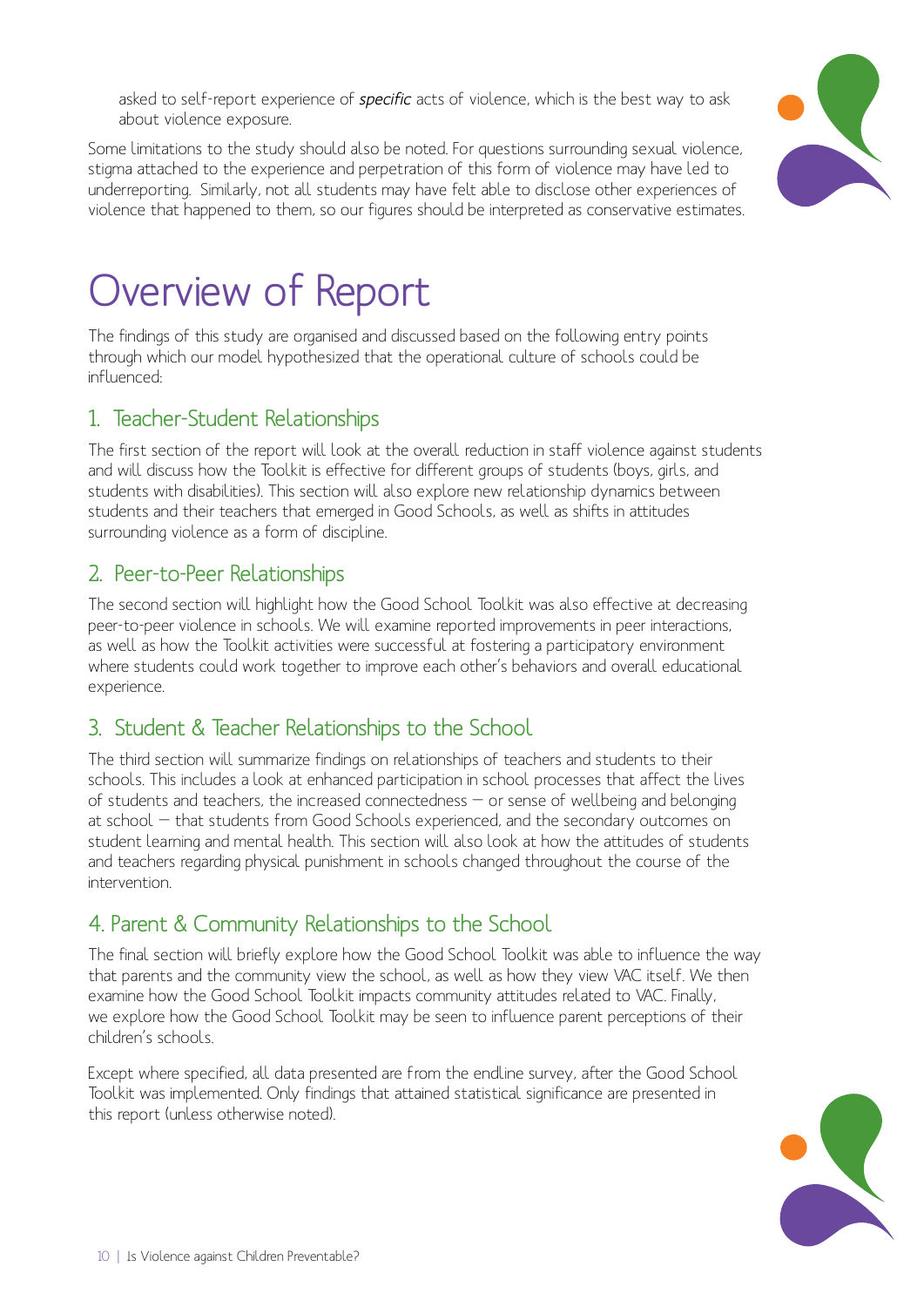![](_page_12_Picture_0.jpeg)

# Teachers to **Students** Relationship 1

The relationship between teachers and their students is the primary entry point for influencing the operational culture of the school. In this section we report on the Toolkit's impact on:

- • Student reports of experiences of violence from staff
- Staff reports of their use of violence as a way of disciplining students
- Severity of violence experienced by students
- Violence experienced by students with a disability
- • Gendered experiences of violence
- • The 'dose-response' effect of the GST
- Social acceptability of physical violence as a form of punishment among students and staff
- Power dynamics between teachers and their students in the classroom

Quantifying experience of violence is a complicated exercise. Given that the MoES has prohibited corporal punishment at school and the recent amendment of the Children Act has made it illegal, many adults require assurance of confidentiality and anonymity before they will engage in such discussions. We used the best tools available for asking about experiences of violence, and have contributed to additional research into how to ask about violence in an appropriate manner. In this section, we have stated endline reports from students and teachers side by side. Both reports indicate that the Toolkit was successful in significantly reducing physical violence against students from staff. Additional evidence presented in this section shows that the more the Toolkit is used, the more effective it can be.

The Good School Toolkit was highly successful in its goals to reduce overall levels of staff-perpetrated physical violence towards students in school and to improve relationships between students and their teachers.

The Good School Toolkit reduces physical violence against children from school staff by

![](_page_12_Picture_14.jpeg)

![](_page_12_Picture_15.jpeg)

2 Reduction in relative risk, see Devries et al. 2015a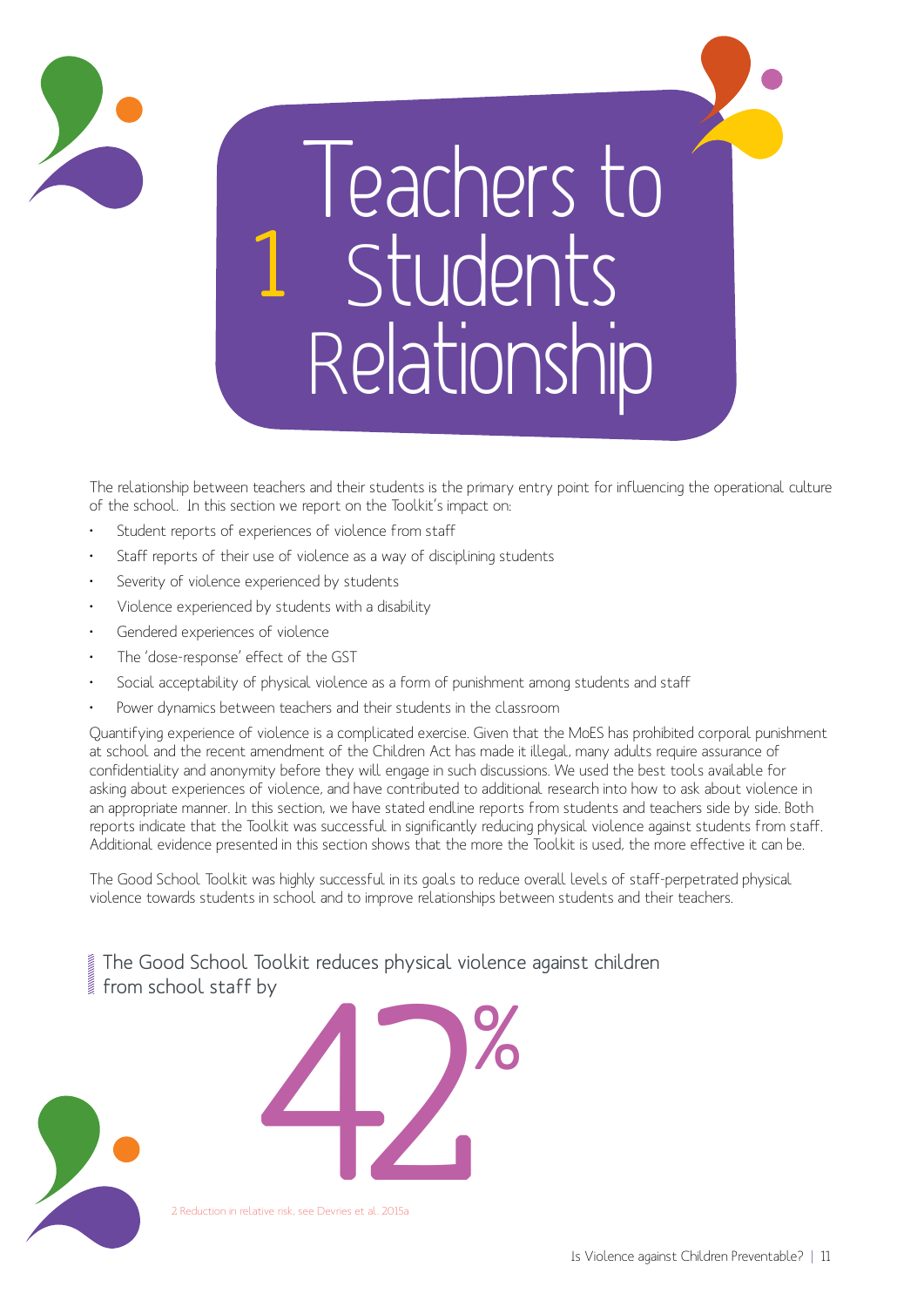# A. Student reports of violence against them from staff

![](_page_13_Picture_1.jpeg)

Asking young people about their experience of violence raises many issues.<sup>3</sup> The ethical concerns about bringing up traumatic or painful experiences as well as ambiguities of generalized responses can make the exercise daunting and unreliable. However without asking young people about their experience, it is hard to quantify the nature of the problem and devise practical solutions. We chose to break down the experience into a series of specific questions about violent acts experienced (see examples in box below), with the aim of making the recall process more accurate.

### The Good School Toolkit reduced experiences of physical violence

Percentage of students who report experiencing physical violence from staff in the past week

![](_page_13_Figure_5.jpeg)

Snapshot from the Trial: The Good School Toolkit works to reduce physical violence in schools!

The reduction of physical violence in schools at the hands of school staff was a primary outcome measured in the Good School Toolkit RCT—and was its biggest success. Our analysis shows that the Good School Toolkit effectively reduced students' risk of experiencing past week physical violence from a teacher by 42% (odds ratio (OR) 0.40, 95% CI 0.25—0.62, p-value<0.0001), and this result was statistically significant. To our knowledge, no other school-based program to reduce violence against children in schools has demonstrated such a large effect size.

Source: Devries et al. 2015a

![](_page_13_Picture_9.jpeg)

3 For more on the ethical considerations for asking children about violence in resource poor settings, see Devries et al. 2015b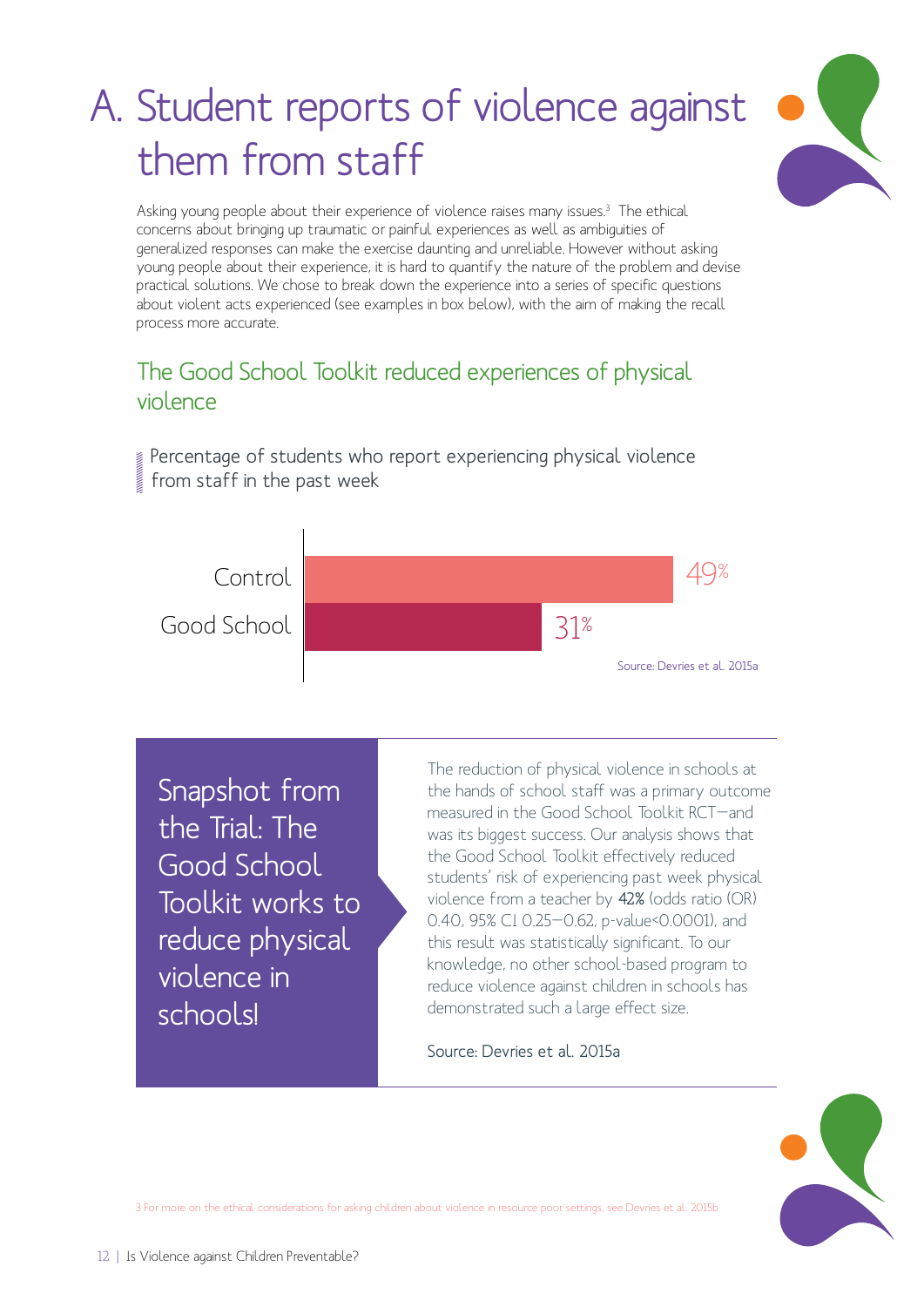![](_page_14_Picture_0.jpeg)

#### Questions used to assess experiences of physical violence included:

"Has a school staff member: hurt you or caused pain to you? Slapped you with a hand on your face or head as punishment? Hit you by throwing an object at you? Hit you with a stick? Caned you? Kicked you? Burnt you as punishment? Taken your food away from you as punishment? Choked you? Tried to cut you purposefully with a sharp object? Severely beat you up?"

Source: Devries et al. 2013b

At both baseline and endline, caning (using a stick to strike a child as a form of punishment) was found to be the most common act of physical violence from school staff reported by both boys and girls in the past week. While caning was by no means the only form of physical violence reduced in schools as a result of the Toolkit, it did experience significant and notable reductions along with other forms of severe physical punishment.

#### Percentage of students who report being caned by school staff in the past week

![](_page_14_Figure_6.jpeg)

## A Note on Emotional & Sexual Violence

The Good Schools Study also sought to assess impact on reduction of emotional and sexual violence against students by school staff. While overall trends did suggest fewer cases of both emotional and sexual violence in Good Schools, reporting of sexual violence was too low to draw any statistically significant conclusions, so data on sexual violence in isolation are not presented in this report. In general, fewer students in Good Schools reported emotional violence; this association was not statistically significant over the past week, but was significant over the past term. The most commonly reported specific acts of emotional violence were being cursed, insulted, shouted at or humiliated. Student reports of emotional violence from peers over the past week and past term were found to be lower in Good Schools. There was some suggestion that the use of the Toolkit was associated with an increase in reports of cases of peer sexual violence among girls, but case numbers are low and this finding should be interpreted with caution. A plausible explanation for this increase is that the intervention has created an environment where they feel more able to disclose their experiences (Devries et al. 2017a).

![](_page_14_Picture_9.jpeg)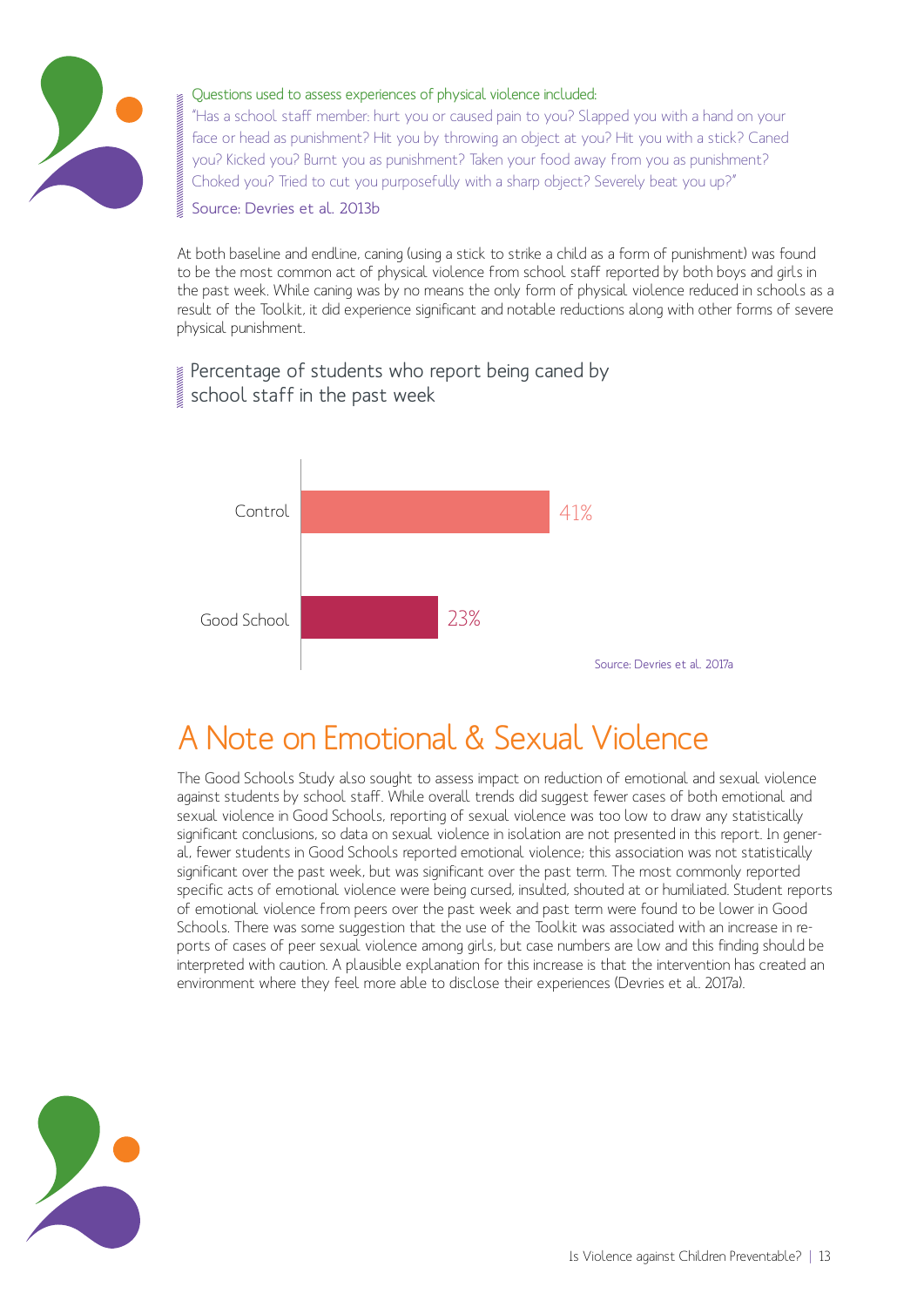# B) Staff Reports of Perpetrating Violence

![](_page_15_Picture_1.jpeg)

### The Good School Toolkit reduced staff perpetration of physical violence

In addition to student reports, we collected data from teachers and school staff regarding their perpetration of violence against their students. Teachers in Good Schools were less likely to report perpetrating physical violence against students in the past week, matching up with the reduced reports from students and highlighting the reduced risk of teacher-perpetrated violence in schools as a result of the Good School Toolkit.

Percentage of staff who report perpetrating physical  $\,$  violence against students in the past week

![](_page_15_Figure_5.jpeg)

![](_page_15_Picture_6.jpeg)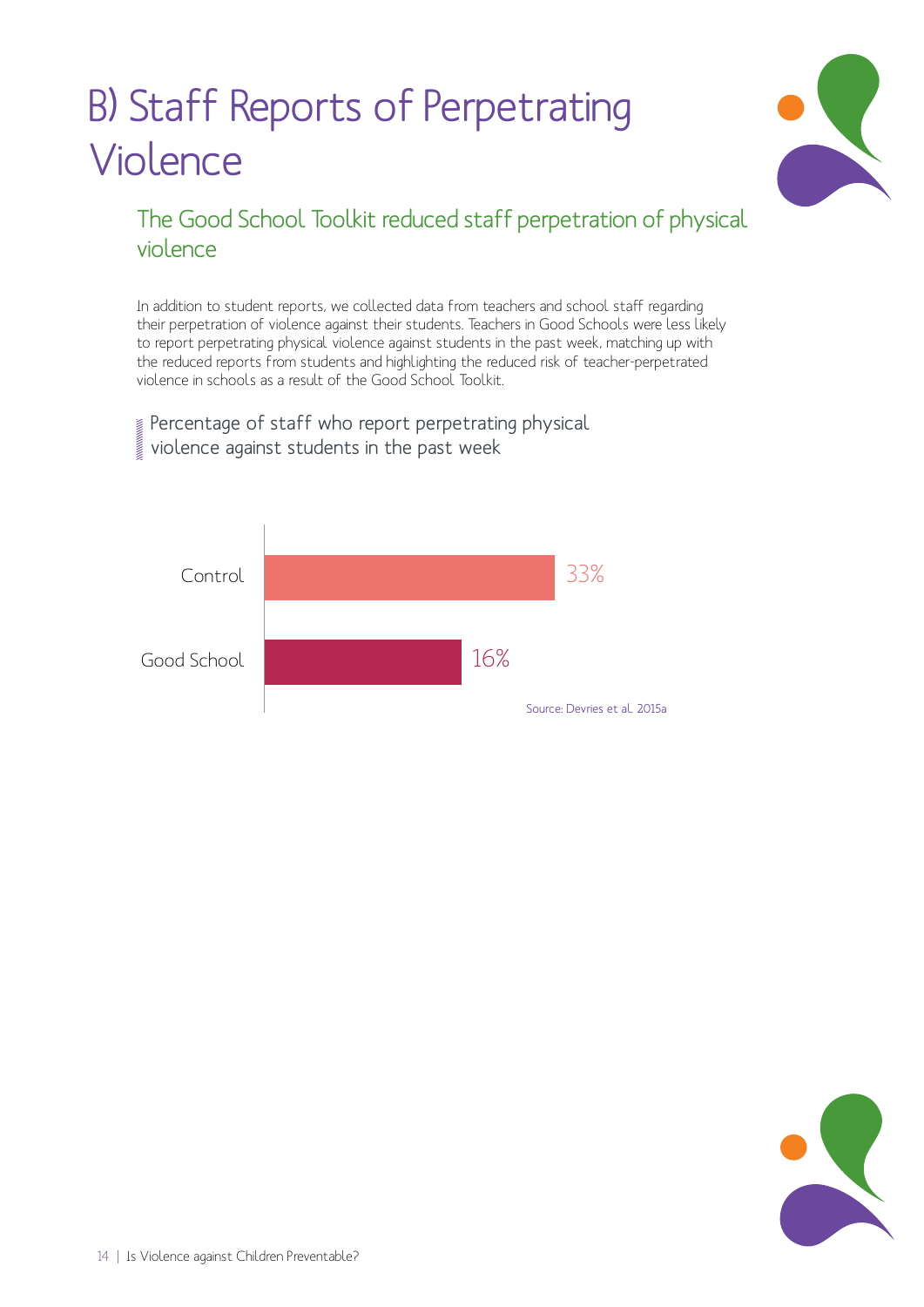# C) Severity of Staff Violence in **Schools**

The Good School Toolkit reduced the severity of violence where VAC did occur

Percentage of students (who experienced severe violence) who report  $\,$  sustaining an injury (severe or moderate) from school staff in the past week

![](_page_16_Figure_3.jpeg)

While the Good School Toolkit did not achieve a 100% reduction in the risk of violence, those students who did report experiencing physical or sexual violence in the past week experienced it with significantly less severity. Among students who experienced violence, those attending Good Schools reported fewer injuries — both moderate and severe. Although complete rejection of violent discipline takes time, these findings suggest that reductions in both frequency and intensity of violence can be realized within program timeframes.

Questions to assess injuries sustained by physical violence  $-$  an indicator of violence severity  $$ included measures to assess both moderate and severe injuries. For moderate injuries, questions included: "You had bruising/swelling/bleeding/cuts?" "It was difficult to sit down on your buttocks?" "It was difficult to walk?" "You had to stay home from school?" For severe injuries, additional questions included: "You lost consciousness, even temporarily?" "You suffered a dislocated, sprained, fractured or broken bone?" "You had any other serious injury?" "You had to get medical attention, for example from the health worker or hospital?"

![](_page_16_Picture_6.jpeg)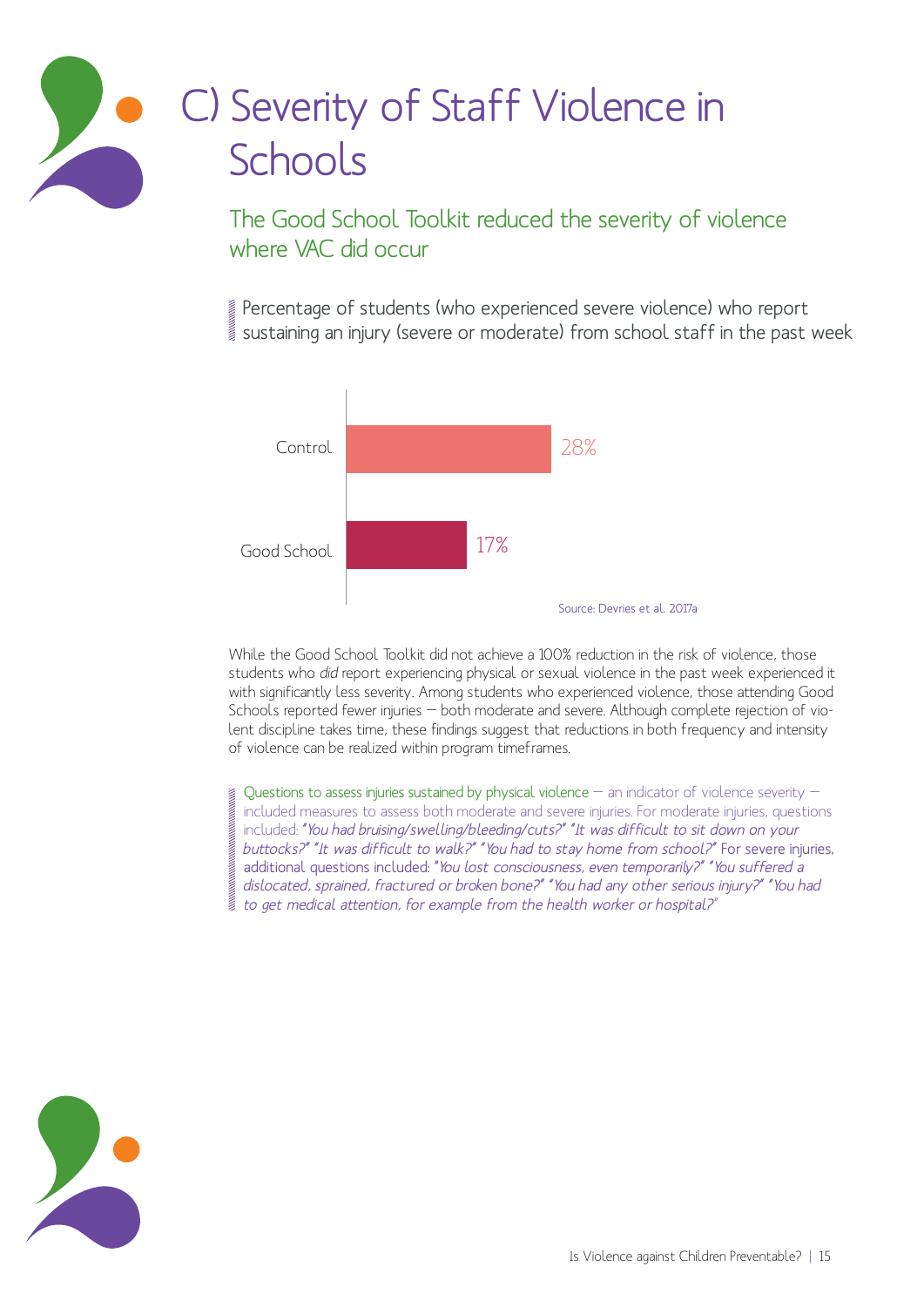# D) Attitudes towards Violence in **Schools**

The Good School Toolkit reduced acceptance of physical violence in schools among both teachers and students

Staff acceptance of physical punishment in school (scored 0-9)

![](_page_17_Figure_4.jpeg)

Source: Merrill et al. 2017b, under review

#### Measuring Acceptability of Violence in Schools

We measured staff acceptability of physical punishment on a scale of 0 (low acceptability) to 9 (high acceptability). Staff acceptance of physical punishment in school was based on agreement with items such as: "Students who misbehave should be physically disciplined" and "Sometimes teachers must hit students to make them learn." Student acceptance was based on agreement with items in the students of such as: "Teachers must hit students to make them listen" and "Students should fear their teachers." Agreement measures were: "All the time" or "Most of the time" (scored as 1); "Sometimes" or "Never" (scored as 0). Scores are summed and modeled as a continuous variable.

Source: Merrill et al. 2017b, under review

![](_page_17_Figure_9.jpeg)

![](_page_17_Figure_10.jpeg)

Source: Merrill et al. 2017b, under review

![](_page_17_Picture_12.jpeg)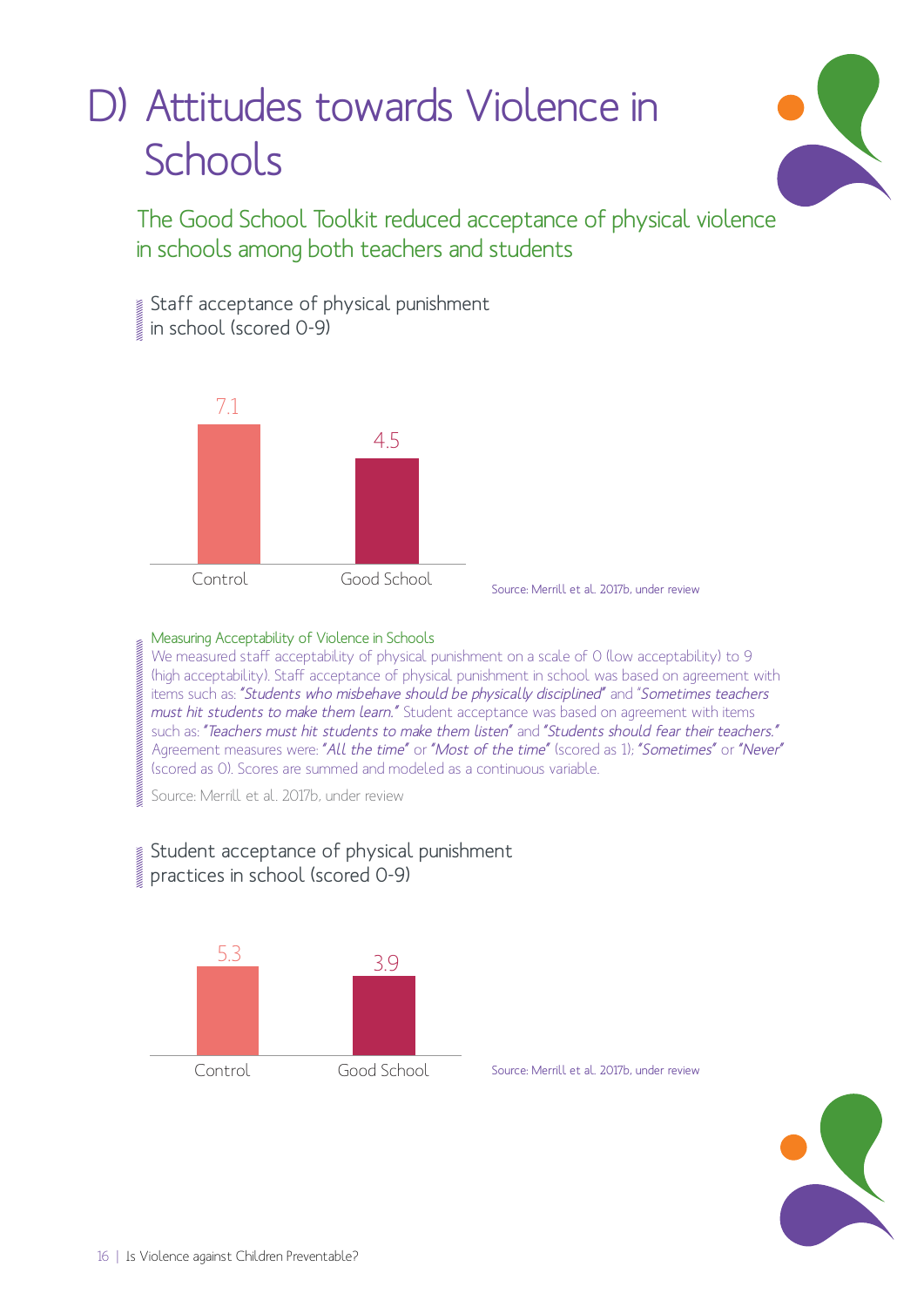![](_page_18_Picture_0.jpeg)

## Snapshot From the Trial: Acceptability of School Violence

Looking at overall attitudes towards violence, we observed very strong evidence not only of reduced incidents of violence, but also of lower acceptance of physical punishment practices in intervention compared with control schools among students (adjusted mean difference: -1.51; 95%CI: -1.95 to -1.07, p<0.001) and staff (adjusted mean difference: -2.49; 95%CI: -3.15 to -1.84, p<0.001). These findings suggest that in addition to preventing violent behaviors, the Toolkit is also effective at shifting harmful social norms that tolerate violence as a means of disciplining students.

Source: Merrill et al. 2017b, under review

![](_page_18_Picture_4.jpeg)

Is Violence against Children Preventable? | 17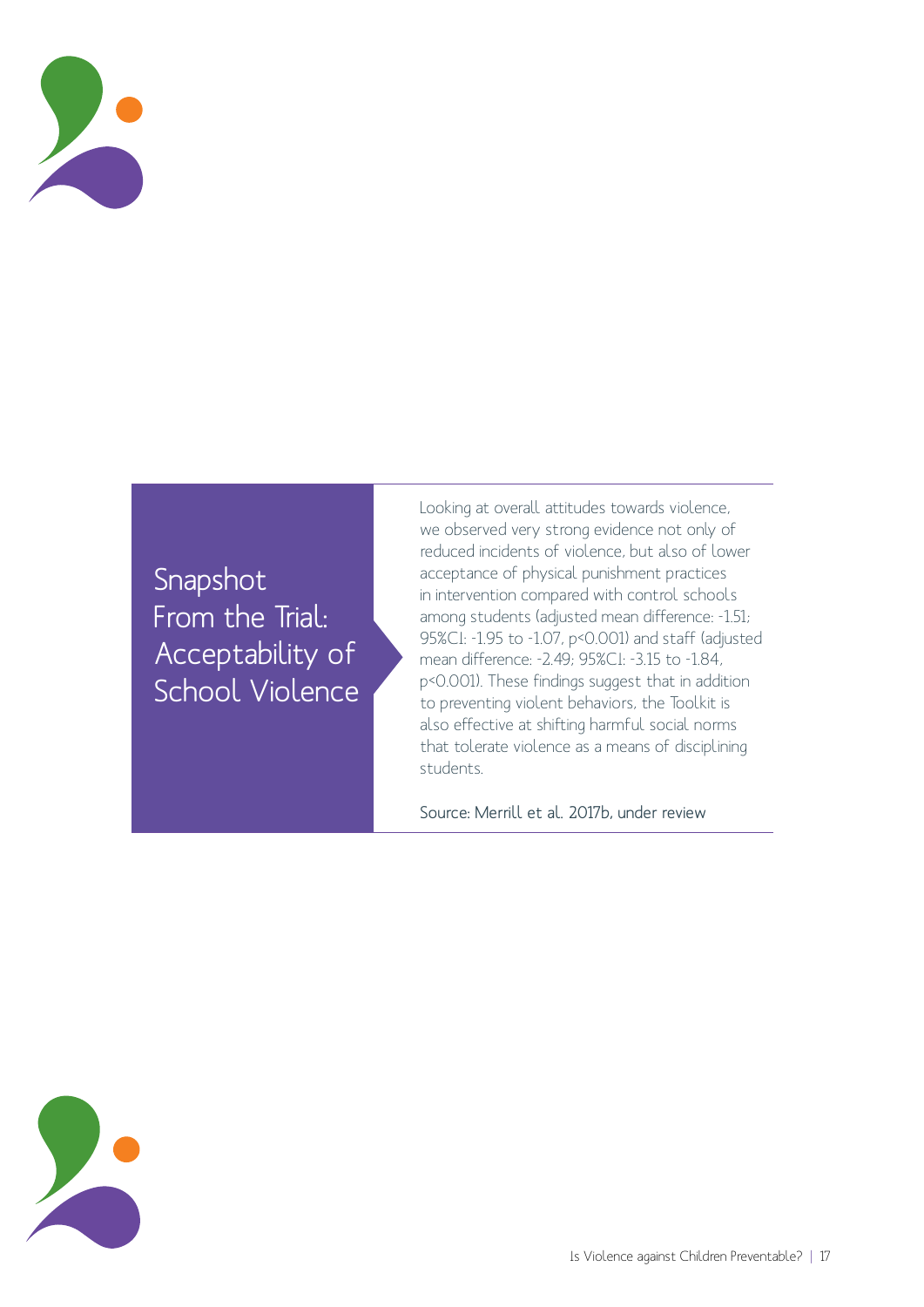# E) Toolkit Effects on Students with **Disabilities**

![](_page_19_Picture_1.jpeg)

Students reporting disabilities are more vulnerable than those without and stand at an increased risk of violence. At baseline, girls with disabilities reported slightly more physical violence and considerably more sexual violence than girls reporting no disabilities (Devries et al. 2014). Baseline findings were similar for boys (but these were not statistically significant).

 $\,$  Percentage of girls with and without disabilities reporting lifetime physical violence and lifetime sexual violence (at baseline)

![](_page_19_Figure_4.jpeg)

#### The Good School Toolkit is effective at reducing violence for students with disabilities<sup>4</sup>  $d$ uc

The Toolkit was effective at reducing violence for *all* students, including those who reported some form of disability.

 $\overline{a}$  46%  $\overline{a}$ No disability Percentage of all students (boys and girls) with and without disabilities who report experiencing physical violence in the past

![](_page_19_Figure_8.jpeg)

![](_page_19_Picture_9.jpeg)

4 At baseline, disability was measured using a single question with multiple response options, and included domains of sight, hearing, mobility, speech and whether or not students had epilepsy. At follow up it was measured using the Washington Group short set: http://www.cdc.gov/nchs/washingtongroup/wg\_questions.htm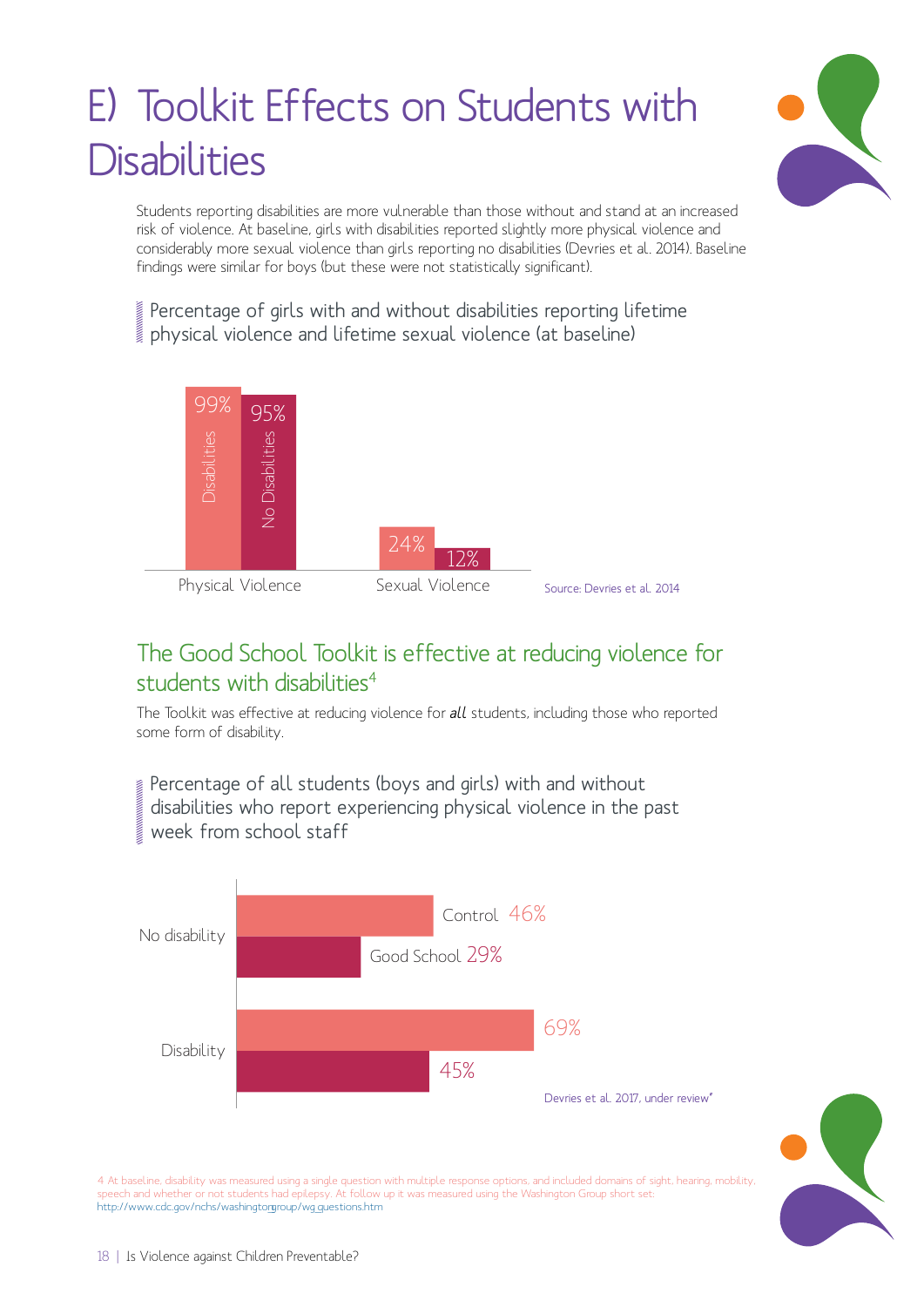![](_page_20_Picture_0.jpeg)

Snapshot From The Trial: Risk Factors for Violence against Students with **Disabilities** 

For almost every form of violence—physical, sexual and emotional violence by staff or peers students who report disabilities were more likely to experience violence than students who report no disabilities. Girls reporting disabilities show higher levels of victimization from a variety of forms of violence than peers who report no disability, and are twice as likely to have experienced sexual violence; boys reporting disabilities are also at increased risk (Devries et al.  $2014$ ).

The Toolkit was just as effective at preventing VAC for students who reported a disability. After the intervention, prevalence of past week physical violence from school staff was lower in intervention schools among children with disabilities (aOR=0.29), a similar comparable reduction to that experienced by students without any disabilities. While overall levels of violence remain higher among students with disabilities after the intervention, all students experienced a reduction in violence as a result of the Toolkit.

Source: Devries et al. 2017, under review

![](_page_20_Picture_5.jpeg)

Is Violence against Children Preventable? | 19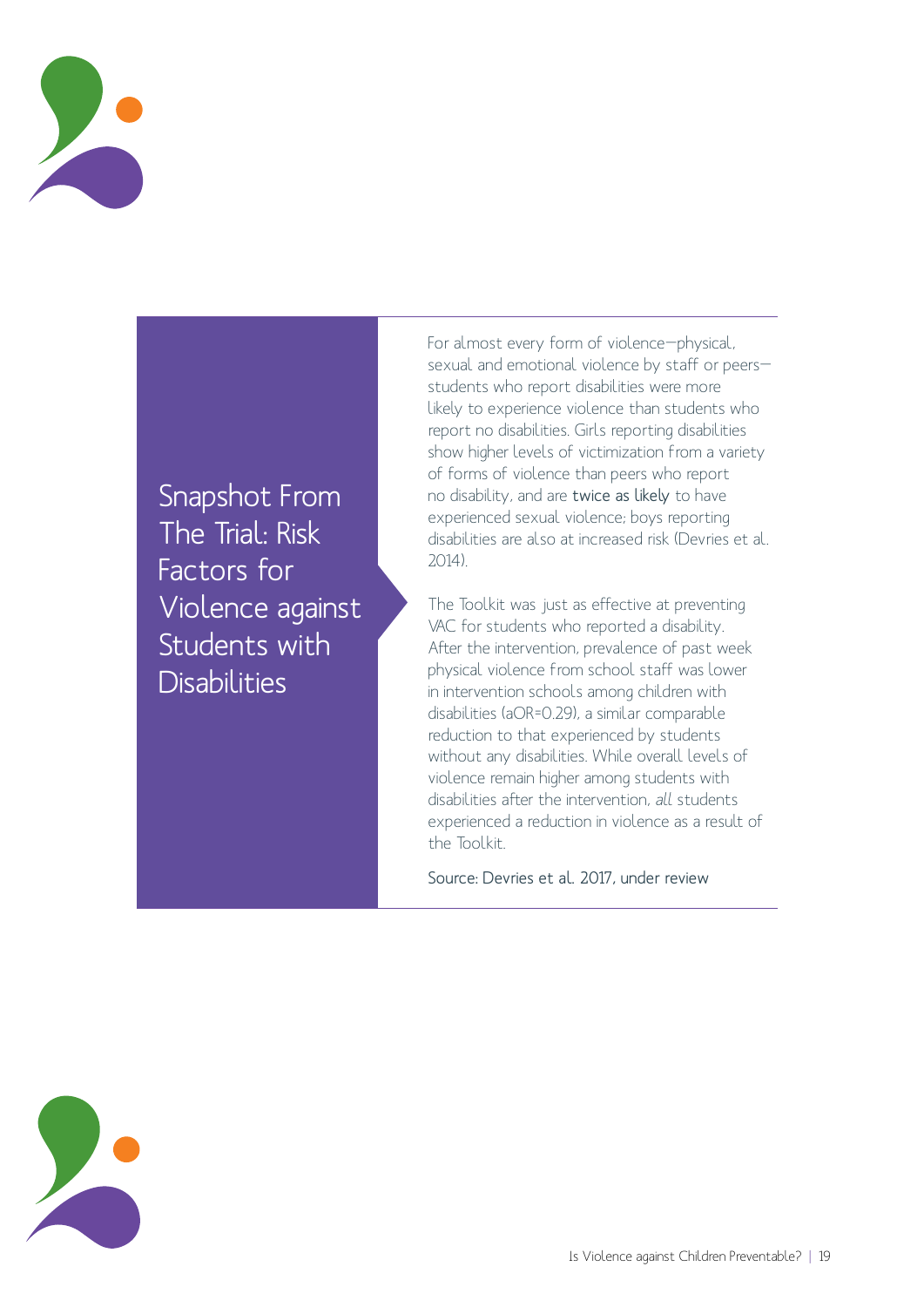# F) Gendered Analysis of the Toolkit's Impact

![](_page_21_Picture_1.jpeg)

The Good School Toolkit reduced violence for both girls and boys

Percentage of girls and boys who experienced physical violence

from staff in the past week

![](_page_21_Figure_5.jpeg)

Percentage of girls and boys who experienced caning from staff in the past week

![](_page_21_Figure_7.jpeg)

![](_page_21_Picture_8.jpeg)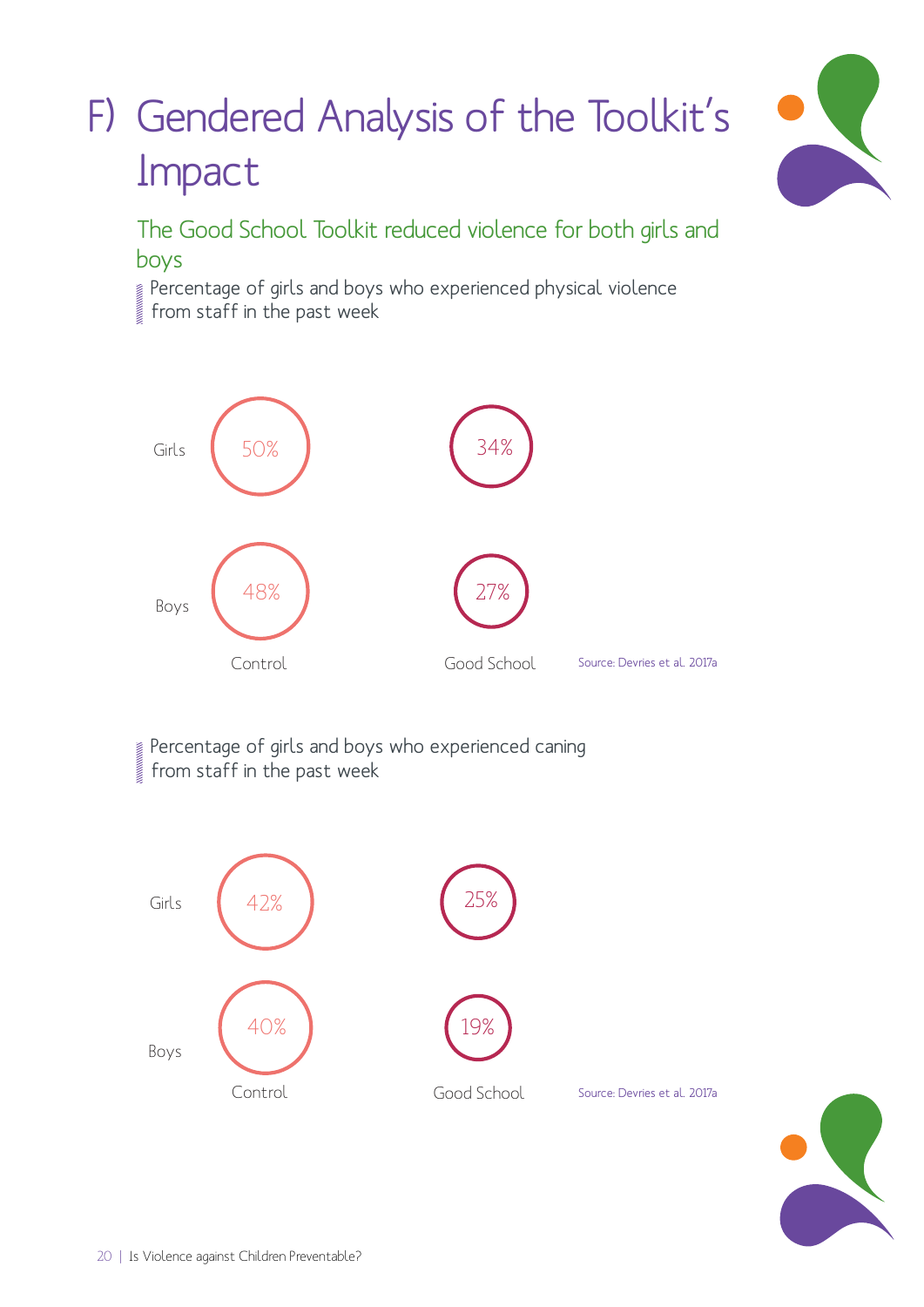![](_page_22_Picture_0.jpeg)

Percentage of girls and boys (who experienced severe violence) who sustained an injury from school staff in the past week

![](_page_22_Figure_2.jpeg)

The magnitude of reduction of violence is very large for both girls and boys. However, exploratory analyses suggest that the magnitude of reduction of physical violence from staff was larger in boys (OR 0.34, 95% CI 0.21—0.56) than for girls (OR 0.46, 95% CI 0.29—0.74; p for interaction=0.043) (Devries et al. 2017a). This could be explained by preliminary findings that girls were slightly less exposed to the Toolkit than boys and were a third more likely than boys to report physical violence from staff after the intervention, even when accounting for Toolkit exposure. There are a few reasons this could be the case:

a) Despite the intervention, teachers were perhaps still influenced by social norms that expected girls to be more submissive and subject to greater control.

- b) The gendered household responsibility placed on girls (for chores and caretaking) could expose them to additional situations where they are likely to be punished, such as arriving late at school or missing lessons in class.
- c) Long-term gendered norms may be making girls hesitant to participate in—and therefore getting lower exposure to—Toolkit activities, beyond what is measured in our exposure score.

Further investigation is needed to determine why the Toolkit sees less effect for girls than boys, and this issue points to the need to augment activities that create discussions about gender and behaviour that perpetuate these social norms. Overall, it is highly encouraging that the Toolkit is ultimately very effective for both girls and boys.

Source: Devries et al. 2017a

![](_page_22_Picture_9.jpeg)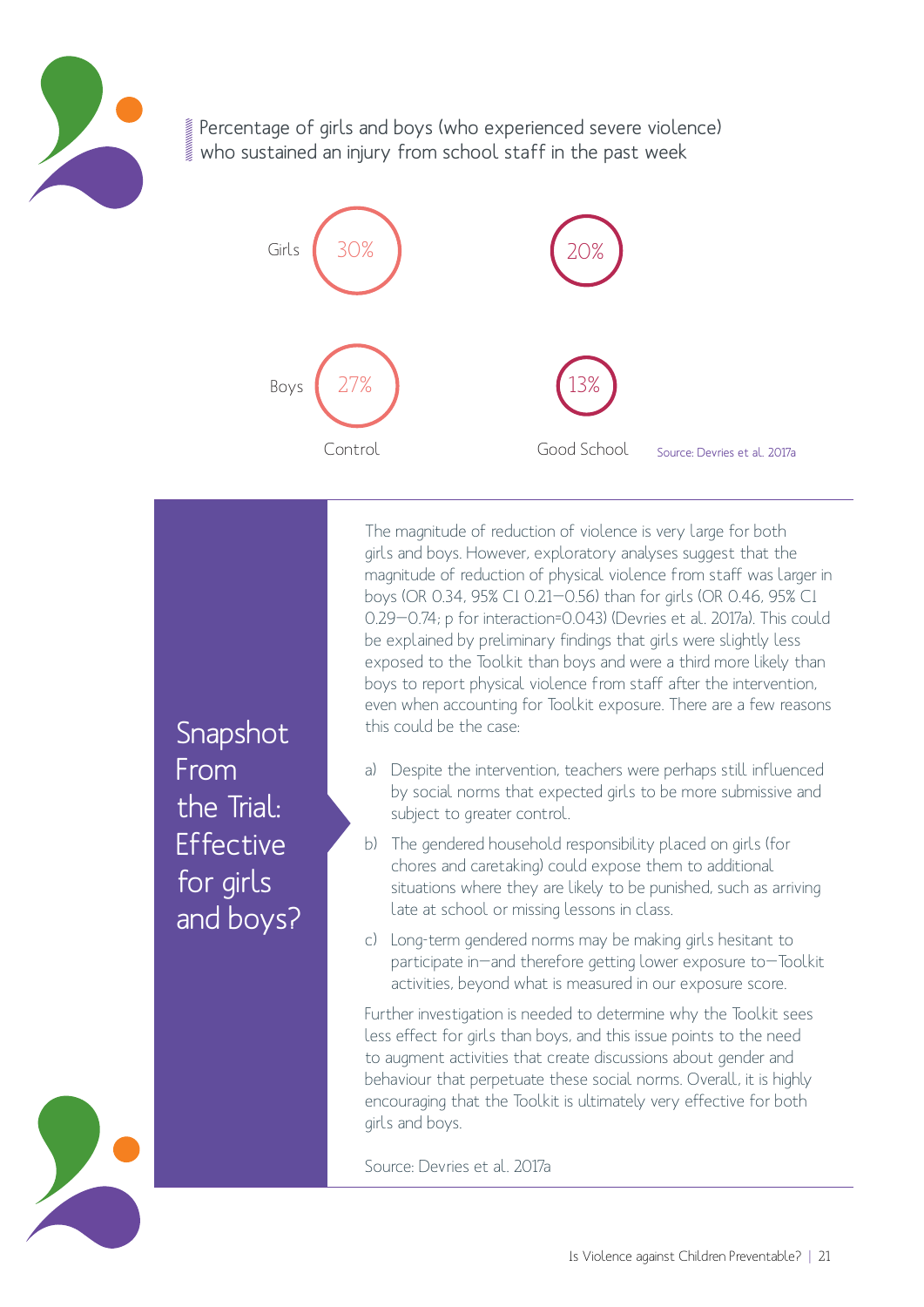# G) The Dose-Responsive Effect of the Toolkit

![](_page_23_Picture_1.jpeg)

The Good School Toolkit was found to be "dose-responsive", meaning that more intensive intervention resulted in greater impacts

Percentage of students who experienced physical violence from staff in the past week (broken down by level of exposure to the Toolkit)

![](_page_23_Figure_4.jpeg)

Preliminary process evaluation analysis suggests that the Good School Toolkit had a "dose-response" effect, meaning the more that students and teachers engaged with Toolkit activities, the greater effect it had on reducing violence in schools. Among those students exposed to the Toolkit, students who reported more exposure to the Toolkit also reported less violence from school staff at endline. This implies that more engagement with Toolkit activities results in less violence.<sup>5</sup>

Students with more exposure to the Toolkit were found to be 24% less likely to experience physical violence from school staff. This reduction was observed even when other reasons why these students may be experiencing violence are taken into account, and irrespective of which intervention school they attended. Similarly, teachers who have more exposure to the Toolkit were 23% less likely to perpetrate violence against children in schools in the last term. These findings are very promising and indicate that the greater the uptake of the Toolkit, the more violence against children in schools can be prevented. This adds to the evidence that the intervention works!

![](_page_23_Picture_7.jpeg)

5 Student exposure was measured based on responses to 10 questions; for this report we present by the following categories: highly exposed answered positively on 9 or more, less exposed answered positively to 7 or less. The GSS process evaluation paper was under review at the time of this report. All GSS papers will be made available at www.raisingvoices.org/goodschools at time of publication.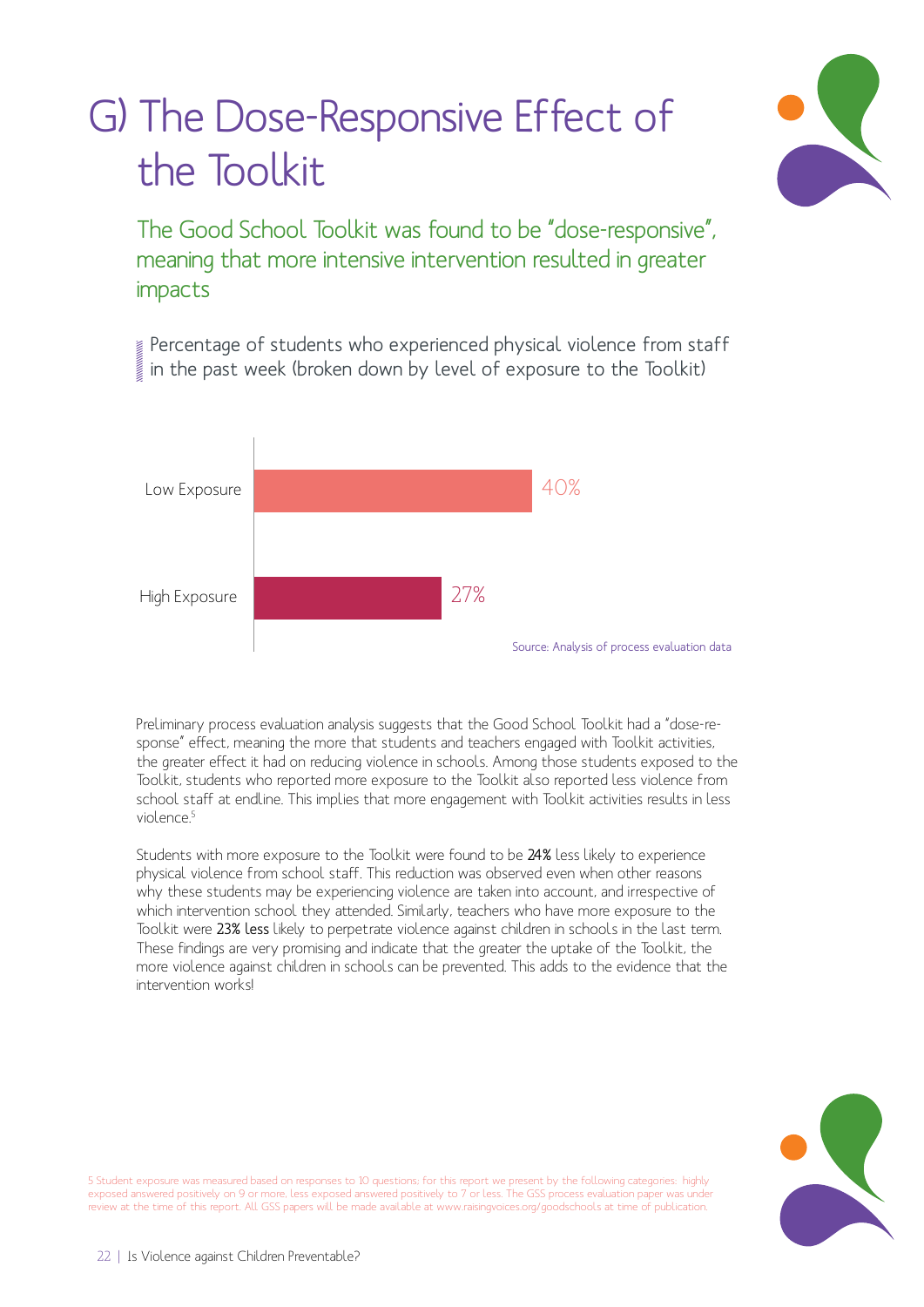# H) Shifts in power dynamics between teachers and students

Qualitative analysis revealed how the Good School Toolkit may have helped to reduce an authoritarian approach to teaching (Kyegombe et al. 2016). In this context (as in many others), teachers are typically the ultimate decision-makers in classrooms. They assess wrongdoing, choose modes of punishment, and discipline students when they are perceived to be misbehaving or violating other classroom rules as set forth by the teacher. This role breeds an authoritarian teaching style that leaves students with little room to take part in the decisions in their school environment that affect them the most, thus generating fear and distance between educator and learner and potentially negatively impacting student learning.

![](_page_24_Picture_2.jpeg)

Through the practices brought into classrooms via the Good School Toolkit, students noted a shift in this power dynamic. For example children shared that:

- Introducing ideas about positive discipline created the possibility for students to participate more and take responsibility for their actions.
- Suggestion Boxes introduced through the Toolkit enabled students to make comments about how their learning environment could be improved, for example through building pit latrines, constructing teachers' quarters, or providing school meals, making the school safer and more conducive to better educational outcomes.
- Student's Court, Wall of Fame, and other such innovations enabled students to use their voice and report feeling 'more listened to' as a result. In this way, students could play an active role in the construction of their educational spaces, which may help to reduce fear and improve levels of comfort in school environments.

We as children now have a collective voice...we larel no longer scared to ask teachers [for what we want] for fear that we will be [verbally] abused or [that the] teacher will say no. We have come to realize that the teachers are now highly concerned to respond to us, they are no longer as tough as they were before.

- Male student, Good School

![](_page_24_Picture_9.jpeg)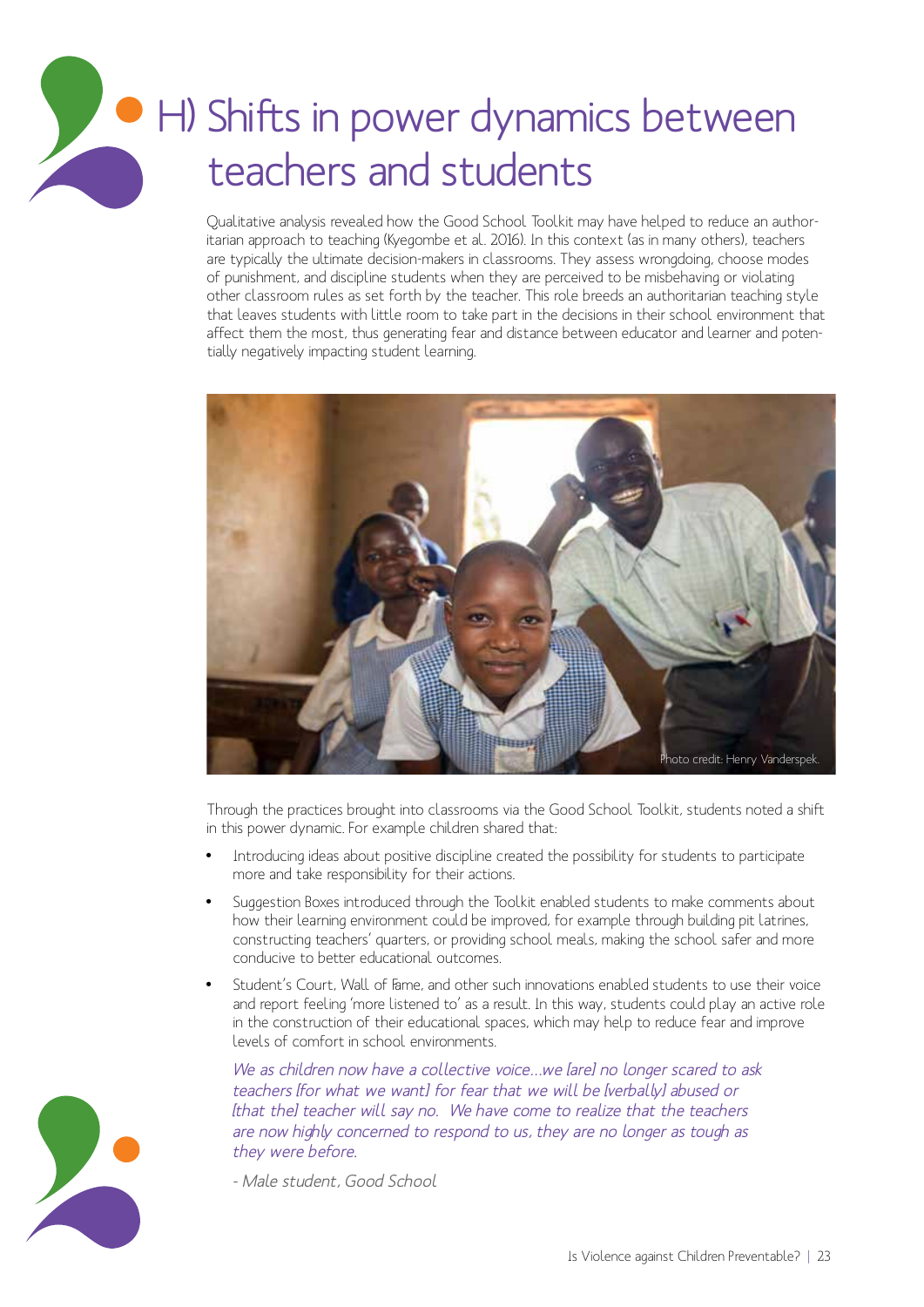![](_page_25_Picture_0.jpeg)

## Key Findings: Teacher-Student Relationship

- Students in schools that had received the Good School intervention experienced a significantly lower risk of physical and emotional violence from staff than students in control schools.
- For students who did experience violence from school staff, the number of injuries reported  $-$  an indicator of violence severity — was lower in Good Schools.
- The Good School Toolkit was found to improve relationships between students and their teachers beyond violence reduction by shifting many teachers away from an authoritarian teaching style.
- The Good School Toolkit was effective at reducing violence against girls as well as for boys.
- The Good School Toolkit was effective in reducing physical violence in schools against students reporting disabilities.
- The Good School Toolkit was found to be doseresponsive, meaning that students and teachers who were more exposed to Toolkit activities were less likely to experience or perpetrate staff violence, respectively.
- Not only did the Good School Toolkit reduce physical violence in schools, but it also reduced the acceptability of violence as a means of discipline among both teachers and students.

![](_page_25_Picture_9.jpeg)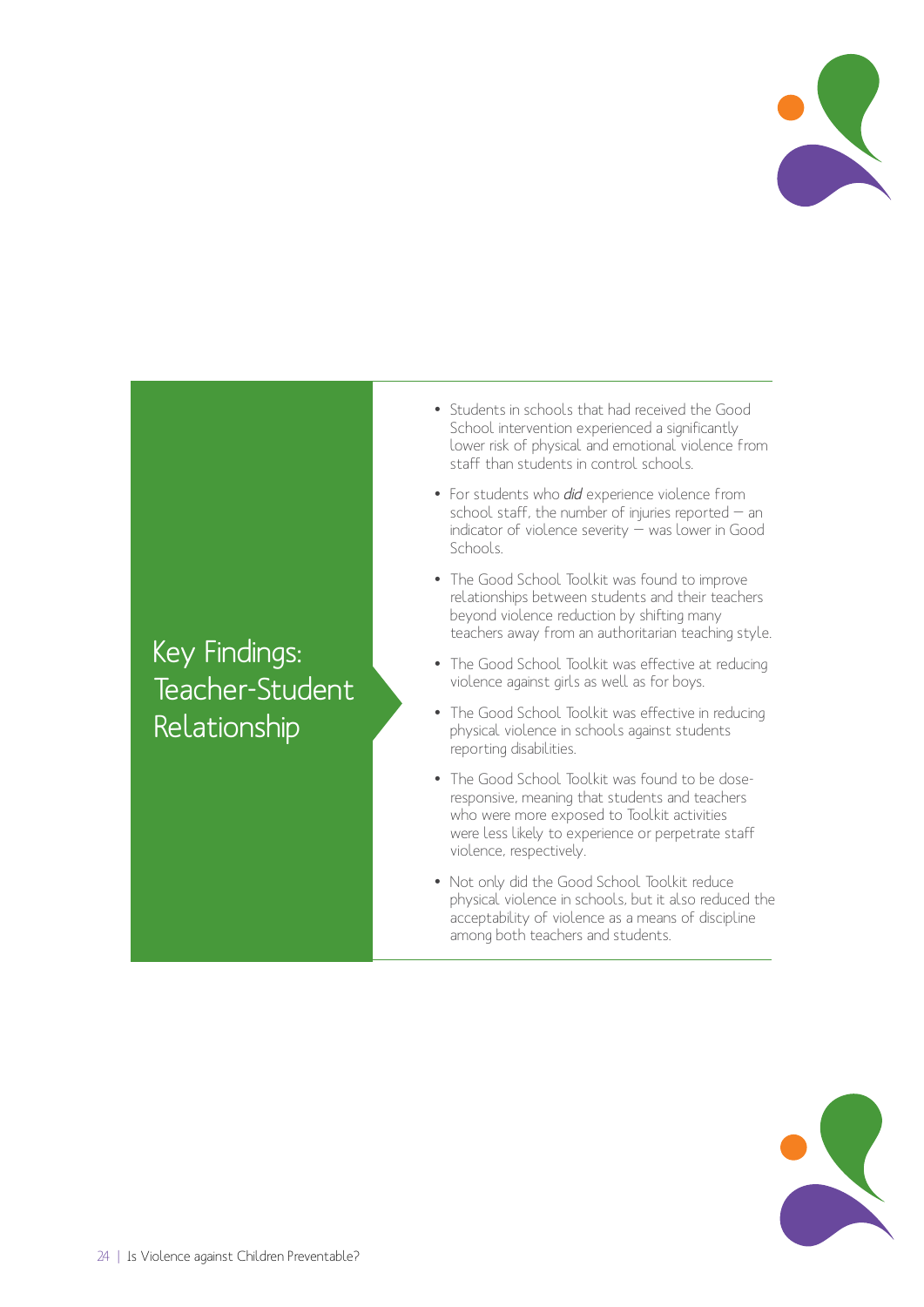![](_page_26_Picture_0.jpeg)

Peer-to-Peer Relationship 2

The Good School Toolkit achieved success in reducing peer-to-peer violence in schools.

This section will explore the Good School Toolkit's impact on different forms of peer-to-peer violence reported by students.

Specifically, we will examine the Toolkit's impact on:

- Prevalence of physical violence between peers
- Prevalence of emotional violence between peers
- Effects on peer-to-peer relationships as reported by students

The Good School Toolkit is associated with significant reductions in both physical and emotional violence between peers

![](_page_26_Picture_9.jpeg)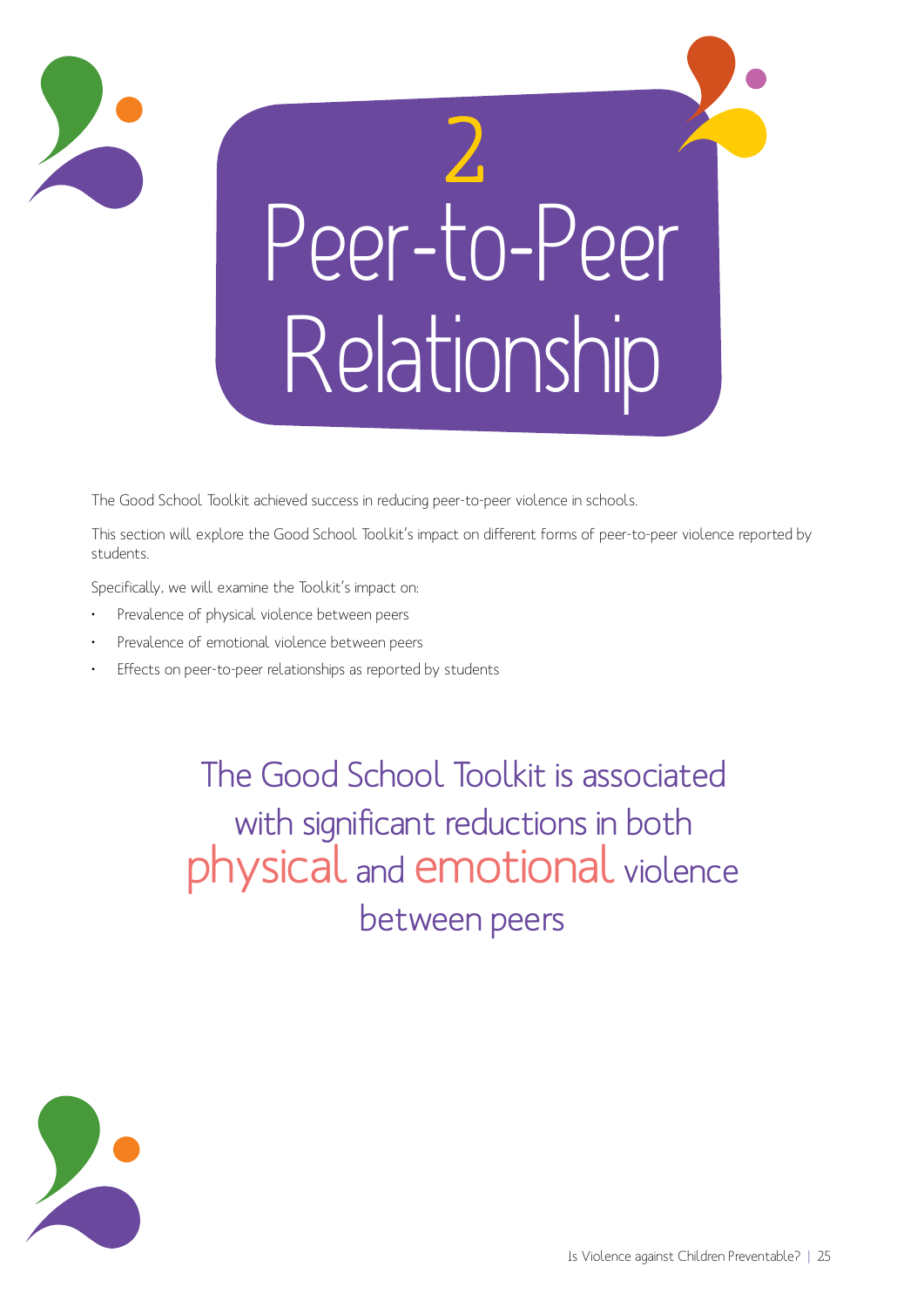![](_page_27_Figure_0.jpeg)

![](_page_27_Picture_1.jpeg)

6 Reduction in peer-to-peer violence did not reach statistical significance in the past week, but did reach statistical significance in the past term (Control: 17%, Intervention: 14%)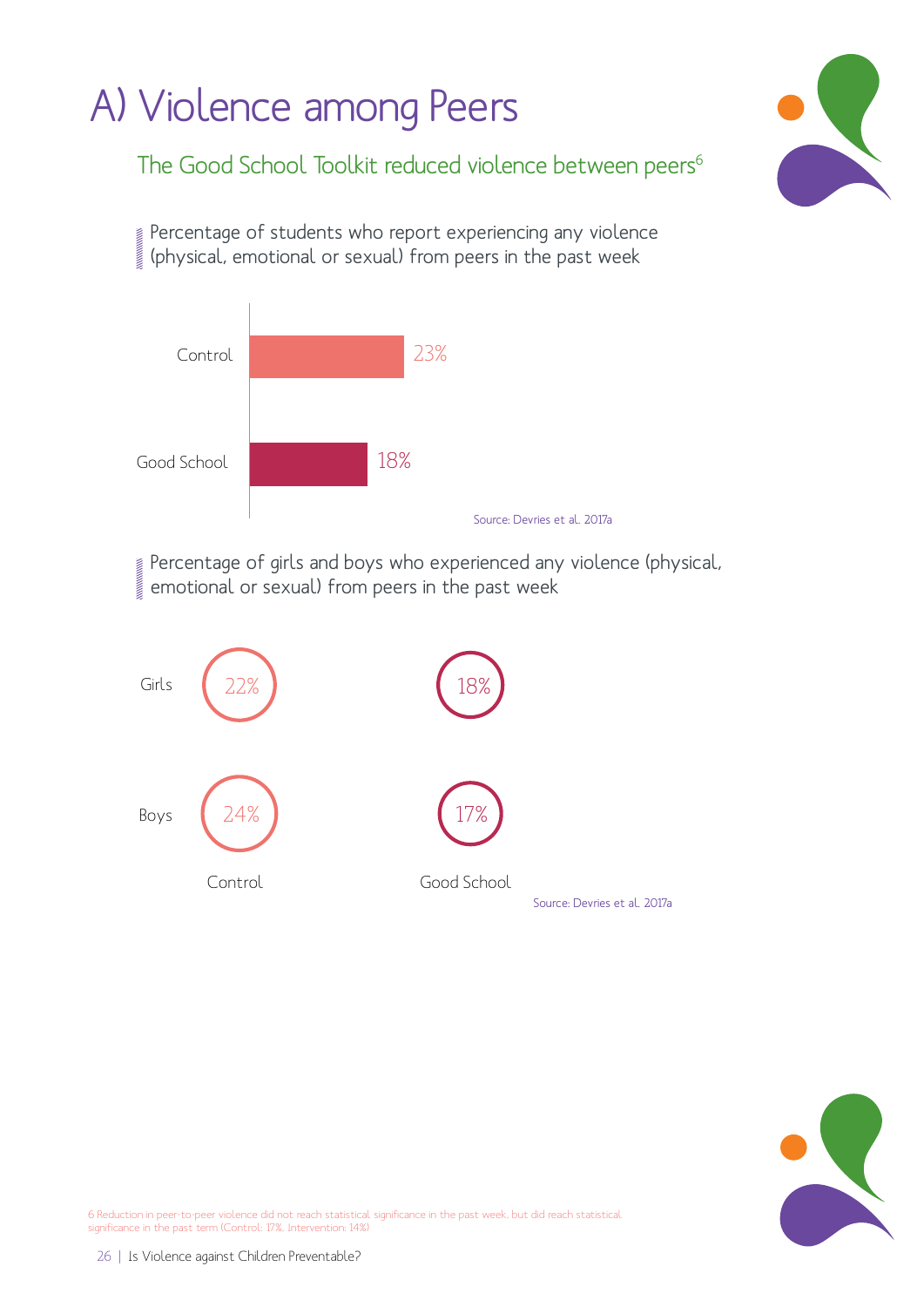![](_page_28_Picture_0.jpeg)

Percentage of students who report experiencing physical violence from peers in the past week

![](_page_28_Figure_2.jpeg)

Percentage of students who report experiencing emotional violence from peers in the past week

![](_page_28_Figure_4.jpeg)

## A Note on Peer-to-Peer Sexual Violence

The Good Schools Study also sought to assess impact on reduction of sexual violence against students by their peers. As with sexual violence perpetrated by staff, the number of reported cases where peers were the perpetrators over the past week and past term were few in number, and no clear pattern of effect emerged. As sexual violence is a sensitive issue and often largely underreported, particularly among such a young participant pool, rates of sexual violence in the sample were too low to draw any statistically significant conclusions. Data on sexual violence alone between peers is therefore not presented in this report (note, however, that sexual violence is included in data on "any violence").

![](_page_28_Picture_7.jpeg)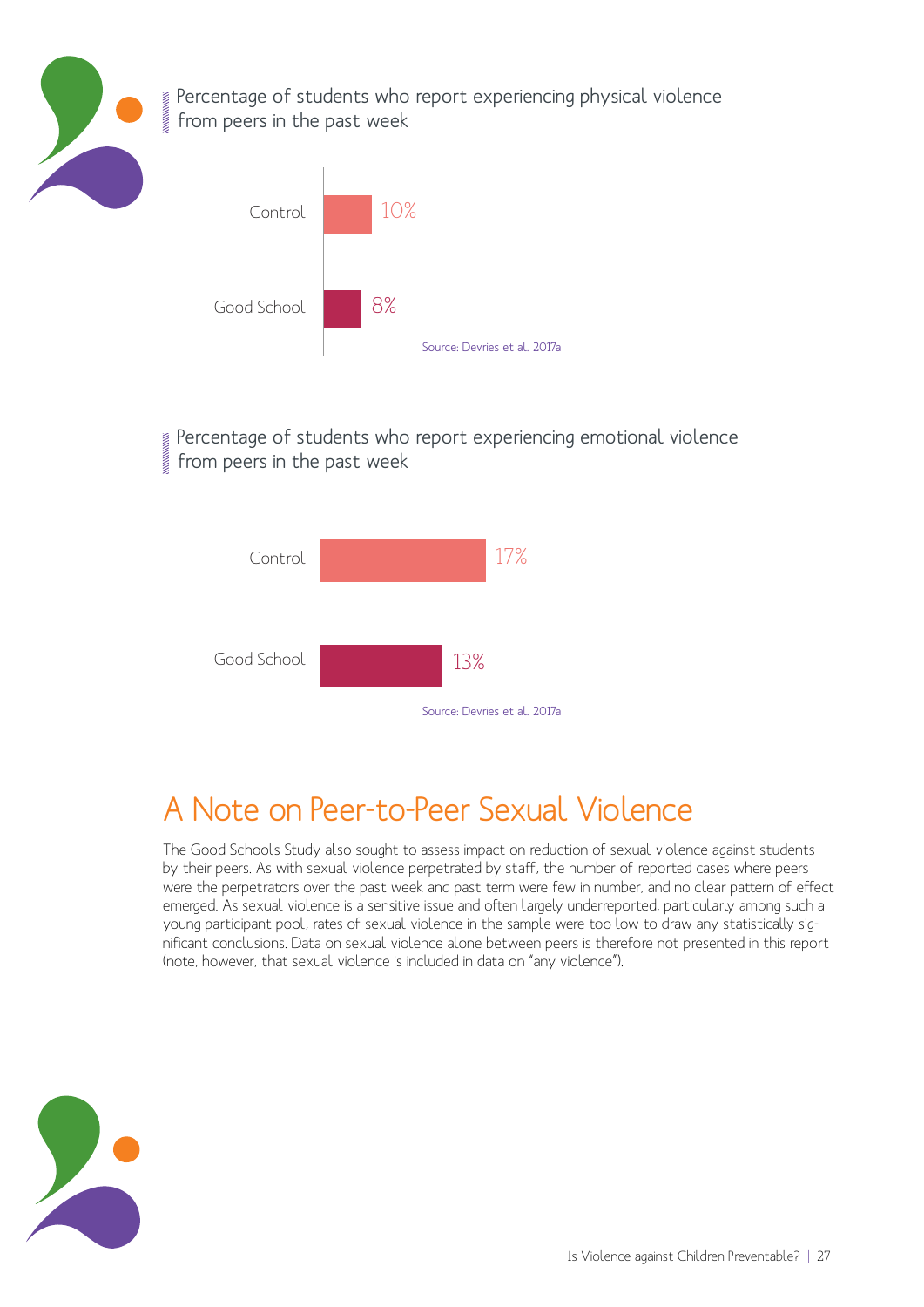# B) Improved Relationships between Peers

![](_page_29_Picture_1.jpeg)

The Good School Toolkit fosters more emotionally connected and non-violent dynamics between peers

![](_page_29_Picture_3.jpeg)

Qualitative analysis reveals that among students in Good Schools, there was a general sense that the prevalence of fighting between students – whether physical fighting or bickering/arguing – had decreased (Kyegombe et al. 2016). Among teachers that reported this change, they attributed it to the Good School Toolkit's ability to help students reflect on what a 'good student' is and is not supposed to do, and to some extent to the presence of the Student Court and Student Committees. Findings suggest that these structures allow students to play a more active role in constructing their own relationships and monitor each other's behavior beyond the confines of prefect structures — a system in which senior students are authorized to enforce discipline — that indeed existed in some schools. When students are given the opportunity to resolve their own interpersonal disputes in a structured setting like the Student Court or Student Committees, they also obviate the need for harsh discipline from teachers, which can potentially contribute to feelings of safety and well-being at school.

We teachers are no longer bothered with the minor cases that Student's Committee... like so and so has stolen my pen...The Student Court has a judge, secretary and also members. They meet to discuss the offense... and bring the "criminals" and ask them to defend themselves, in the same way as it is done in the normal court. So the students in the Court find a way of reconciling both parties… They will think of an appropriate punishment that the student has to do…they try to solve the case without coming to us teachers. We only intervene if it is a serious case … or if they fail to handle it in the Court

- Female teacher, rural intervention school

![](_page_29_Picture_7.jpeg)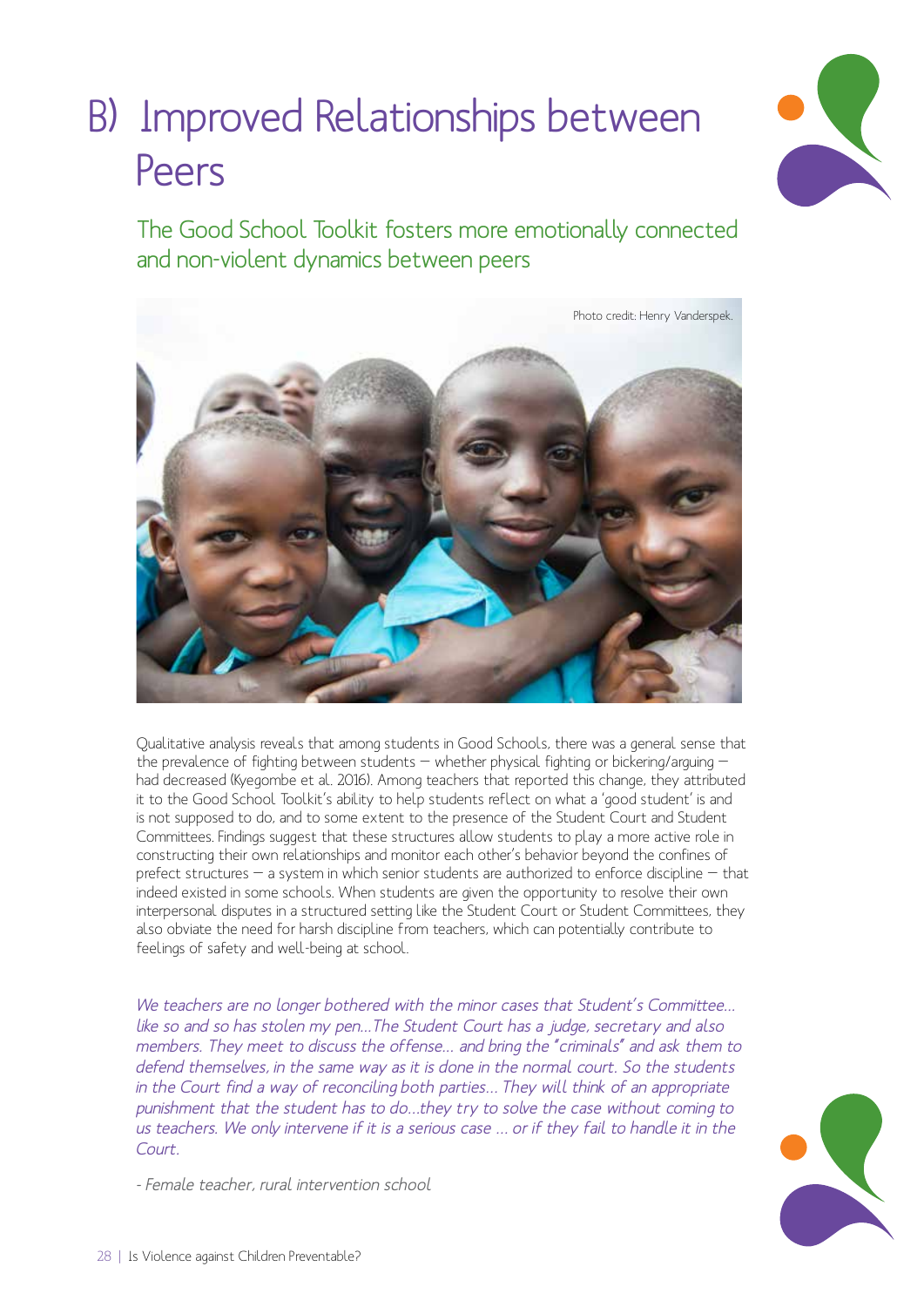![](_page_30_Picture_0.jpeg)

Key Findings: Teacher-Student Relationship

- The Good School Toolkit effectively reduced peer-to-peer emotional violence over the past week, and was seen to reduce peer-to-peer physical violence over the past term.
- The Toolkit allowed students to play a more active role in constructing their own social relationships and improved feelings of wellbeing among students.
- Key structures within the Toolkit that facilitated this shift were the Suggestion Boxes and the Student Courts.

![](_page_30_Picture_5.jpeg)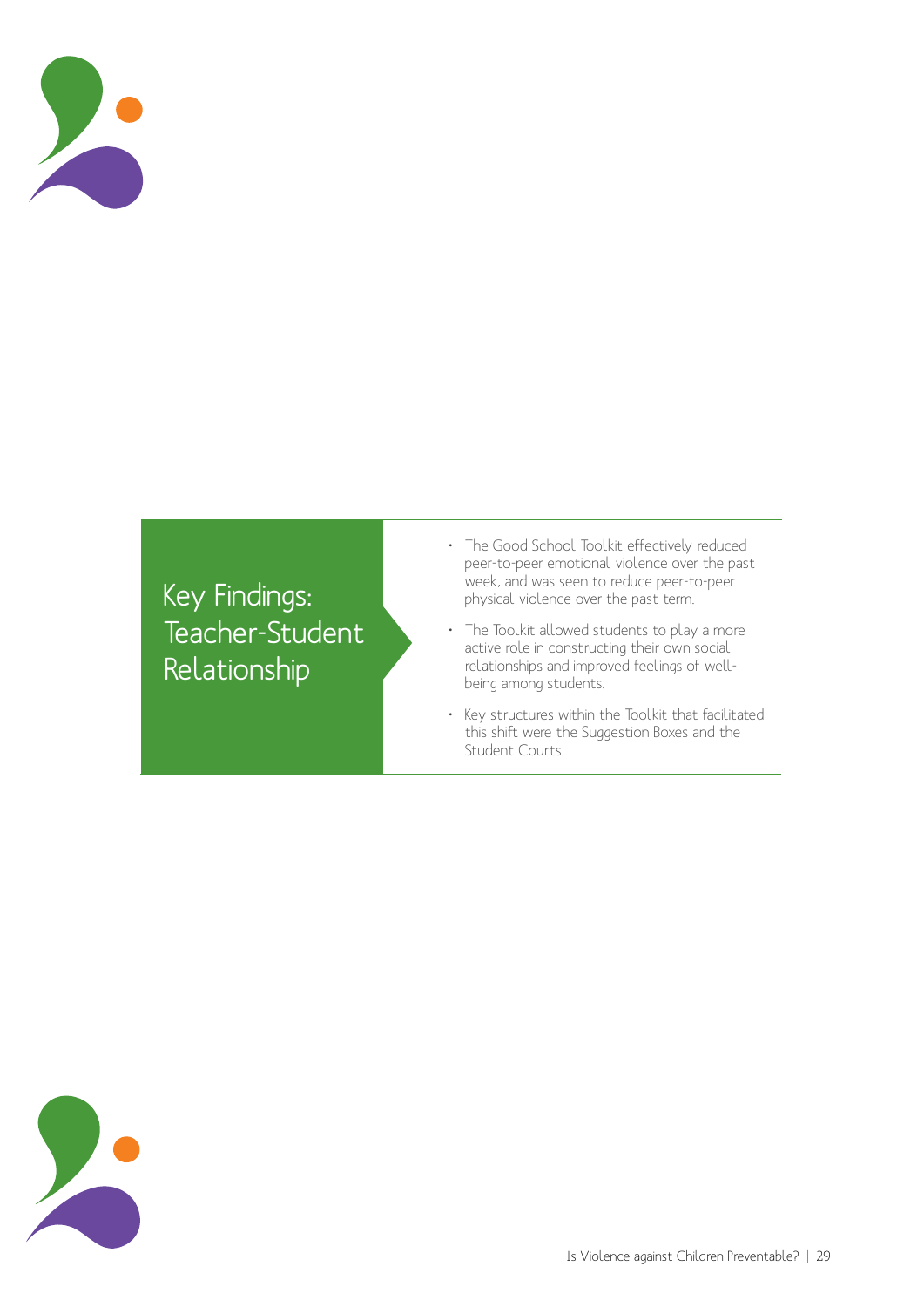# Students and Teachers Relationship with the School" 3

The Good School Toolkit was successful at improving student and teacher relationships to the school, meaning that it strengthened the sense of engagement, voice and connection to the school among teachers, students, and parents within the surrounding community.

This section will explore the Good School Toolkit's impact on these relationships to the school in a variety of forms.

Specifically, we will examine the Toolkit's impact on:

- Student connectedness to their school and its effects
- Student participation in school governance
- Students' mental health and learning outcomes
- Teachers' views on school climate

## Connection Matters!

Based on responses to survey questions around perceived belonging and safety in schools, students in Good Schools report stronger connection to their schools

![](_page_31_Picture_10.jpeg)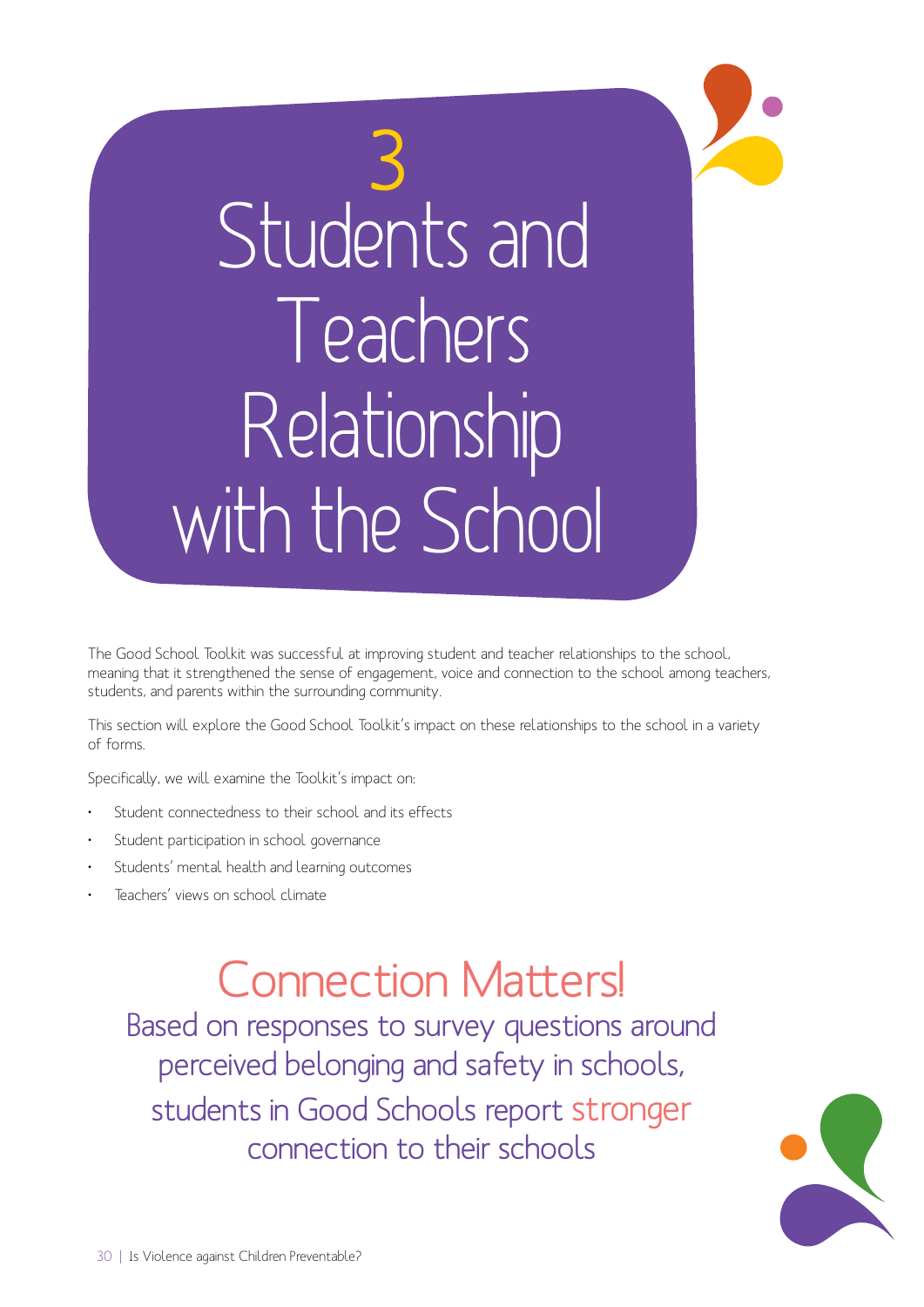# A) School Connectedness

#### The Good School Toolkit increases school connectedness

One way that the Good School Toolkit affected student and teacher relationships to their school was through its impact on school connectedness — that is, a collective sense of well-being and attachment to the school. Based on responses to survey questions around perceived belonging and safety in schools, students in Good Schools reported stronger connection to their learning environments.

Student connectedness score (scored 0-15)

![](_page_32_Figure_4.jpeg)

Measuring School Connectedness - A score for school-level connectedness (ranging from 0-15) was obtained by summing student responses to 5 items: "I feel that my teachers care about me." "I feel safe in school." "I feel like I belong at school." "I like to spend time at school." "I am scared of my teachers." While it may seem small, the difference in these scores was found to be statistically significant, showing that the Toolkit was effective at increasing school connectedness!

Source: Devries et al. 2015a

Snapshot From the Trial: Connection Matters!

Student connectedness is important in its own right — the more safety and well-being that students report, the more confidence we have that the learning environment is a safe space to learn. The study found, however, that connection in schools matters beyond its intrinsic value. Connectedness at that school level was also associated with lower levels of violence from school staff. At baseline, we found that students in schools with higher levels of student connectedness had 36% lower odds of reporting violence from school staff (aOR 0.58, 95% CI: 0.25 to 0.91). While the reverse could also be the case  $-$  that those who do not experience violence are more likely to have higher levels of connectedness to their school — these findings demonstrate just how much connection really matters.

Source: Knight et al. 2015

![](_page_32_Picture_10.jpeg)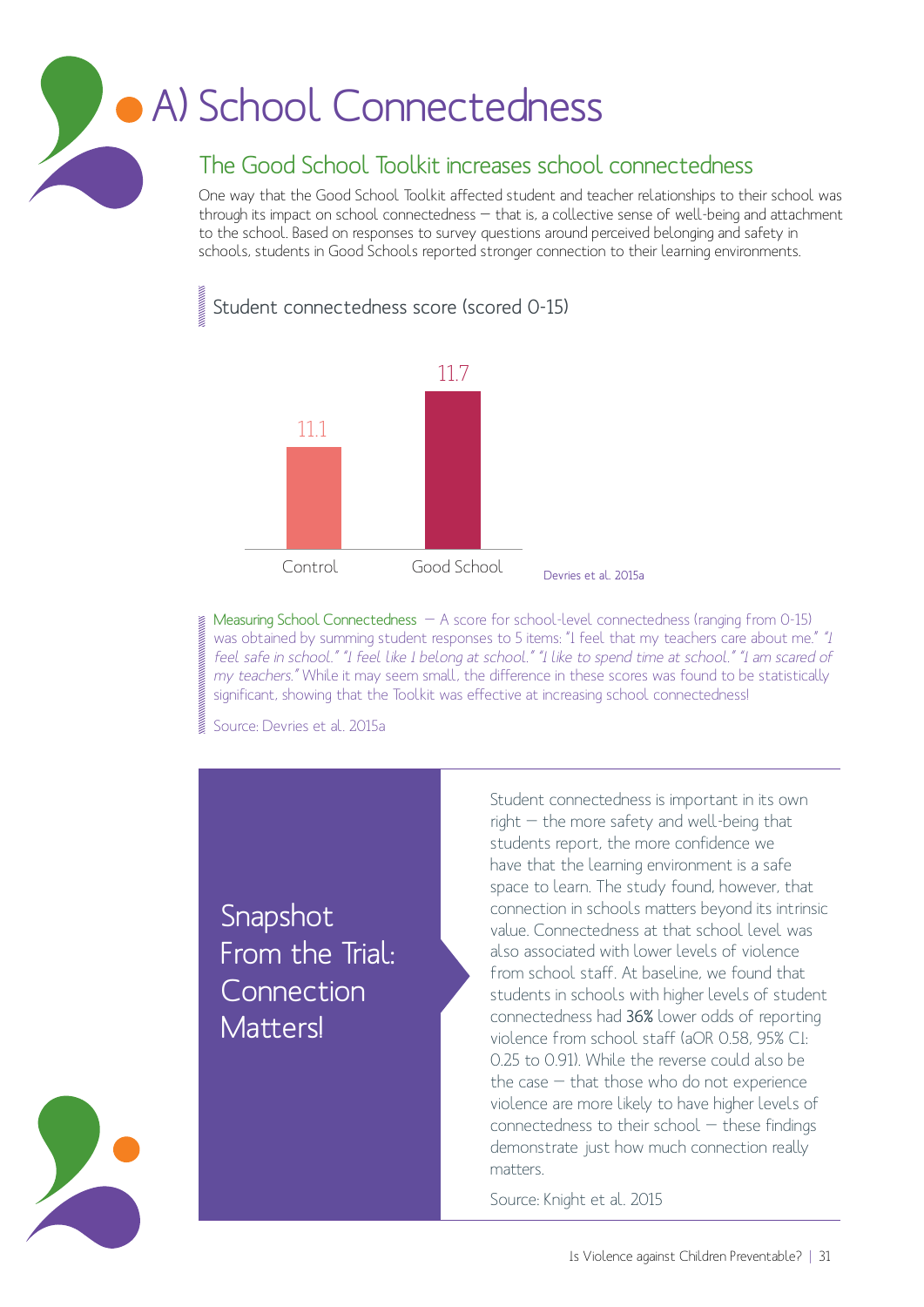## B) Student Participation

The Good School Toolkit strengthened participatory school environments and improved student participation in school governance

Students in Good Schools engage with a variety of activities that aim to strengthen the participatory nature of the school environment and increase student participation in school governance. Good School structures like the Wall of Fame, Suggestion Box, Student's Court and Student's Committees are means by which the Good School Toolkit creates a more participatory environment. While some students in control schools also reported that their school had a Wall of Fame or a Suggestion Box, these reports were low in number, and likely referred to similar structures that may have been in place but may not have had the same effects as the Good Schools structures, or it is possible that some students misunderstood the question.

![](_page_33_Figure_3.jpeg)

#### Percentage of students responding positively to questions about Good School structures being in place

Source: Analysis of process evaluation data

![](_page_33_Figure_6.jpeg)

![](_page_33_Picture_8.jpeg)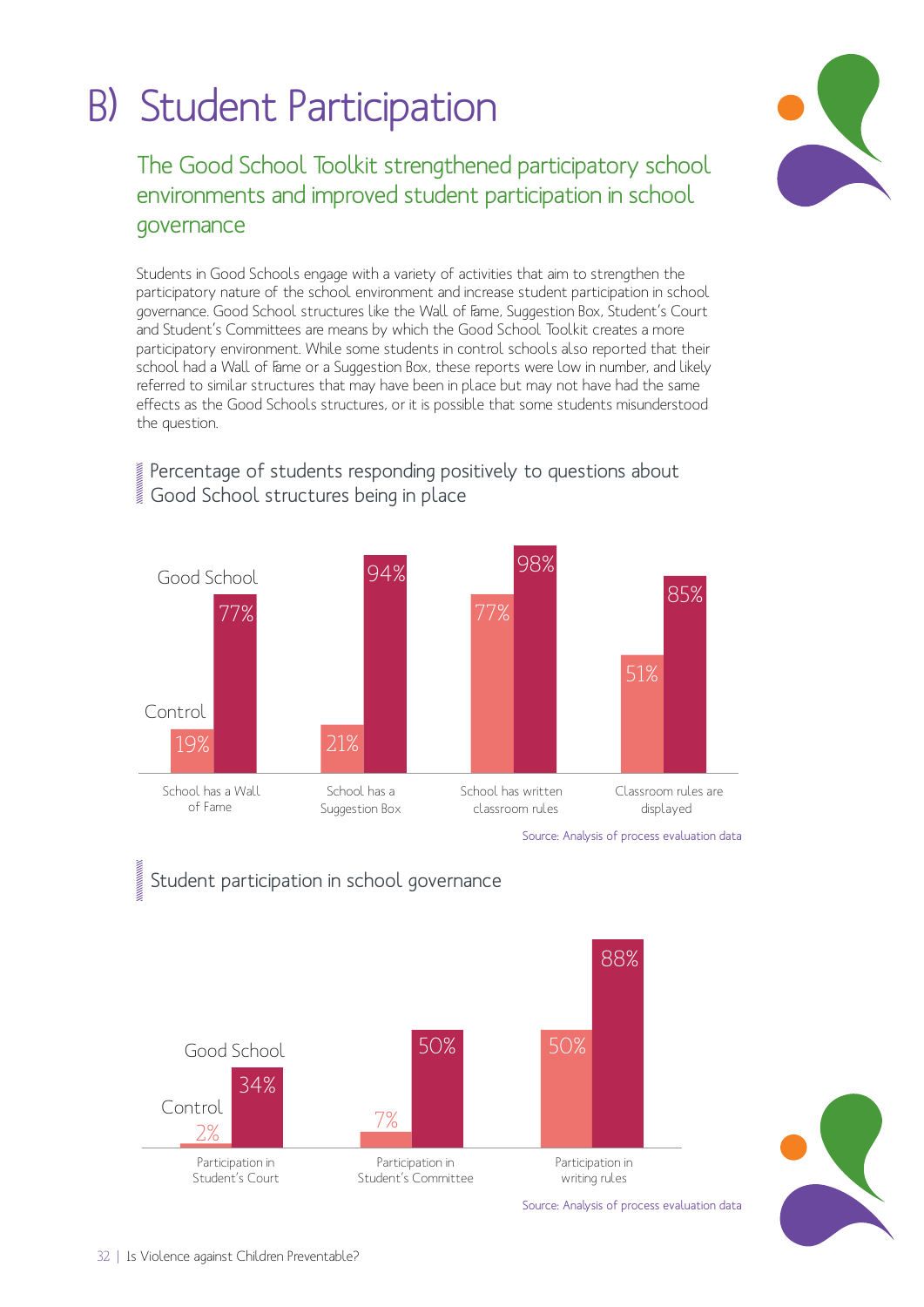![](_page_34_Picture_0.jpeg)

**Secondary** Outcomes: **Student** Connectedness, Mental Health & Learning Outcomes

In addition to student connectedness, two other secondary outcomes measured in the Good Schools Study were mental health status and learning outcomes. Assessments of baseline data showed a strong relationship between mental health difficulties and past-week experiences of violence perpetrated by both school staff (OR=1.58, 95% CI: 1.31 to 1.90) and peers (OR=1.81, 95% CI: 1.47 to 2.23). In addition, children with low school connectedness had 1.43 times (CI: 1.11 to 1.83) the odds of mental health difficulties compared to those with high school connectedness (Thumann et al. 2016).

Mental health status was measured using the Strengths & Difficulties Questionnaire (http://www.sdqinfo.com/), and learning outcomes were measured using scores on educational tests (see Goodman et al. 2000). All of these secondary outcomes were measured using instruments widely used and validated across a variety of international of settings. The Toolkit positively affected students' feelings of safety and wellbeing at school, but contrary to our hypotheses, the Toolkit did not affect student mental health outcomes or student educational test scores.

According to our theory of change, improvements in school wellbeing and reductions in mental health symptoms should precede improvements in educational outcomes. It is possible that, over the timeline of the intervention, these effects simply did not have the requisite time to materialize. We also note that both mental health symptoms and educational outcomes are likely to be associated with a range of socioeconomic, familial, and structural factors outside of school, which might not be amenable to a school-based violence prevention programme (or require more targeted activities to effectively address).

![](_page_34_Picture_5.jpeg)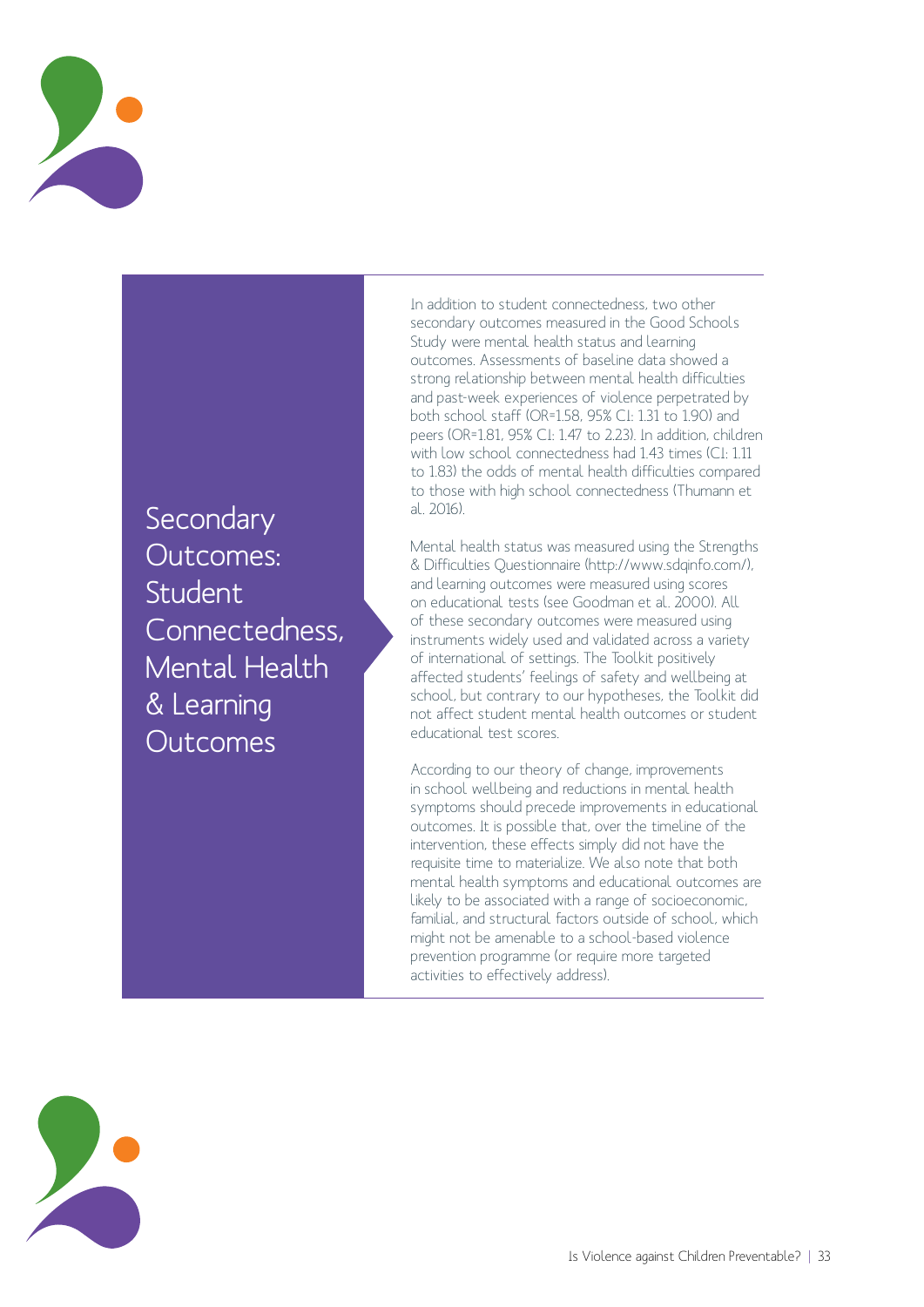# C. Teachers' Perceptions of the **School**

![](_page_35_Picture_1.jpeg)

The Good School Toolkit improved teachers' perceptions of school climate

Percentage of teachers who have positive perceptions of school climate

![](_page_35_Figure_4.jpeg)

The Good School Toolkit led to a significant improvement in school staff members' perception of the school climate, including perceptions of support, respect and communication among staff and students. Although these differences may appear small, they are statistically significant and thus demonstrate meaningful improvements in the beginning stages of a longer term process of change (Kayiwa et al. 2017).

![](_page_35_Picture_6.jpeg)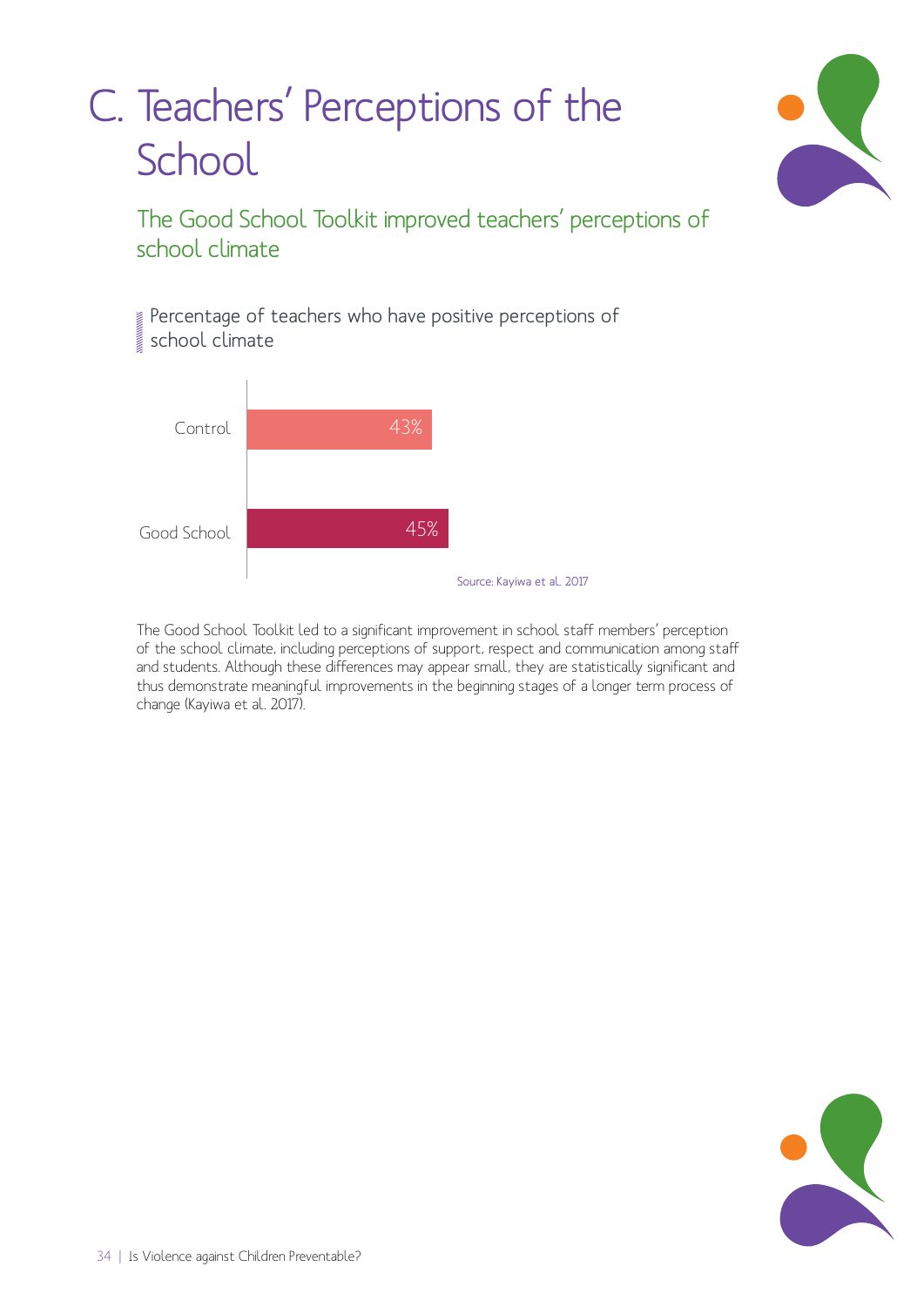![](_page_36_Picture_0.jpeg)

Key Findings: Student & teacher relationships to the school

- • The Toolkit improved student's connection to their schools.
- While connection matters as an end in and of itself, findings go on to show that higher levels of student connectedness are also associated with lower prevalence of violence.
- The Good School Toolkit increased student participation in school governance and fostered participatory school environments.
- Teachers in Good Schools report more positive outlooks of school climate.

![](_page_36_Picture_6.jpeg)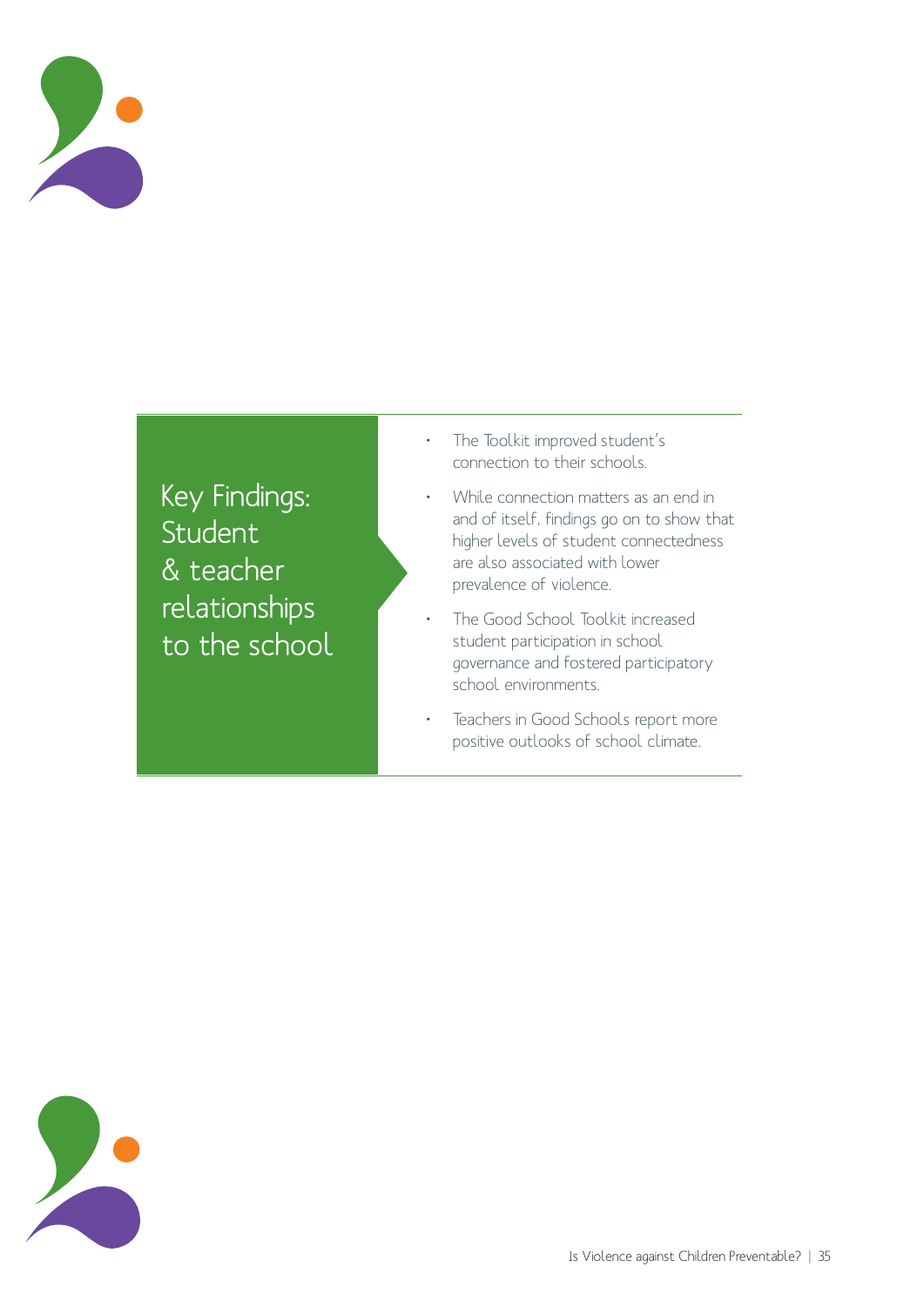# Parents and Community Members Relationship with the School 4

When teachers and school staff are able to engage with parents and community members, the effects of the Good School Toolkit extend beyond the school walls and spill into the surrounding social environments. Thus the program intentionally creates structures to reach parents and promote positive norms around non-violent discipline at the community level.

The Good Schools Study set out primarily to measure reductions in violence against children, as well as mental health and educational outcomes. However, secondary findings have allowed us to better understand how the Good School Toolkit was able to influence the operational culture of the school via its fourth entry point aimed at improving parents' and other community members' relationships to the school itself. While less conclusive than impacts observed for entry points one, two and three, several promising trends emerged, particularly regarding social acceptability of VAC within the community. Subsequent iterations of the Good School Toolkit have intensified community-level engagement to strengthen outcomes in this area.

This section will explore the Good School Toolkit's perceived effects on parent and community members' relationships to the school.

Specifically, we will examine the Toolkit's impact on:

- Parents' perceptions of the school culture
- Relationships between school staff and parents
- Social acceptability of violence against children among parents

The Good School Toolkit significantly reduces parents' acceptance of violence against children in school and in the home

![](_page_37_Picture_9.jpeg)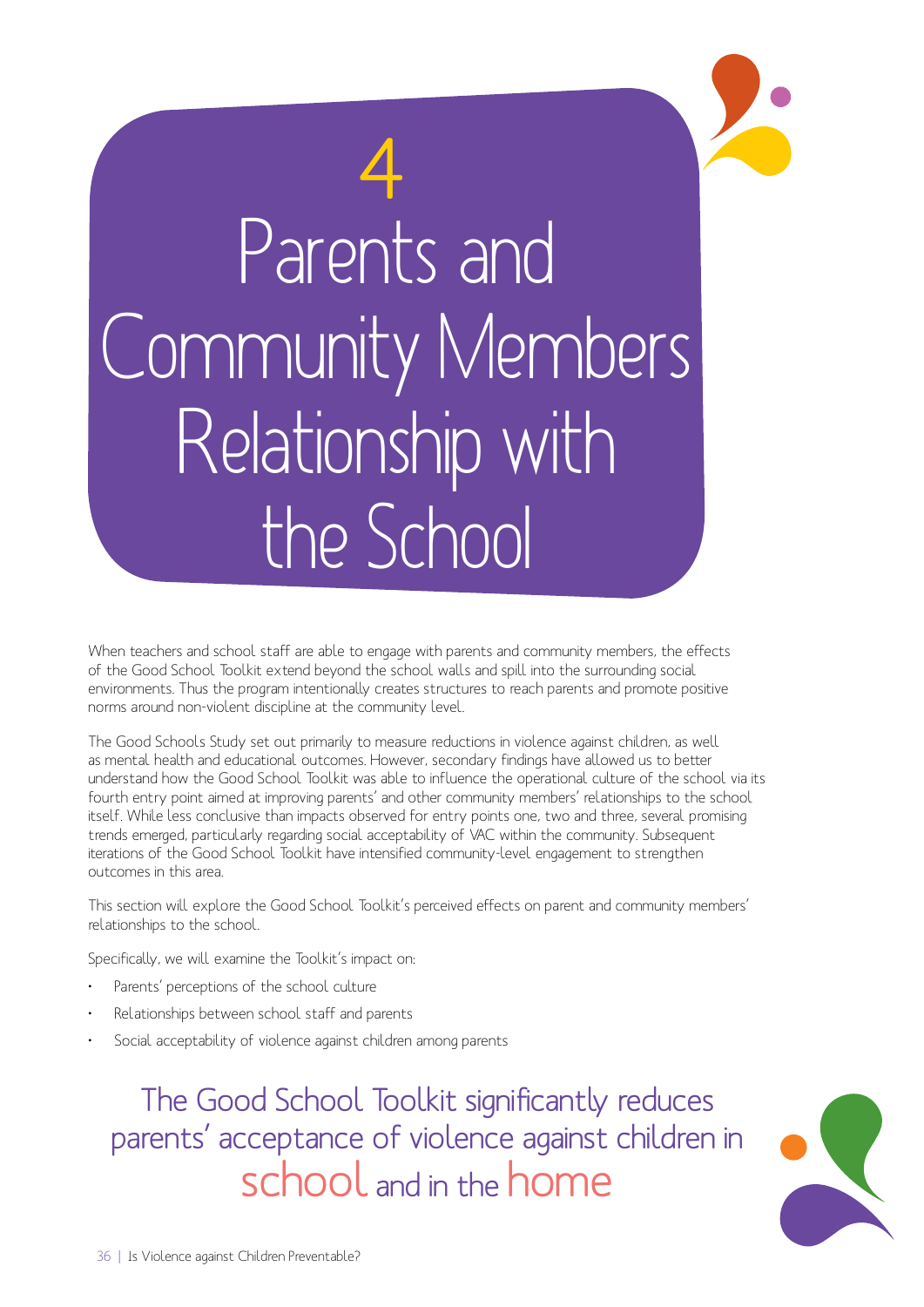![](_page_38_Picture_0.jpeg)

# A) Parents' Perceptions of the School

### The Good School Toolkit improved parents' view of the school culture

While it was not the primary aim of the Good Schools Study, qualitative analysis speculated on some pathways through which the Good School Toolkit could potentially affect the relationships that parents have with their children's schools and with the way in which schools are governed (Kyegombe et al. 2016). Among the parents interviewed, most had heard of the Toolkit either through their children or by being invited to a Good School process, such as a school meeting on Toolkit practices. Those with children in intervention schools reported improved outlook of the teachers in those schools as a result of the Toolkit, thus increasing their confidence in the school itself. Many parents also reported an improved relationship with the school, with some reporting that they were consulted on decisions about new constructions at school, school fees and other school requirements, and students' overall welfare at school.

![](_page_38_Picture_4.jpeg)

The teacher would only mind their own affairs and even the parents minded their own affairs. But now in case there is anything at school, we work together.

— Community Member

Ultimately, parents reported caring about their students' academic performance above all else. When they saw that their child's school was working with an NGO and that teachers were being trained in the Good School Toolkit, it signaled to them that things at the school were improving and that the teachers were acquiring skills to become better educators. Parents expressed approval that the Toolkit sought to improve relationships between students and their teachers, focusing on making students less fearful of their school environment, from which parents would expect better academic performance and improvements in behavior.

![](_page_38_Picture_8.jpeg)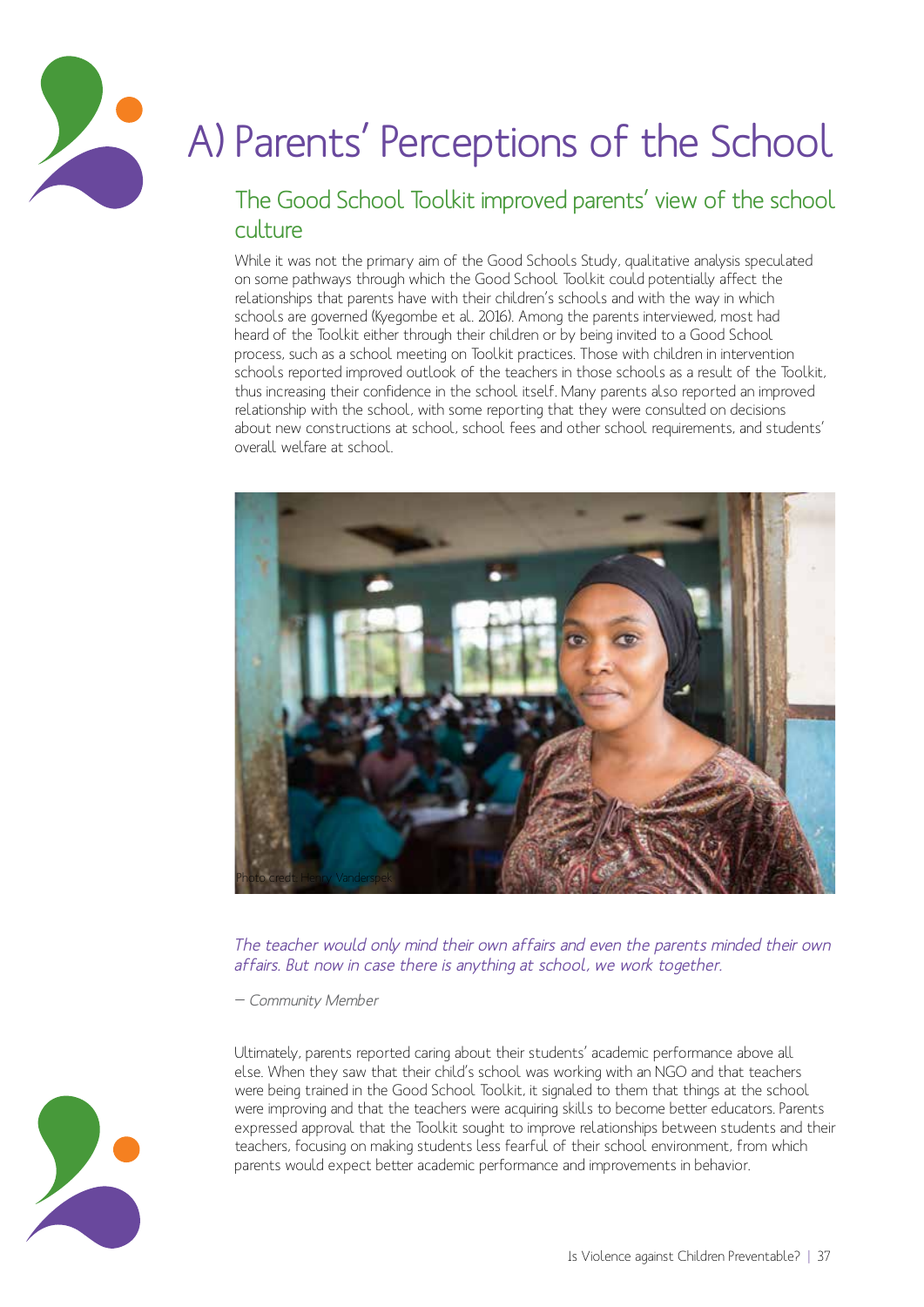# B) Teacher and Parent Relationships

![](_page_39_Picture_1.jpeg)

The Good School Toolkit may have had some effect on improved relationships between teachers and parents in the surrounding community

Secondary analyses of quantitative data suggest that relationships between teachers and parents may have been improved through implementation of the Toolkit (Merrill et al. 2017b, under review). While these results did not reach statistical significance, positive trends are observed for both staff perceptions of their relationships with parents' perceptions of their relationships with school staff.

Percentage of staff who report having a good relationship with parents of their students

![](_page_39_Figure_5.jpeg)

Source: Merrill et al. 2017b, under review

Percentage of parents who report having a good relationship with teachers at their students' schools

![](_page_39_Figure_8.jpeg)

![](_page_39_Picture_9.jpeg)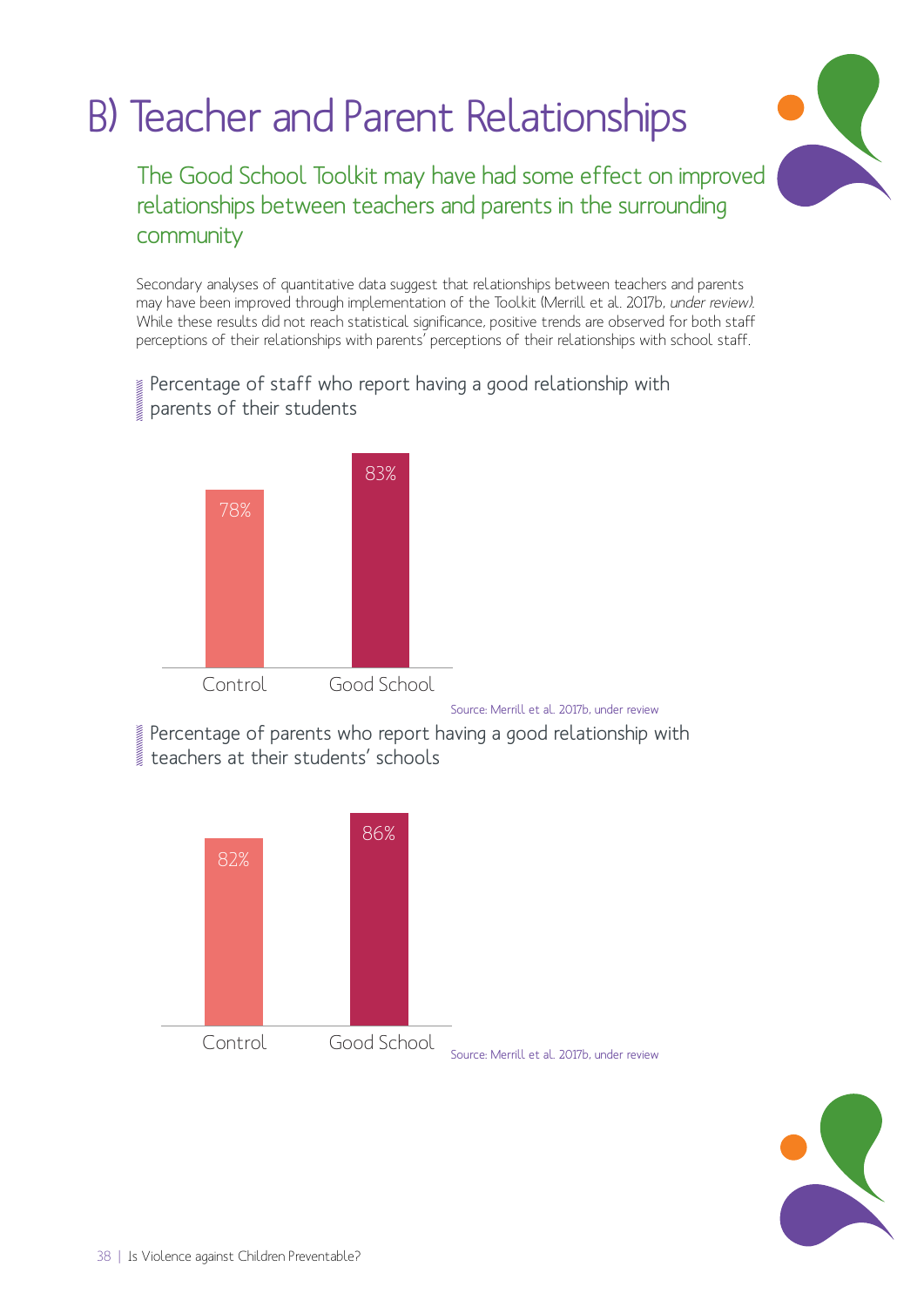# C) Parents' Attitudes towards Violence in Schools

The Good School Toolkit reduced social acceptability of punishment among parents in the surrounding community

Acceptability of physical punishment in school among parents (scored 0-12)

![](_page_40_Figure_3.jpeg)

Measuring Acceptability of Violence among Parents  $-$  We measured the acceptability of physical punishment in school among parents on a scale of O (low acceptability) to 12 (high acceptability) based on agreement with items such as: "Sometimes teachers must hit students to make them listen" and "Students who misbehave should be physically disciplined."

We then measured acceptability of physical punishment at home among parents on a scale of 0 (low acceptability) to 12 (high acceptability) based on agreement with items such as "Sometimes parents must hit children to make them learn." Scores were then summed and modeled as a continuous variable, with mean scores calculated by school to compare intervention vs. control schools.

Source: Merrill et al. 2017b, under review

![](_page_40_Figure_7.jpeg)

![](_page_40_Picture_8.jpeg)

![](_page_40_Picture_9.jpeg)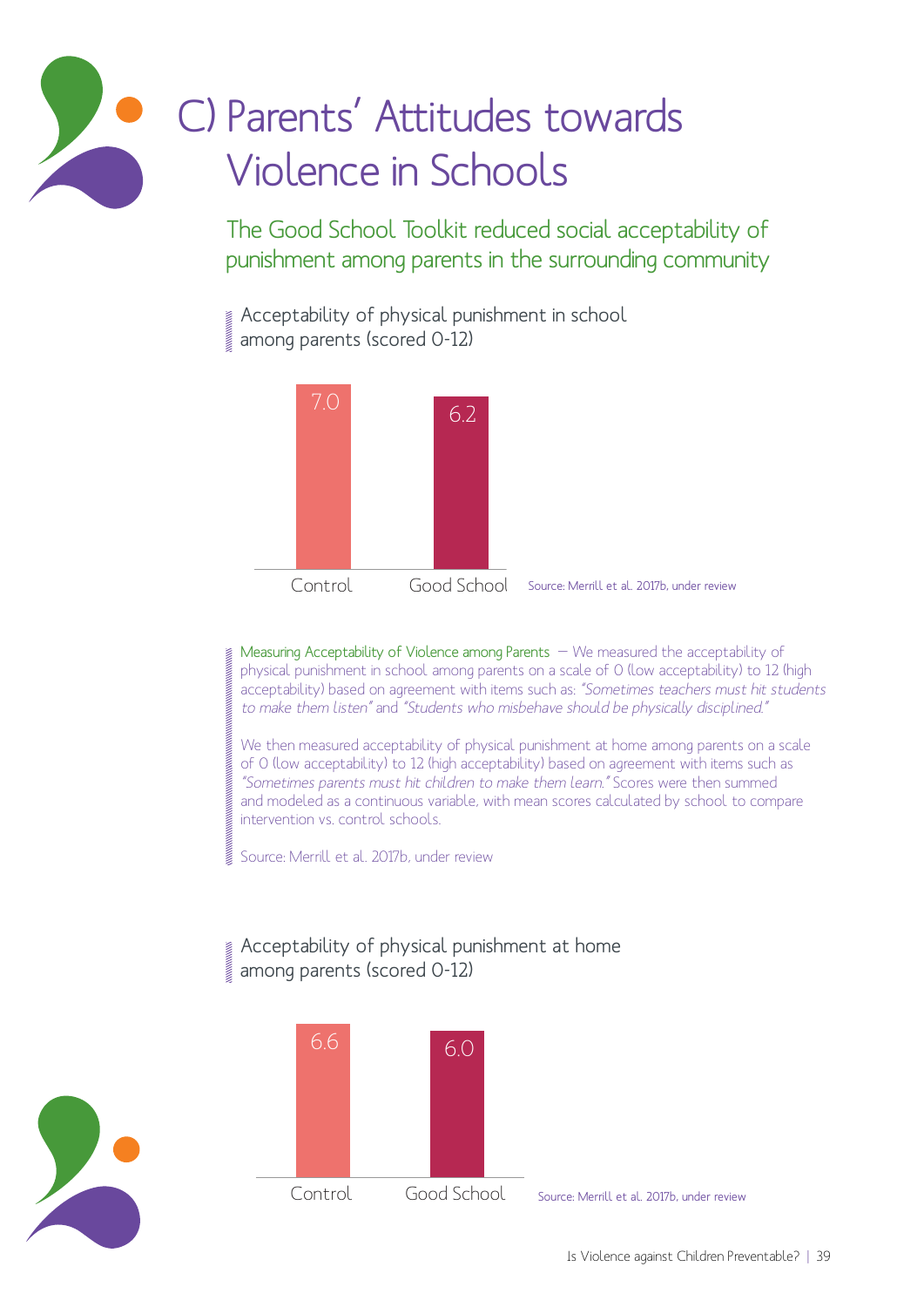![](_page_41_Picture_0.jpeg)

**Secondary** Outcomes: Normative beliefs and acceptability of physical punishment

The Toolkit significantly improved normative beliefs regarding the acceptability of physical punishment among parents (p<0.001). Acceptability of physical punishment in school was significantly lower in communities surrounding Good Schools compared with control schools (adjusted mean difference: -0.77; 95%CI: -0.89 to -0.66).

In addition, communities surrounding intervention schools were less likely to condone physical punishment in the home setting when compared to control communities (adjusted mean difference: -0.67; 95%CI: -0.80 to -0.54).

Source: Merrill et al. 2017b, under review

![](_page_41_Picture_5.jpeg)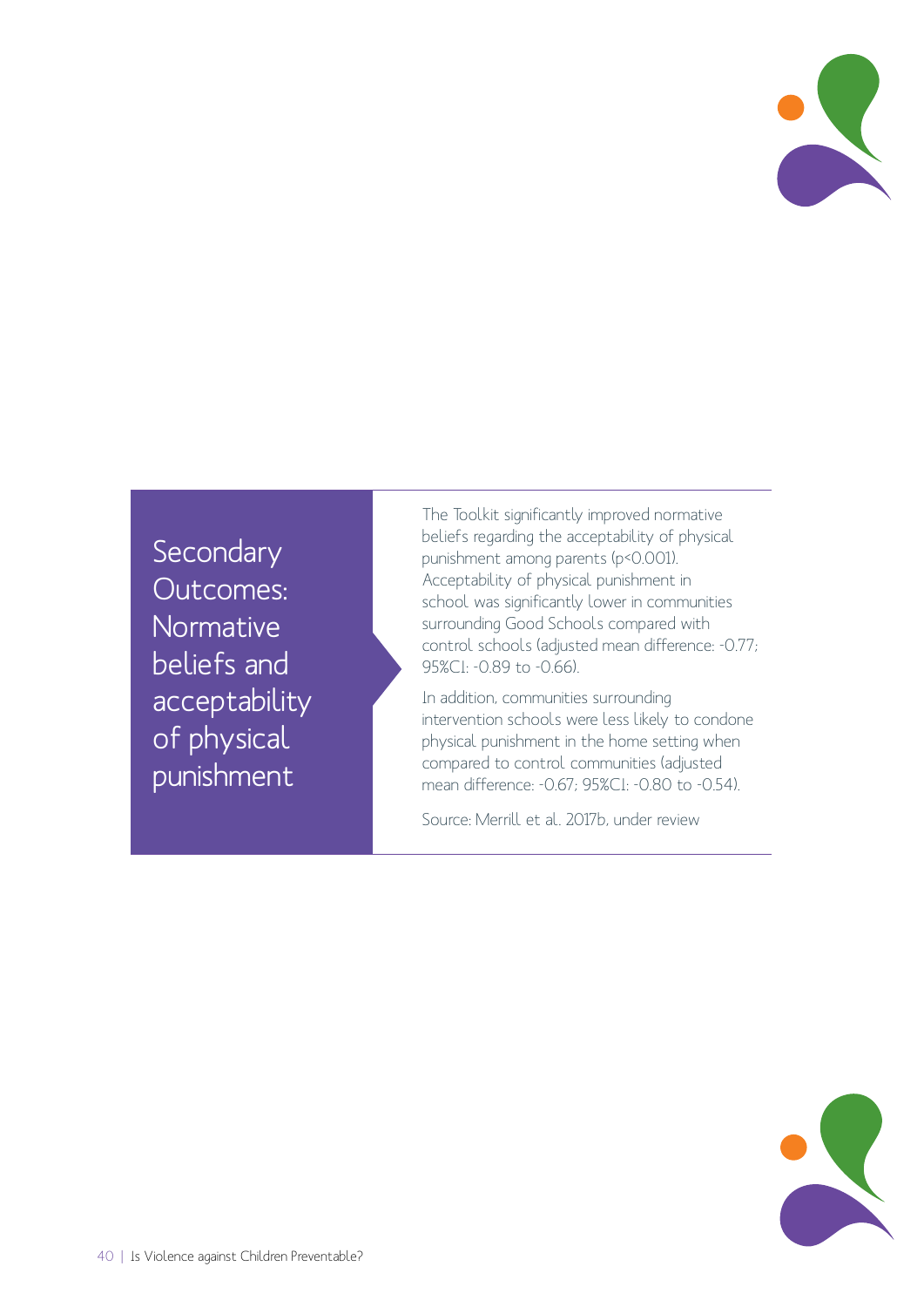![](_page_42_Picture_0.jpeg)

## Key Findings: Parent & community relationships to the school

- • Parents in communities surrounding Good Schools were less likely to accept physical punishment in schools.
- Parent relationships with teachers at their students' school may have been slightly improved through the intervention. While results are not statistically significant, qualitative evidence further suggests that the Toolkit improved the relationship between parents and Good Schools.

![](_page_42_Picture_4.jpeg)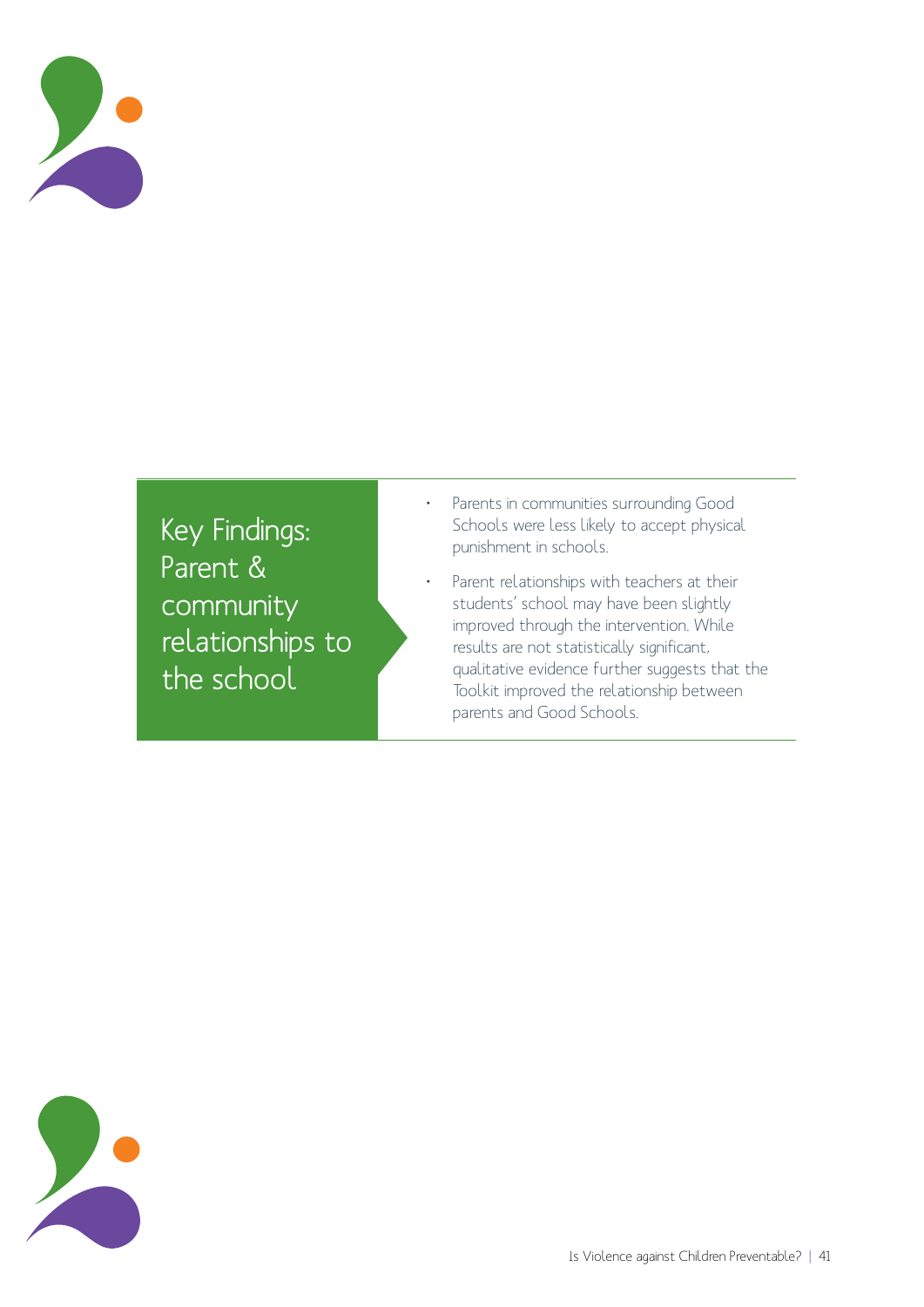# Conclusion

![](_page_43_Picture_1.jpeg)

The Good Schools Study randomized controlled trial evaluated the effectiveness of the Good School Toolkit at preventing violence against students. Findings showed that it was highly effective at reducing violence against students in just 18 months. It achieves this goal through improving relationships and creating a safer psychological environment within which students are able to invest in their learning process, form healthier attachments to their teachers, better identify with their peers, and develop a sense of belonging at their school.

The Toolkit was shown to work for all groups of children including the most marginalized, such as those with disabilities — and was shown to have similar impacts on both girls and boys (even where found to be slightly more effective for boys). While violence against students still occurred after the intervention (31% for past week physical violence), a 42% reduction is an important change, particularly within the study timeframe. In addition, higher levels of exposure could potentially reduce levels of violence even further; the Toolkit had a "dose-responsive" effect, whereby increased exposure to Good School activities was associated with larger reductions in the risk of violence.

The core aim of the Toolkit was to prevent violence in schools, and as such, impacts on violence reduction are the most robust. Nonetheless, the four entry-point approach of the intervention saw other significant program effects. The study revealed that school connectedness — that is, a collective sense of well-being and attachment to the school reported by students — is associated with lower levels of violence from school staff, and that students exposed to the Toolkit reported feeling more connected to their schools. The intervention additionally led to reductions in peer-to-peer violence and improved relationships between the students themselves. Students in Good Schools were more likely to report feeling listened to by school staff, and increased participation in Good School activities was shown to reduce students' risk of violence. While fewer outcomes were assessed related to the fourth entry point (parent and community engagement to the school), we are encouraged by significant effects on decreasing social acceptability of physical punishment in surrounding communities.

The Toolkit is a low-cost, locally-developed approach, implementable by teachers and students and is currently being used at more than 750 schools in Uganda. This model can and should be adapted for contexts across the globe where it can be localized and led by each school with their own unique needs, vision for their students and operational culture. Further research will assess the sustainability of this approach, as well as the most cost-effective model for delivery at scale. The key takeaway from this study is that violence against children at school is preventable, and such prevention efforts can be implemented in a relatively short time period. By investing in practical, context-specific interventions, educators can create not only safe schools, but good schools, where investments will pay dividends beyond violence reduction.

# PREVENTABLE! isViolence against CHILDREN

![](_page_43_Picture_7.jpeg)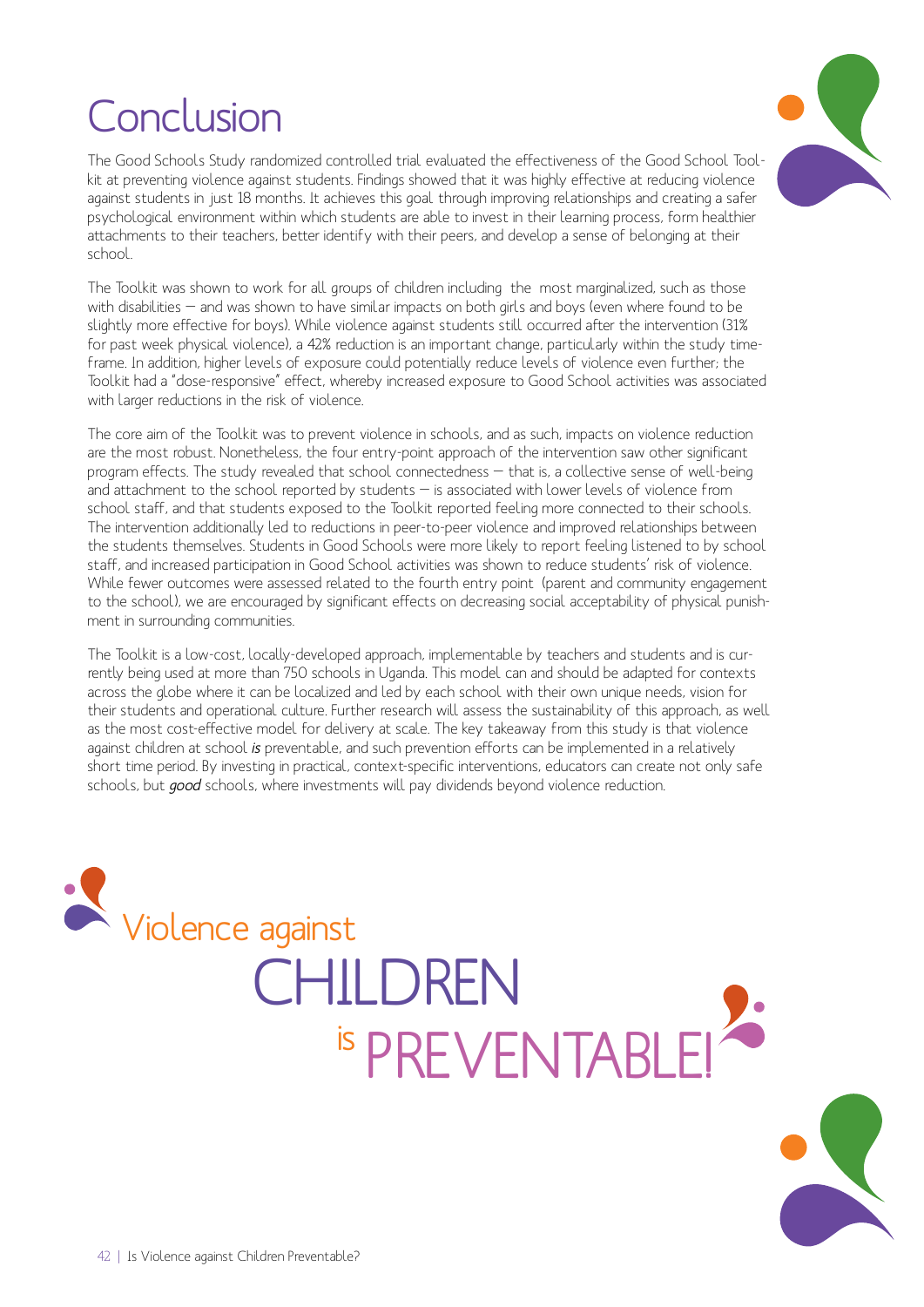![](_page_44_Picture_0.jpeg)

![](_page_44_Picture_1.jpeg)

The following are peer-reviewed publications emerging from the Good Schools Study:

- 1. Barr, A.L., Knight, L., Fran-a-Junior, L., Allen, E., Naker, D., Devries, K.M. (2017). Methods to increase reporting of childhood sexual abuse in surveys: the sensitivity and specificity of face-to-face interviews versus a sealed envelope method in Ugandan primary school children. BMC International Health & Human Rights, 17(1):4.
- 2. Child, J. C., Naker, D., Horton, J., Walakira, E. J., & Devries, K. M. (2014). Responding to abuse: Children's experiences of child protection in a central district, Uganda. Child Abuse and Neglect, 38(10), 1647—1658.
- 3. Clarke, K., Patalay, P., Allen, E., et al. (2016). Patterns and predictors of violence against children in Uganda: a latent class analysis. BMJ Open, 6:e010443. doi: 10.1136/bmjopen-2015-010443
- 4. Devries, K. M., Allen, E., Child, C., Walakira, E., Parkes, J., Elbourne, D., Watts, D., Naker, D. (2013a). The Good Schools Toolkit to prevent violence against children in Ugandan primary schools: Study protocol for cluster-randomised controlled trial. Trials, 14:232.
- 5. Devries, K. M., Child, J. C., Allen, E., Walakira, E., Parkes, J., & Naker, D. (2013b). School violence, mental health, and educational performance in Uganda. Pediatrics, 133(1), e129-e137.
- 6. Devries, K.M., Kyegombe, N., Zuurmond, M., Parkes, J., Child, J.C., Walakira, E.J., Naker, D. (2014). Violence against primary school children with disabilities in Uganda: a cross-sectional study. BMC Public Health, 14(1):1017.
- 7. Devries, K. M., Knight, L., Mirembe, A., Child, J. C., Nakuti, J., Jones, R., et al. (2015a). The Good School Toolkit for reducing physical violence from school staff to primary school students: A cluster randomised controlled trial in Uganda. Lancet Global Health, 3(7), E378—E386.
- 8. Devries, K., Child, J., Elbourne, D., Naker, D., & Heise, L. (2015b). "I never expected that it would happen, coming to ask me such questions": Ethical aspects of asking children about violence in resource poor settings. Trials, 16, 516.
- 9. Devries, K., Naker, D., Monteath-van Dok, A., Milligan, C., & Shirley, A. (2016). Collecting data on violence against children and young people: need for a universal standard. International Health, 8: 159—161, 2016 Apr 1. doi: 10.1093/inthealth/ihw009
- 10. Devries, K.M., Knight, L., Allen, E., Parkes, J., Kyegombe, N., Naker, D. (2017a). Does the Good Schools Toolkit Reduce Physical, Sexual and Emotional Violence, and Injuries, in Girls and Boys equally? A Cluster-Randomised Controlled Trial. Prev Sci., 2017 Apr 10. doi: 10.1007/s11121-017-0775-3.
- 11. Devries, K.M., Knight, L., Child, J.C., Kyegombe, N., Hossain, M., Lees, S., Watts, C., Naker, D. (2017b). Witnessing intimate partner violence and child maltreatment in Ugandan children: a cross-sectional survey. BMJ Open, 7:e013583.
- 12. Kayiwa J, Clarke K, Knight L, Allen E, Walakira E, Namy S, Merrill KG, Naker D, Devries K. Effect of the good school toolkit on school staff mental health, sense of job satisfaction and perceptions of school climate: Secondary analysis of a cluster randomised trial. Prev Med., 2017 Jun 2, 101:84-90. doi: 10.1016/j.ypmed.2017.05.022.
- 13. Knight, L., Nakuti, J., Allen, E., Merrill., Naker, D., Devries., K.M. (2015). Are school-level factors associated with primary school students' experience of physical violence from school staff in Uganda? Int Health, 2016, 8:27-35.

![](_page_44_Picture_16.jpeg)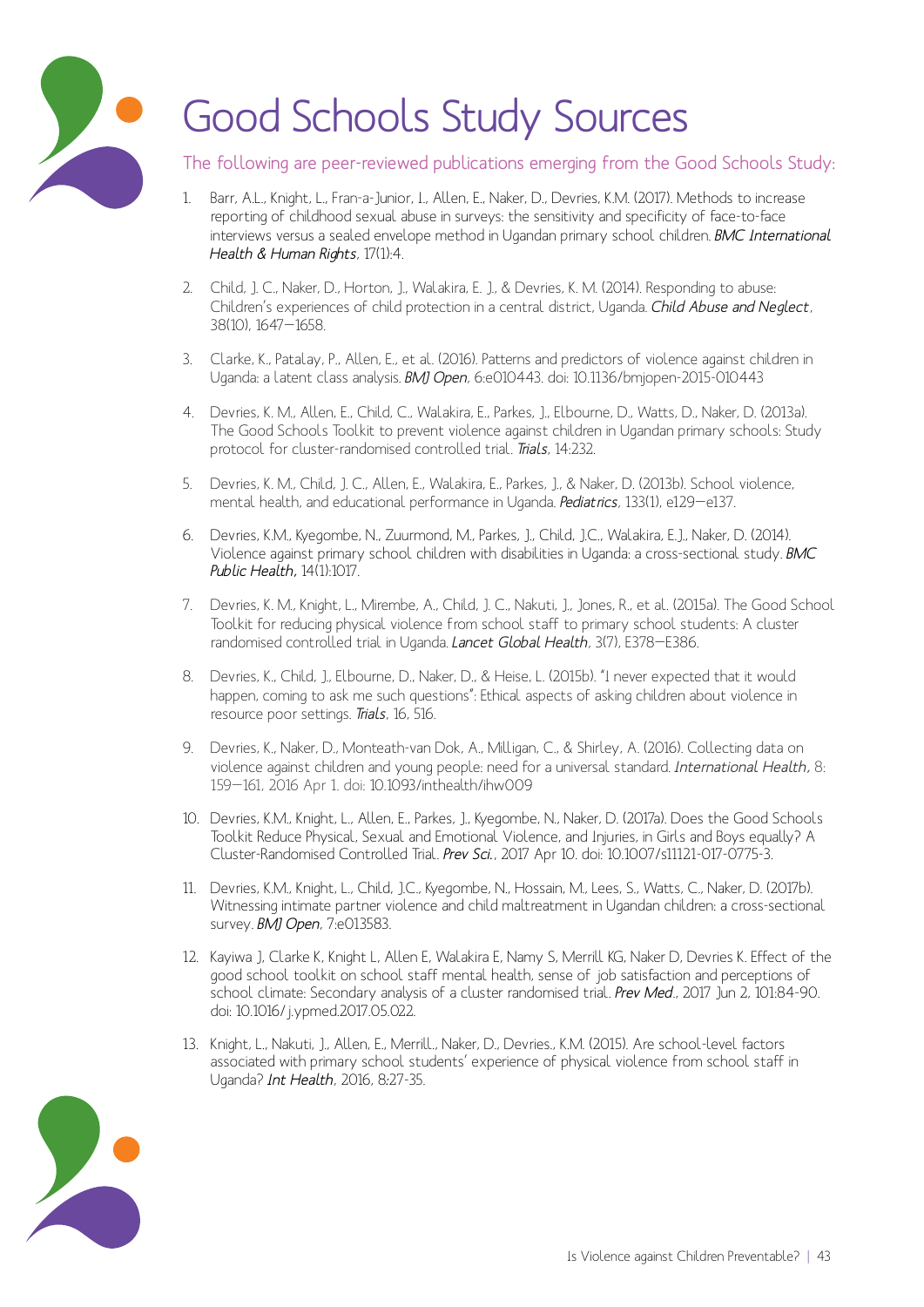14. Kyegombe, N., Namakula, S., Mulindwa, J., Lwanyaaga, J., Naker, D., Namy, S., Nakuti, J., Parkes, J., Knight, L., Walakira, E., Devries, K.M. (2016). How did the Good School Toolkit reduce the risk of past week physical violence from teachers to students? Qualitative findings on pathways of change in schools in Luwero, Uganda. Social Sciences & Medicine, 180:10-19

![](_page_45_Picture_1.jpeg)

- 15. Namy, S., Carlson, C., Pala, A.N., Faris, D., Knight, K., Allen, E., Devries, K., Naker, D. (2017). Gender, violence and resilience among Ugandan adolescents. Child Abuse & Neglect, 70, 303-314. http://dx.doi. org/10.1016/j.chiabu.2017.06.015
- 16. Thumann, B.F., Nur, U., Naker, D., Devries, K.M. (2016). Primary school students' mental health in Uganda and its association with school violence, connectedness, and school characteristics: a cross-sectional study. BMC Public Health, 16:662
- 17. Wandera, S.O., Clarke, K., Knight, L., Allen, E., Walakira, E., Namy, S., Naker, D., Devries, K. (2017). Violence against children perpetrated by peers: A cross-sectional school-based survey in Uganda. Child Abuse & Neglect, 2017 Apr 14, 68:65-73. doi: 10.1016/j.chiabu.2017.04.006.

#### The following GSS publications are currently under review:

- 1. Devries, K., Kuper, H., Knight, L., Allen, E., Kyegombe, N., Banks, M., Kelly, S., Naker, D. (2017). Is the Good School Toolkit effective for reducing physical violence from school staff and peers towards primary school students with disabilities? A cluster-randomised controlled trial in Uganda.
- 2. Merrill, K.G. et al. (2017a). Why do school staff perpetrate physical violence against their students? A multilevel analysis of risk factors in Uganda.
- 3. Merrill, K.G. et al. (2017b). Changing attitudes, norms, and school operational culture to reduce violence against children in Ugandan primary schools: a cluster-randomized trial.
- 4. Greco, G. et al. (2017). Economic evaluation of the Good School Toolkit: an intervention for reducing violence in primary schools in Uganda.
- 5. Knight, L. et al. (2017). Implementation of the Good School Toolkit in Uganda: A quantitative process evaluation of a successful violence prevention program.
- 6. Naker, D (2017). Operational Culture at Schools: An Overarching Entry Point for Preventing Violence against Children at School.
- 7. Naker, D. (2017b) Preventing Violence against Children at School: Approaches and Directions.

![](_page_45_Picture_13.jpeg)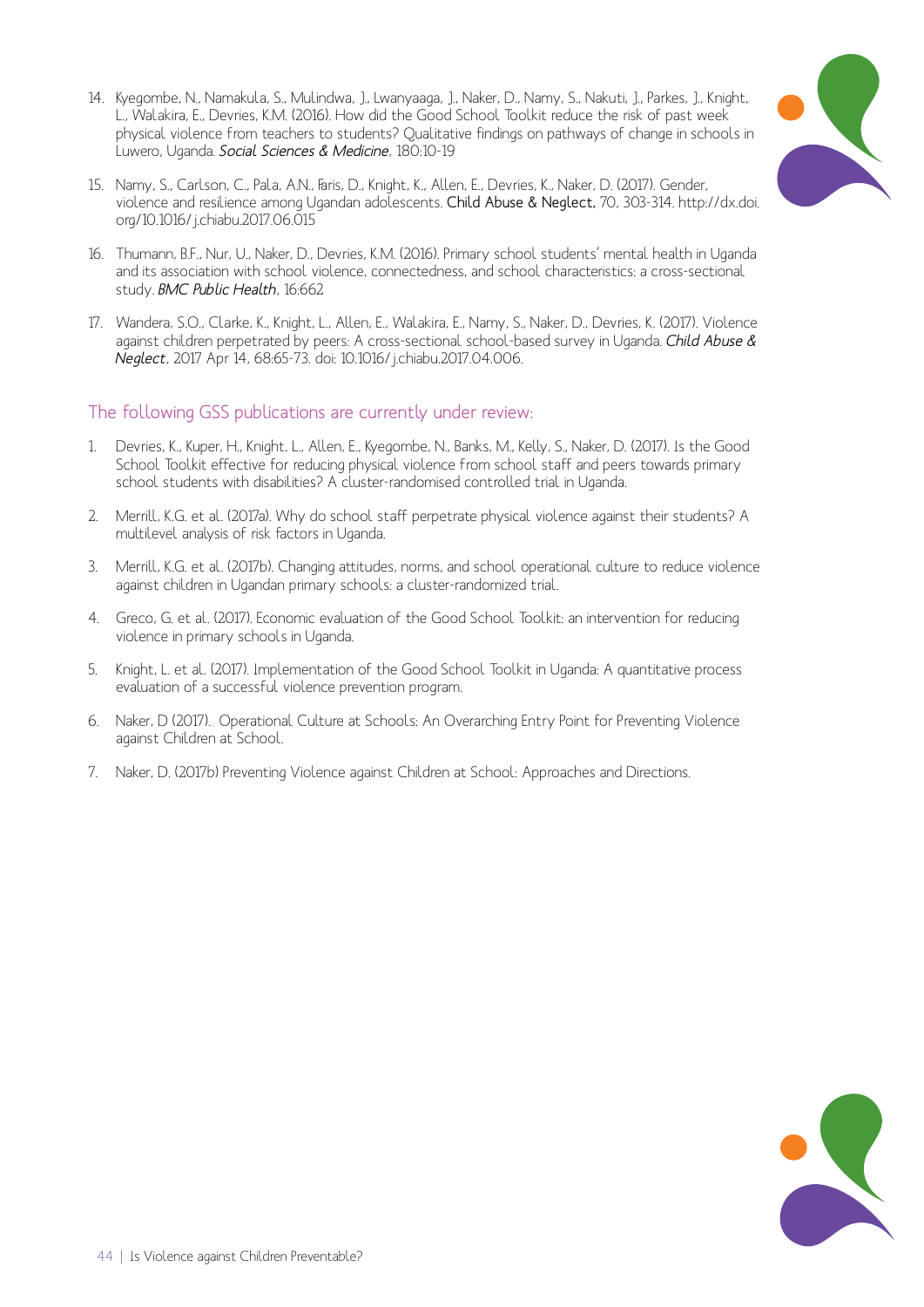![](_page_46_Picture_0.jpeg)

- Cohen, J. (2006). Social, emotional, ethical, and academic education: Creating a climate for learning, participation in democracy, and well-being. Harvard Educational Review, 76, 201-237.
- 2. Goodman, R., Ford, T., Simmons, H., Gatward, R., Meltzer, H. (2000). Using the Strengths and Difficulties Questionnaire (SDQ) to screen for child psychiatric disorders in a community sample. Br J Psychiatry, 177: 534—39.
- 3. Prochaska, J. O., & Velicer, W. F. (1997). The transtheoretical model of health behavior change. American Journal of Health Promotion, 12(1), 38—48.
- 4. UNICEF, Pinheiro, P.S. (2006). World Report on Violence Against Children. UNICEF.
- 5. UNICEF Tanzania, Centers for Disease Control and Prevention, Muhimbili University of Health and Allied Sciences (2011). Violence against children in Tanzania: findings from a national survey, 2009. Summary report on the prevalence of sexual, physical and emotional violence, context of sexual violence, and health and behavioural consequences of violence experienced in childhood. Dar Es Salaam: UNICEF Tanzania, Division of Violence Prevention National Center for Injury Prevention and Control, Centers for Disease Control and Prevention, Muhimbili University of Health and Allied Sciences.
- 6. UNICEF Kenya Country Office (2012)., Division of Violence Prevention, National Center for Injury Prevention and Control, US Centers for Disease Control and Prevention, Kenya National Bureau of Statistics. Violence against children in Kenya: findings from a 2010 national survey. Nairobi: UNICEF Kenya Country Office, Division of Violence Prevention, National Center for Injury Prevention and Control, US Centers for Disease Control and Prevention, Kenya National Bureau of Statistics.
- 7. Washington Group Short set http://www.cdc.gov/nchs/washingtongroup/wg questions.htm

![](_page_46_Picture_9.jpeg)